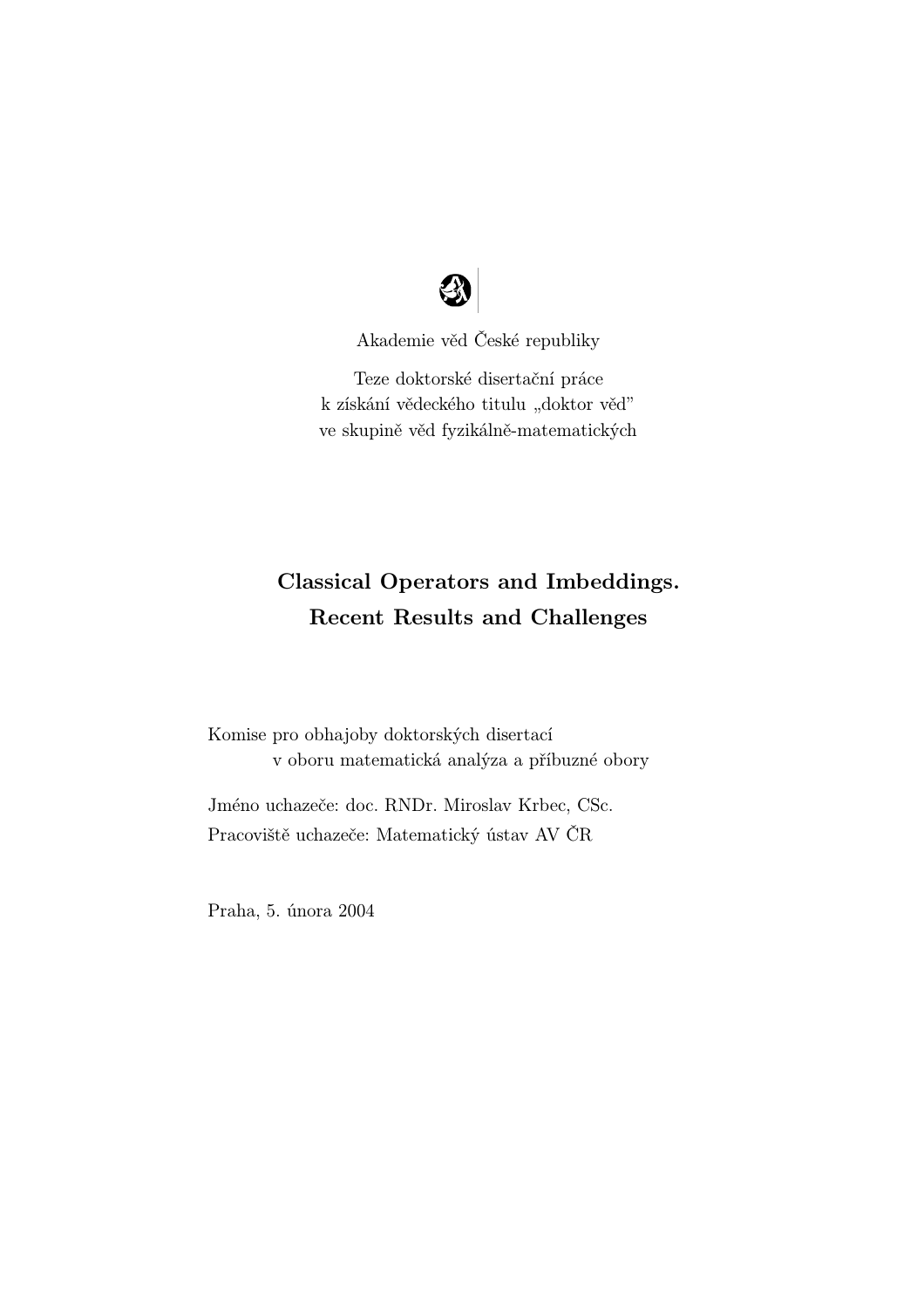# Obsah

|                | 1 Struktura disertační práce                 | 3              |
|----------------|----------------------------------------------|----------------|
|                | 2 Publikace autora, mající vztah k disertaci | $\overline{4}$ |
|                | 3 Současný stav studované problematiky       | 9              |
|                | 4 Základní použitá literatura                | 17             |
|                | 5 Cíl práce a metody zpracování              | 28             |
|                | 6 Výsledky práce, nové poznatky              | 29             |
|                | 7 K dalšímu rozvoji teorie a aplikacím       | 41             |
| <b>Summary</b> |                                              | 43             |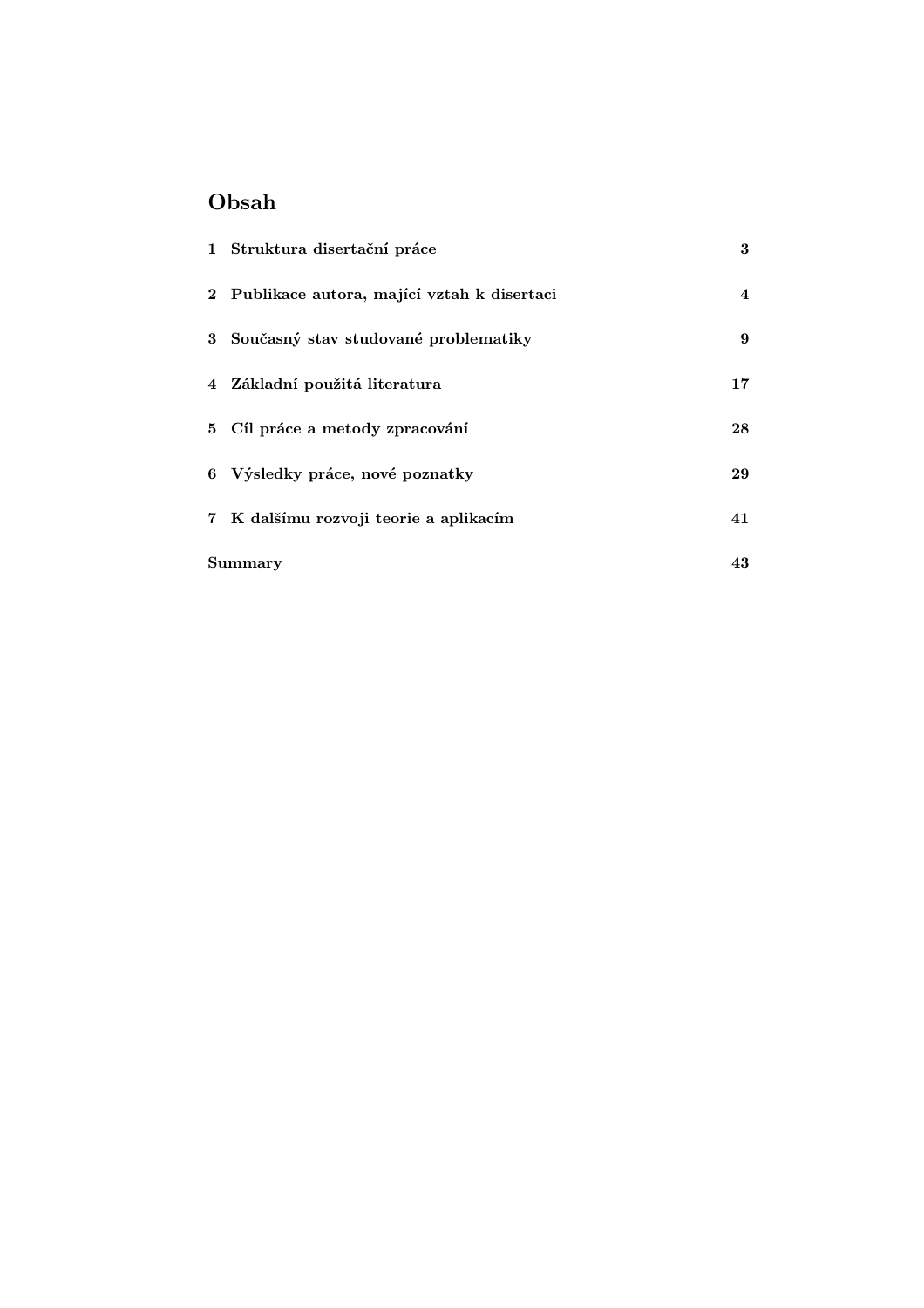### 1 Struktura disertační práce

Disertační práce je souborem prací: sestává z části publikované monografie (z roku 1991, spoluautor V. Kokilashvili, která byla založena na vlastních pracích autorů), a z dalších sedmi publikovaných článků. Originální texty byly pro účel disertační práce formálně, nikoli však obsahově pozměněny: opakované definice pojm˚u byly nahrazeny příslušnými odkazy a bylo sjednoceno značení. Tyto práce se týkají váhových nerovnosti pro klasické operátory, dekompozičních a extrapolačních technik, limitních vnoření prostor˚u Sobolevova, Běsovova a Triebelova-Lizorkinova typu a aplikací vět o vnoření a extrapolačních technik na kvalitativní vlastnosti eliptických rovnic a systémů.

Tomu odpovídá členění práce na jednotlivé kapitoly. První kapitola obsahuje nejdůležitější výsledky z "orliczovské části" monografie

V. Kokilashvili and M. Krbec, Weighted Inequalities in Lorentz and Orlicz Spaces. World Scientific, Singapore 1991,

založené na článcích:

V. Kokilashvili and M. Krbec, Weighted inequalities for Riesz potentials and fractional maximal functions in Orlicz spaces (Russian). Dokl. Akad. Nauk SSSR 283 (1985), 280–283. English transl.: Soviet Math. Dokl. 32 (1985), 70–73,

V. Kokilashvili and M. Krbec, On the boundedness of anisotropic fractional maximal functions and potentials in weighted Orlicz classes. (Russian). Trudy Tbiliss. Mat. Inst. Razmadze Akad. Nauk Gruzin. SSR 82 (1986), 107–115,

V. Kokilashvili and M. Krbec, *Carleson measures and*  $A_p$  weights in Orlicz spaces. Soobshch. Akad. Nauk Gruz. SSR 137 (1990), 269–271

a na článku

M. Krbec, Two weights weak type inequalities for the maximal function in the Zygmund class. In: Function Spaces and Applications, Proc. Swedish-US Conf. Lund 1986. M. Cwikel et al. (eds.). Lecture Notes in Math., Vol. 1302, Springer-Verlag, Berlin 1988, 317–320.

Druhá kapitola se skládá z nedávných výsledků, obsažených v článcích

D. E. Edmunds and M. Krbec, On decomposition in exponential Orlicz spaces. Math. Nachr. 213 (2000), 77–88,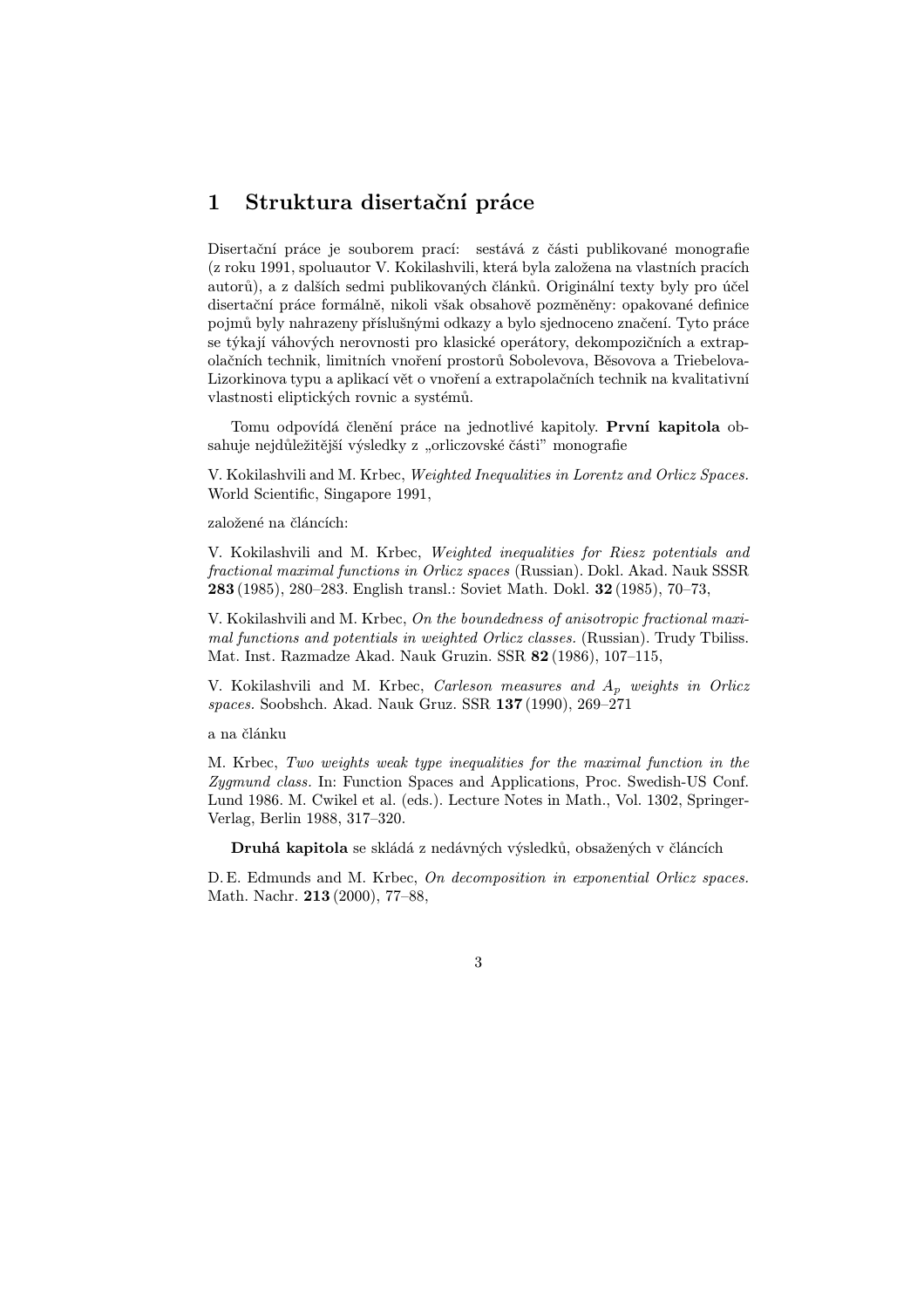A. Fiorenza and M. Krbec, On optimal decomposition in Zygmund spaces. Georgian Math. J. 9(2002).

D. E. Edmunds and M. Krbec, Decomposition and Moser's lemma. Rev. Mat. Complutense 9 (2002), 1–18.

Třetí kapitola je věnována vztahům limitních vnoření Trudingerova a Brézisova-Waingerova typu (někdy také nazývaných T-vnoření a BW-vnoření nebo kritická a superkritická vnoření) a limitním vnořením prostorů s dominující smíšenou hladkostí. Obsah je tvořen následujícími třemi články:

D. E. Edmunds and M. Krbec, Two limiting cases of Sobolev imbeddings. Houston J. Math. 21 (1995), 119–128,

M. Krbec and H.-J. Schmeisser, Limiting imbeddings. The case of missing derivatives. Ricerche Mat. XLV (1996), 423–447.

M. Krbec and H.-J. Schmeisser, Imbeddings of Brézis-Wainger type. The case of missing derivatives. Proc. Roy. Soc. Edinburgh, 131A(2001), 1–34.

Závěrečná čtvrtá kapitola obsahuje několik aplikací výsledků v teorii prostorů funkcí v parciálních diferenciálních rovnicích (PDE). Je však velmi obtížné vést zde nějakou dělící čáru mezi teorií a aplikacemi. Kapitolu tvoří články

M. Krbec and T. Schott, Superposition of imbeddings and Fefferman's inequality. Boll. Un. Mat. Ital., Sez. B, Artic. Ric. Mat. 8 (1999), 629–637

a "aplikační" část společného článku s A. Fiorenzou o dekompozicích v Zygmundových prostorech (viz druhá kapitola).

### 2 Publikace autora, mající vztah k disertaci

#### Monografie:

- [1] V. Kokilashvili and M. Krbec: Weighted Inequalities in Lorentz and Orlicz Spaces. World Scientific, Singapore–New Jersey–London–Hong Kong 1991, 233 pp. Zbl. 0751.46021, MR: 93g:42013.
- [2] I. Genebashvili, A. Gogatishvili V. Kokilashvili and M. Krbec: Weight Theory for Integral Transforms on Spaces of Homogeneous Type. Addison-Wesley, Pitman Monographs and Surveys in Pure and Applied Mathematics 92, Harlow 1998, 410 pp. Zbl. 0955.42001, MR: CMP: 2001 03.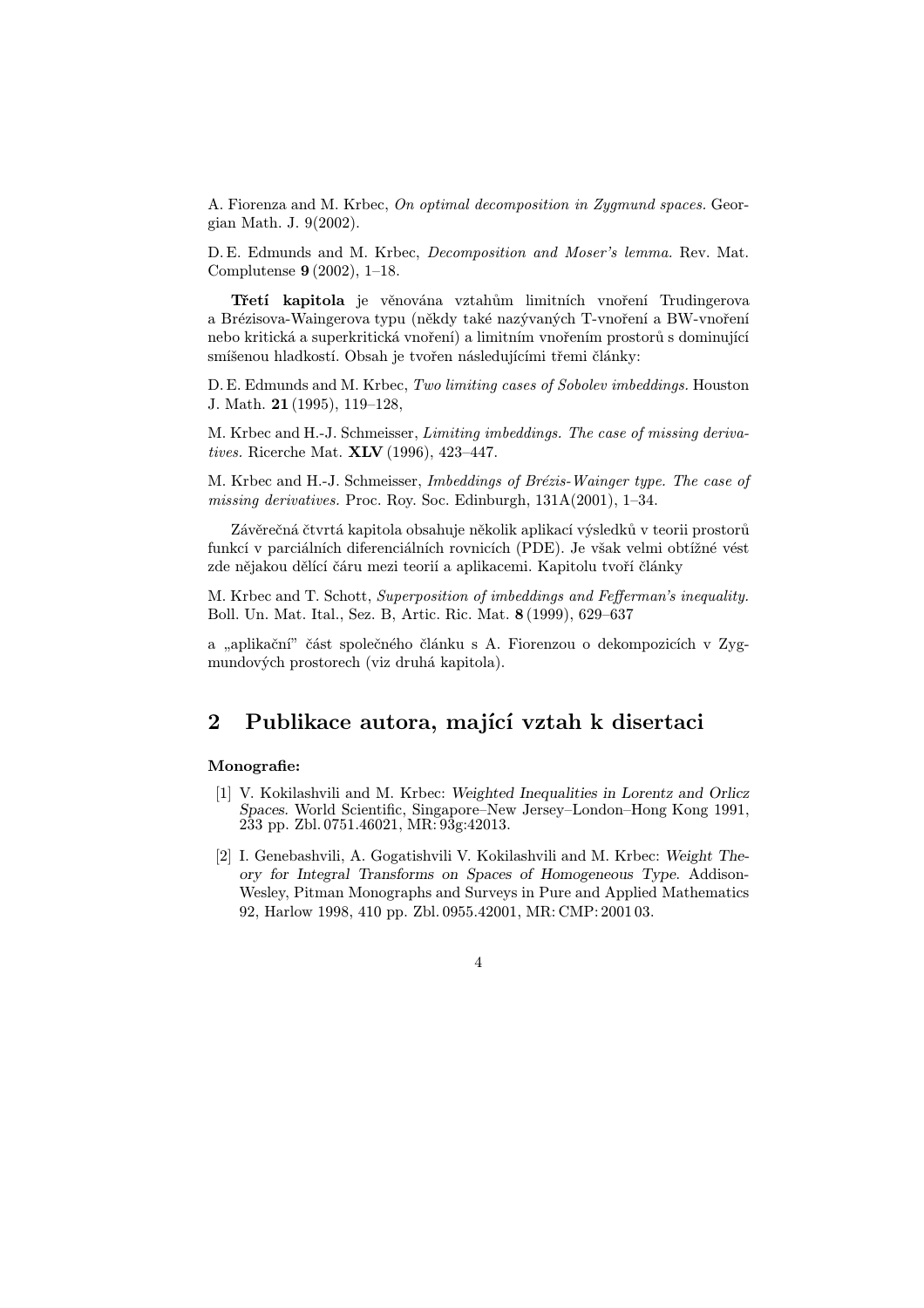[3] C. Eck, J. Jarušek and M. Krbec: Unilateral Contact Problems. Variational Methods and Existence Theorems. To appear at M. Dekker, Inc., New York 2004.

#### Články (ve vědeckých časopisech nebo referovaných sbornících):

- [1] S. Fučík and M. Krbec: Boundary value problem with bounded nonlinearity and general null-space of the linear part. Math. Z. 155(1977), 129–138. Zbl. 0346.35051, MR: 57 #13179.
- [2] M. Krbec: Modular interpolation spaces I. Z. Anal. Anwendungen 1(1982), 25–40. Zbl. 0519.46026, MR: 84k:46056.
- [3] M. Krbec: On anisotropic imbeddings. Comment. Math. Univ. Carolinae 25(1985), 473–481. Zbl. 0564.46029, MR: 86c:46033.
- [4] V. Kokilashvili and M. Krbec: Weighted inequalities for Riesz potentials and fractional maximal functions in Orlicz spaces (Russian). Dokl. Akad. Nauk SSSR 283(1985), 280–283. Zbl. 0622.42015, MR: 87h:42028. (English transl.: Soviet Math. Dokl. 32(1985), 70–73.)
- [5] M. Krbec: An integral characterization of zero traces in nonreflexive Sobolev type spaces. Coll. Math. Soc. János Bolyai 49(1985), 525–529. Zbl. 0631.46037.
- [6] V. Kokilashvili. and M. Krbec: On boundedness of anisotropic fractional order maximal functions and potentials in weighted Orlicz spaces (Russian). Trudy Tbiliss. Mat. Inst. Razmadze Akad. Nauk Gruzin. SSR 82(1986), 106–115. V. Kokilashvili and M. Krbec: Zbl. 0626.46019, MR: 88m:42033.
- [7] M. Krbec: Two weight weak type inequalitites for the maximal function in the Zygmund class. In: Lecture Notes Math. Vol. 1302, Function Spaces and Applications, US–Swedish Seminar Lund, June 1986 (M. Cwikel, ed.). Springer-Verlag, Berlin-Heidelberg-New York 1988, 317–320. Zbl. 0645.46030, MR: 89j:42017.
- [8] M. Krbec: Weighted norm inequalities in Orlicz spaces. In: Function spaces, differential operators and nonlinear analysis. (L. Päivarinta, ed.) Research Notes in Mathematics Series, Longman Sci. & Tech., Harlow 1989, 77–88. Zbl. 0695.46013, MR: 91k:46025.
- [9] V. Kokilashvili and M. Krbec: Carleson measures and  $A_p$  weights in Orlicz spaces. Soobshch. Akad. Nauk Gruzin. SSR 137(1990), 269–271. Zbl. 0729.42010, MR: 91k:42026.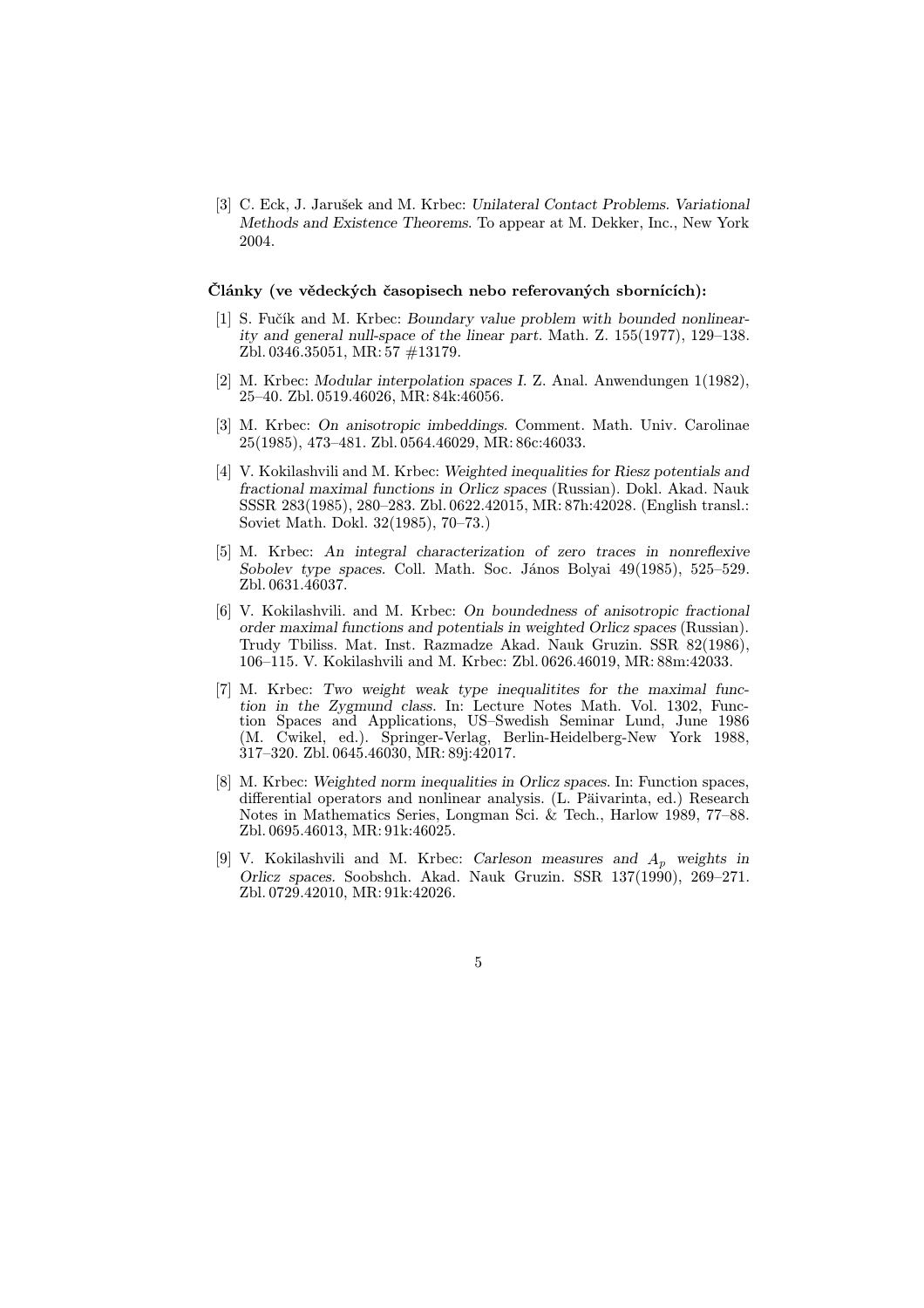- [10] A. S. Gogatishvili, V. M. Kokilashvili and M. Krbec: Maximal functions in the classes  $\varphi(L)$  (Russian). Dokl. Akad. Nauk SSSR 314 (1990), 534–536. English transl.: Sov. Math. Dokl. 42 (1991), 488–490. Zbl. 0755.42011, MR: 92c:42018.
- [11] M. Krbec and L. Pick: On imbeddings between weighted Orlicz classes. Z. Anal. Anwendungen 10(1991), 107–117. Zbl. 0755.46010, MR: 93e:46039.
- [12] B. Opic, L. Pick and M. Krbec: Imbedding theorems for weighted Orlicz-Sobolev spaces. J. London Math. Soc. (2)46(1992), 543–556. Zbl. pre00563144, MR: 93k:46021.
- [13] A. Gogatishvili, V. Kokilashvili and M. Krbec: Maximal functions,  $\Phi(L)$ classes and Carleson measures. Proc. A. Razmadze Math. Inst. 102(1993), 85–97. Zbl. 0815.42010, MR: 95e:42016.
- [14] M. Krbec, B. Opic, L. Pick and J. Rákosník: Some recent results on Hardy type operators in weighted function spaces and related topics. In: Function Spaces, Differential Operators and Nonlinear Analysis. Teubner-Texte zur Mathematik, Band 133 (H.-J. Schmeisser and H. Triebel, eds.). B. G. Teubner Verlagsgesellschaft, Stuttgart-Leipzig 1993, 158–184. Zbl. 0803.46036, MR: 94g:47041.
- [15] D. E. Edmunds and M. Krbec: On two limiting cases of Sobolev imbeddings. Houston J. Math. 21(1995), 119–128. Zbl. 0835.46027, MR: 96c:46038.
- [16] M. Krbec: Inequalities for classical operators in Orlicz spaces. In: Fourier Analysis and Partial Differential Equations (J. García-Cuerva et al., eds.). CRC Press, Studies in Advanced Mathematics, Boca Racon 1995, 211–226. MR: 96e:42018.
- [17] M. Krbec and H.-J. Schmeisser: Extrapolation of reduced imbeddings. In: Function Spaces, Differential Operators and Nonlinear Analysis, Proc. Conf. held in Paseky nad Jizerou 1995 (J. Rákosník, ed.), 71–88. Zbl. 0879.46014, MR: 98k:46053.
- [18] M. Krbec and H.-J. Schmeisser: Limiting imbeddings. The case of missing derivatives. Ricerche Mat. XLV(1996), 423–447. Zbl. 0930.46029, MR: 2001f:46049.
- [19] M. Krbec and J. Lang: On imbeddings between weighted Orlicz-Lorentz spaces. Georgian Math. J. 4,2(1997), 117–128. Zbl. 0899.46022, MR: 98d:46033.
- [20] A. Fiorenza and M. Krbec: Indices of Orlicz spaces and some applications. Comment. Math. Univ. Carolinae 38,3(1997), 433–451. Zbl. 0937.46023, MR: 99b:46032.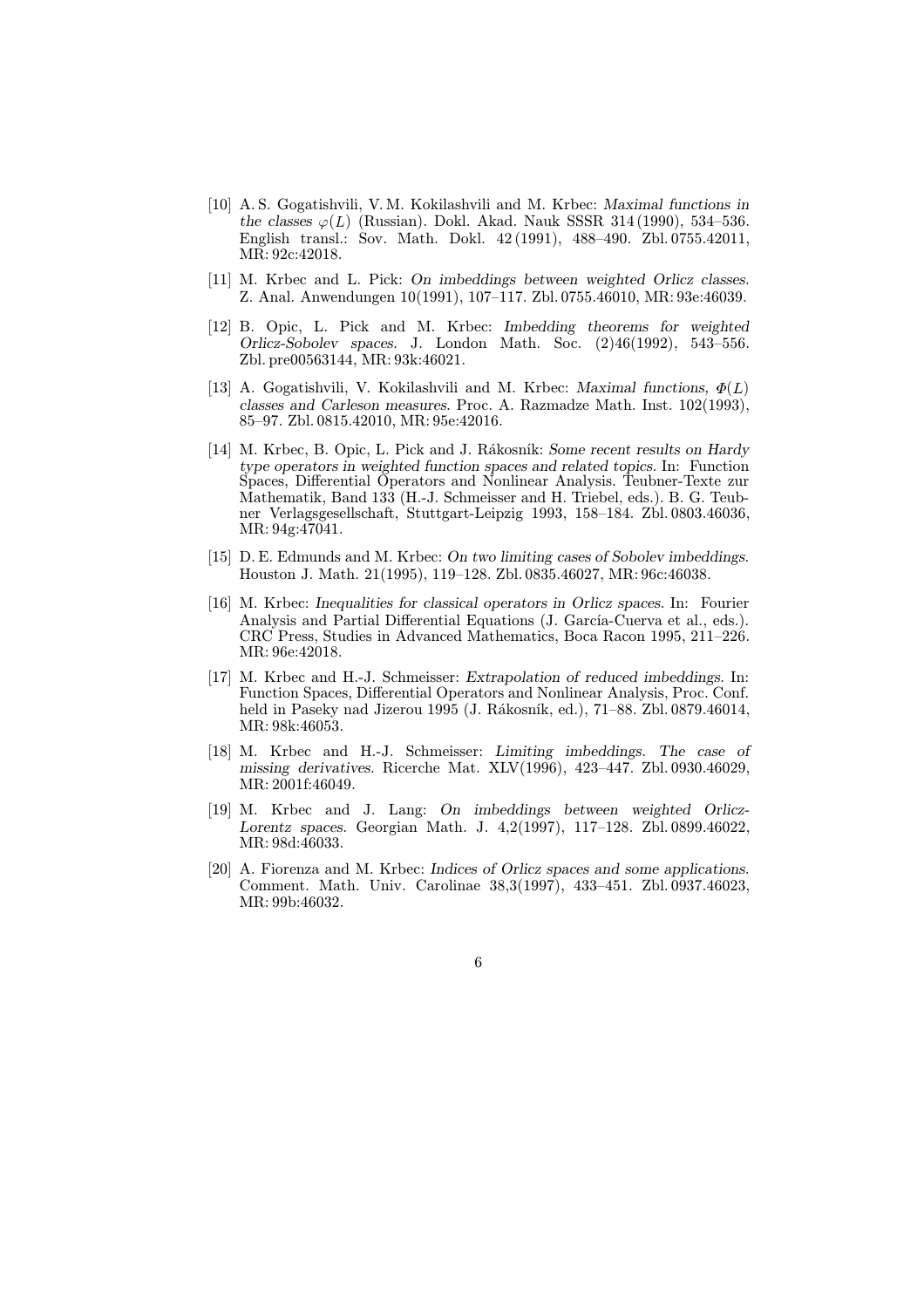- [21] M. Krbec and T. Schott: Embeddings of weighted Sobolev spaces in the borderline case. Real Anal. Exchange 23,2(1997–98), 395–420. Zbl. 0946.46029, MR: 99f:46045.
- [22] M. Krbec: Extrapolation of Sobolev imbeddings. Collectanea Math. 48(4,5,6)(1997), 601–617. Zbl. 0908.46022, MR: 98m:46049.
- [23] M. Krbec and T. Schott: Superposition of imbeddings and Fefferman's inequality. Boll. Un. Mat. Ital., Sez. B, Artic. Ric. Mat. 8,2(1999), 629-637. Zbl. 0948.46023, MR: 2000g:46044.
- [24] M. Krbec: The trace inequality and some applications. Le Matematiche LIV(1999), 95–109. Zbl. 0954.26007, MR: 2001c:46062.
- [25] D. E. Edmunds and M. Krbec: On decomposition in exponential Orlicz spaces. Math. Nachr. 213(2000), 77–88. Zbl. pre01455878, MR: 2001c:46053.
- [26] A. Fiorenza and M. Krbec: On the domain and range of the maximal operator. Nagoya Math. J. 158(2000), 43–61. Zbl. pre01491168, MR: CMP: 2000 14.
- [27] A. Fiorenza and M. Krbec: On some fundamental properties of the maximal operator. In: Function Spaces and Applications (D. E. Edmunds et al., eds.). Narosa Publ. House, New Delhi 2000, 69–81.
- [28] H. Heinig, R. Kerman and M. Krbec: Weighted exponential inequalities. Georgian Math. J. 8(2001), 69–86. Zbl. pre01621370, MR: CMP: 2001 12.
- [29] M. Krbec: On extrapolation of Sobolev and Morrey type imbeddings. Function spaces. Proceedings of the 5th international conference, Poznan, Poland, August 28-September 3, 1998 (H. Hudzik et al., eds.). Lect. Notes Pure Appl. Math. 213, Marcel Dekker, New York 2000, 297-321. Zbl. 0966.46016, MR: 2001g:46078.
- [30] M. Krbec and H.-J. Schmeisser: Imbeddings of Brézis-Wainger type. The case of missing derivatives. Proc. Roy. Soc. Edinburgh, 131A(2001), 1–34. MR: CMP: 2001 14.
- [31] D. E. Edmunds and M. Krbec: Decomposition and Moser's lemma. Rev. Mat. Complutense 9(2002), 1–18. Zbl. pre01808649, MR 2003e:46036.
- [32] D. Cruz-Uribe, SFO, and M. Krbec: Localization and extrapolation in Lorentz-Orlicz spaces. In: M. Cwikel et al. Function Spaces, Interpolation Theory and Related Topics. Proceedings of the conference held in Lund (Sweden), August 17-22, 2001, in honour of Jaak Peetre on his 65th birthday (A. Kufner, , L. E. Persson, G. Sparr, M. Englis, eds.). de Gruyter, Berlin 2002, 389–401. Zbl. pre01857825, MR: CMP:2003 06.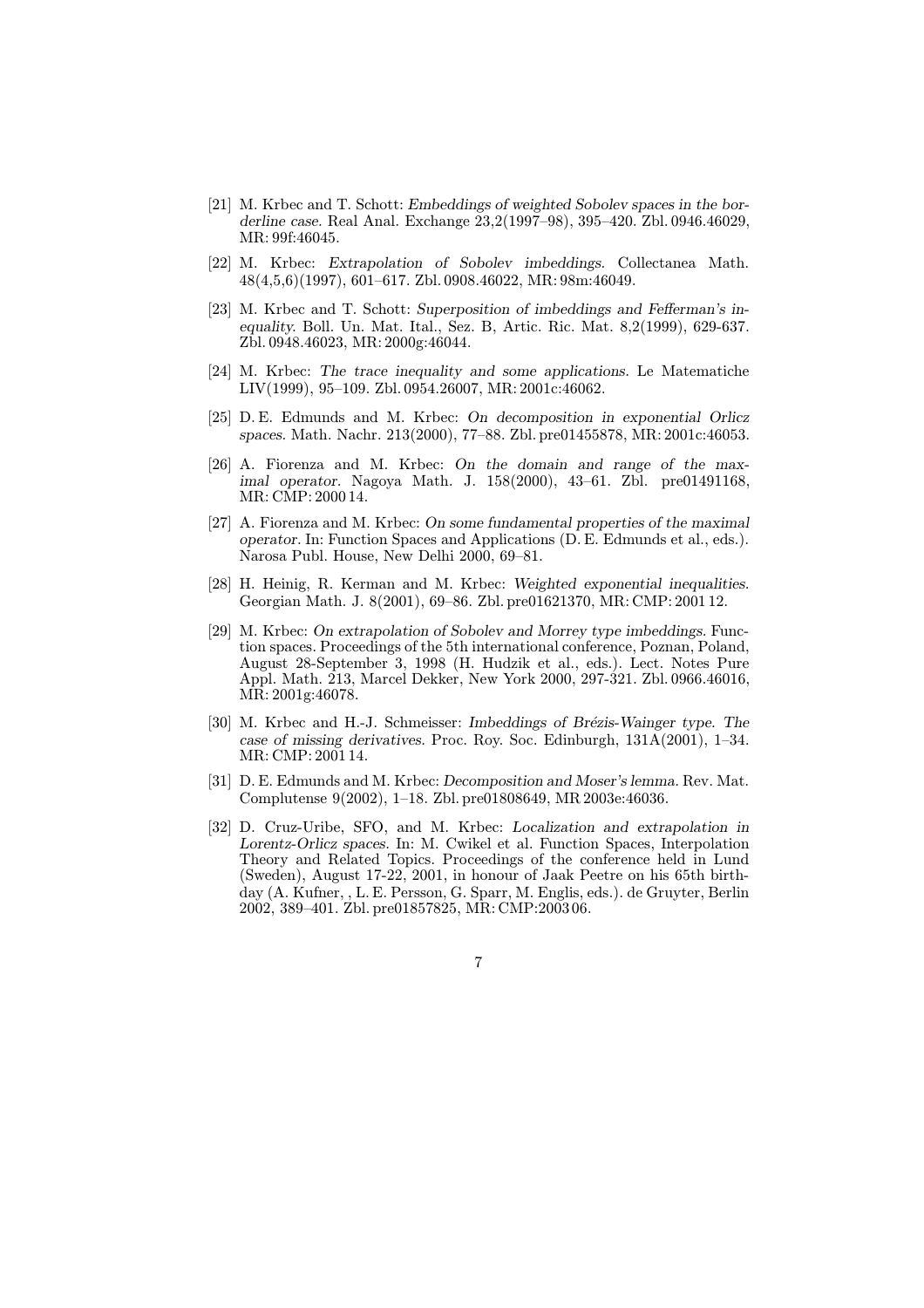- [33] A. Fiorenza and M. Krbec: On optimal decomposition in Zygmund spaces. Georgian Math. J. 9(2002). Zbl. pre01804068, MR 2003e:46038.
- [34] J. Jarušek, M. Krbec, M. Rao and J. Sokołowski: Conical differentiability for evolution variational inequalities. J. Differential Equations 193(2003), 131–146.

#### Články ve sbornících

- [1] M. Krbec: Interpolation in Sobolev-Orlicz spaces (Russian). Sbornik 7. sovetskogo-čechoslovackogo seminara "Primenenija metodov teorii funkcij i funkcional'nogo analiza k zadačam matematičeskoj fiziki", Yerevan 1981, 147–180.
- [2] M. Krbec: An imbedding theorem for Sobolev-Orlicz spaces via interpolation. In: Constructive Theory of Functions '81, Proc. Int. Conf. Varna '81, Publ House Bulg. Acad. Sci. (Bl. Sendov, ed.), Sofia 1983, 393–395. Zbl. 0591.46028, MR: 85d:46041.
- [3] V. Kokilashvili and M. Krbec: On the boundedness of Riesz potentials and fractional maximal functions in weighted Orlicz spaces. In: Proceedings of the International Conference on Constructive Theory of Functions, Varna '84. Publ. House Bulg. Acad. Sci., Sofia 1984, 468–472. Zbl. 0592.46026
- [4] M. Krbec: A characterization of functions with zero traces. In: Constructive Theory of Functions '87, Proc. Int. Conf. Varna '87, Publ House Bulg. Acad. Sci. Sofia 1988.
- [5] M. Krbec: Two-weight estimates for a maximal operator (Russian). Functional and numerical methods in mathematical physics 268 "Naukova Dumka", Kiev, 1988, 110–113. MR: 90m:42029.
- [6] M. Krbec and T. Schott: On factorization of Fefferman's inequality. In: Proceedings of Equadif 6 (Z. Došlá, ed.). Masaryk University, Brno 1998, 11 pp.

#### Připraveno nebo před dokončením:

- [1] M. Krbec and H.-J. Schmeisser, On mixed norm imbeddings in the critical case. Submitted.
- [2] M. Krbec, H.-J. Schmeisser and W. Sickel, Convergence of Whittaker-Shannon series in the uniform norm, manuscript, 23 pp.
- [3] D. E. Edmunds and M. Krbec, Variations on Yano's extrapolation theorem. Research Report No.: 2004-01, University of Sussex, 2004. Submitted.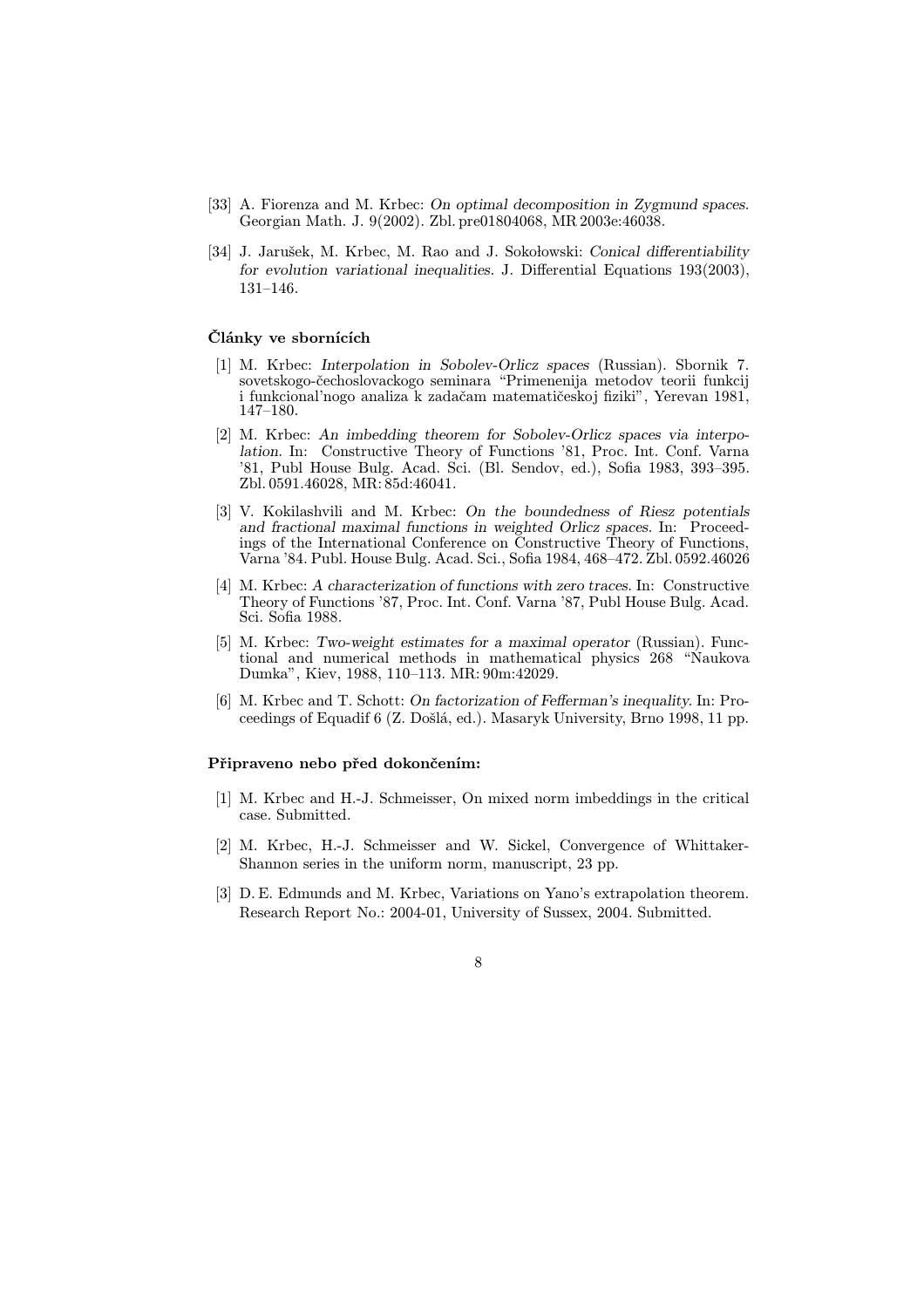### 3 Současný stav studované problematiky

Nejprve podáme přehled problematiky studované v disertační práci a jejího zasazení do širšího kontextu současného výzkumu, včetně historických souvislostí. Budeme přitom sledovat členění práce do těsněji souvisejících celků, odpovídajícím jednotlivým kapitolám. Citace prací v tomto oddíle jsou označeny kombinací písmen a čísel a lze je nalézt v seznamu literatury počínaje str. 17.

První kapitola je jádrem orliczovské části monografie [KK91], která byla výsledkem zhruba šestileté spolupráce s V. Kokilashvilim, vedoucí osobností tbiliské školy reálných metod harmonické analýzy. (Tato spolupráce pokračuje dodnes a jejím nejd˚uležitějším výsledkem je další rozsáhlá společná monografie [GGKK] z roku 1998, která však není do této disertace zahrnuta.) Studium klasických operátorů harmonické analýzy (a jejich různých zobecnění) prostředky reálné analýzy (proto často užívaný název reálné metody harmonické analýzy) je jednou velice aktivních oblastí matematické analýzy. Systematické vyšetřování vlastností těchto operátorů v prostorech funkcí začíná ve dvacátých a třicátých létech fundamentálními výsledky Hardyho, Littlewooda, Soboleva a Wienera (viz [HL30], [HLP51]), [So38], [Wi39]), pokračovalo vytvořením hluboké teorie maximálních funkcí, singulárních integrálů, konvolučních integrálů, vycházejících z Poissonova integrálu a fourierovské analýzy – připomeňme zde práce [CZ56], [KnS69] a známé monografie Zygmund [Zy59], Stein [Ste70], Stein a Weiss [SW71]), Stein [Ste93]. Jeden z podstatných stimulů byl např. pokus o zobecnění Cauchyho-Riemannových podmínek do  $N$  dimenzí v padesátých létech, který posléze vedl k překvapivé teorii reálných Hardyho prostorů.

Teorie Fourierových multiplikátorů a související Littlewoodova-Paleyova teorie $g_\lambda$ funkcí má zásadní význam pro dnešní teorii prostorů funkcí založenou na fourierovské analýze, nebot' se zde používají právě podobné rozklady a zde je potřeba zmínit jména J. Peetreho a H. Triebela, jakožto duchovních otců současné fourierovské teorie prostorů funkcí. Seznam literatury obsahuje řadu jejich zásadních prací.

Dalším významným impulsem byl problém omezenosti operátorů ve váhových prostorech. Připomeňme fundamentální zásluhu Soboleva, který dokázal známou větu o vnoření prostorů, jež nesou jeho jméno. V řeči operátorů: uvažujme pro jednoduchost funkci f ze Sobolevova prostoru prvního řádu na nějaké konvexní oblasti, tedy | f| je odhadnuta konvolucí  $|\nabla f|$  a Rieszova jádra prvního řádu  $1/|z|^{N-1}$ . Sobolev dokázal, že pro  $1 < p < N$  takový konvoluční operátor pracuje z  $L^p$  do  $L^q$ , kde  $1/q = 1/p - 1/N$ , rozšířil tím tedy jednodimensionální větu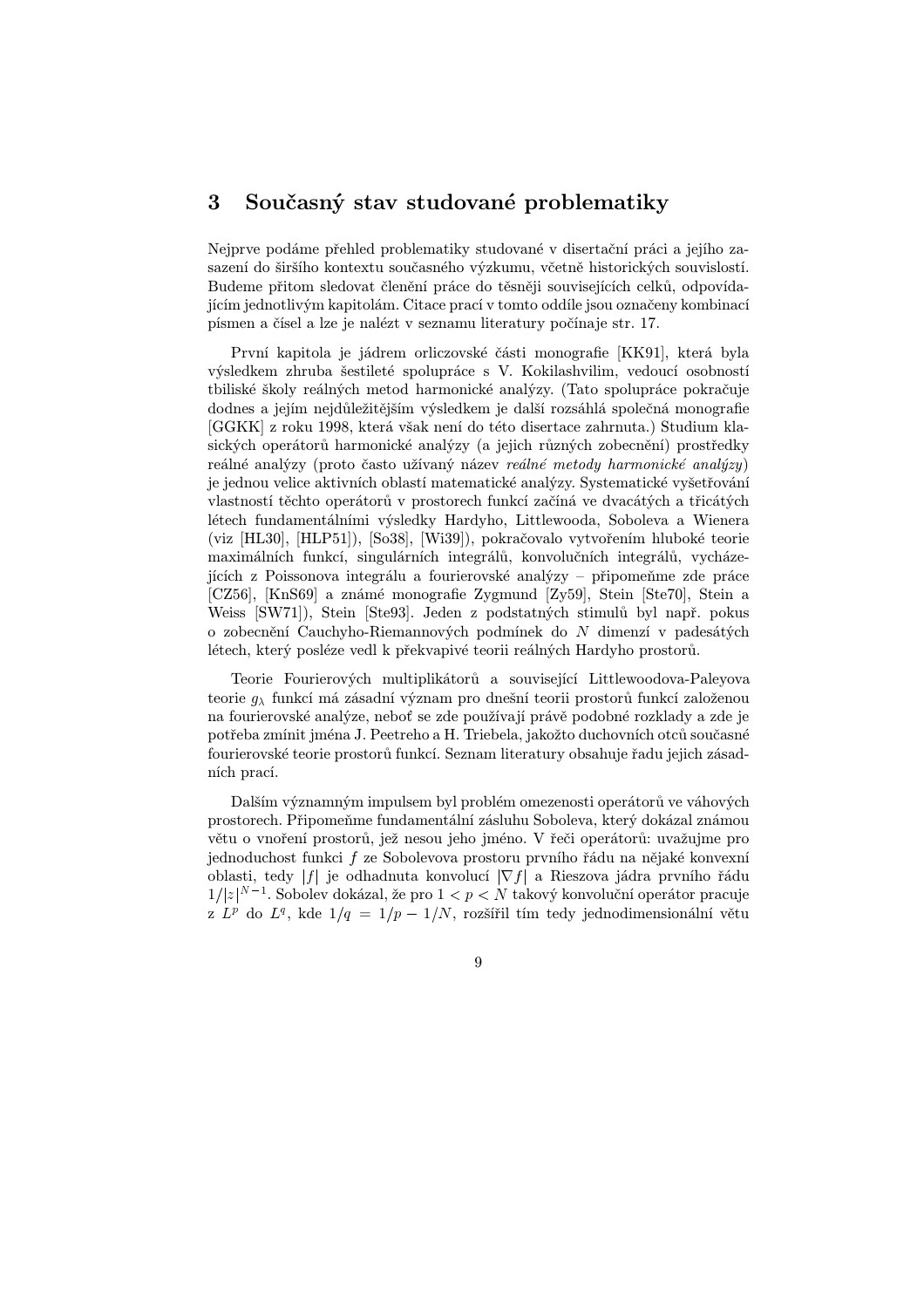Hardyho a Littlewooda na  $\mathbb{R}^N$  . Přirozenou otázkou bylo, co se stane, uvažujemeli váhové  $L^p$  prostory. Přes velké úsilí přišla po několika částečných výsledcích (Walsh, Lizorkin a další) z let padesátých překvapivá odpověď až téměř půl století po pionýrských výsledcích Hardyho a Littlewooda. Muckenhouptovy práce [M72/1] a [M72/2] daly odpověd' na analogickou otázku pro maximální operátor a v roce 1974 vyřešili Muckenhoupt a Wheeden v [MW74] problém Rieszových potenciálů ve váhových  $L^p$  prostorech. Tyto práce vyvolaly doslova lavinu stovek prací dalších (viz např. [M85], [MW74], [MuW76], [Sa82], [Sa84], [Sa88]). Jedna z prvních vynikajících monografií, věnovaná zejména singulárním integrálům a dvouváhovým nerovnostem je Kokilashviliho kniha [Ko85], která se však díky známým poměrům v tehdejším Sovětském svazu objevila pouze v ruštině. K základní literatuře tu patří monografie García-Cuerva a Rubio de Francia [GR85], Torchinsky [To86], a Stein [Ste93].

Společně s V. Kokilashvilim jsme studovali vlastnosti Rieszových potenciálů a maximálních funkcí necelého řádu Orliczových a Morreyových-Orliczových prostorech. Orliczovy (a Lorentzovy) prostory nacházejí mnohé aplikace v analýze a jsou přirozenou nejbližší škálou prostorů, zahrnující Lebesgueovy  $L^p$  prostory. Známou a značně nepříjemnou vlastností Orliczových prostorů je však definice jejich normy. Zatímco v prostoru  $L^p(\Omega)$ ,  $\Omega \subset \mathbb{R}^N$  měřiteln  $^N$  měřitelná, máme normu k dispozici přímo, danou formulí  $||f||_p = \left(\int\limits_{S}|f(x)|^p dx\right)^{1/p}$ , norma v Orliczově prostoru je Minkowského funkcionál modulární jednotkové koule. To má obvykle za následek, že přenesení výsledků známých pro Lebesgueovy prostory není bezprostřední a pouze technickou záležitostí. Zároveň jsou tyto prostory v analýze značně důležité. Poznamenejme, že z historického hlediska se nejprve studovaly nereflexivní Orliczovy prostory exponenciálního typu a Zygmundovy prostory (např. známé a hluboké aplikace v teorii Fourierových řad, které lze nalézt v Zygmund [Zy59]). Vyšetřování klasických operátorů v neváhových Orliczových prostorech začíná zřejmě u Torchinskyho [To76] a průkopnickým výsledkem, charakterizujícím váhy, pro které je maximální operátor omezený ve váhovém Orliczově prostoru, je průkopnický článek Kermana a Torchinskyho [KeT82]. Na to jsme navázali společně s V. Kokilashvilim a nalezli nutné a postačující podmínky pro omezenost Rieszových potenciálů, Rieszových singulárních operátorů, maximální funkce necelého řádu a anisotropních potenciálů v několika společných článcích, z nichž jsou do disertační převzaty [KK85], [KK86], [KK90].

Poslední část první kapitoly je věnována slabým dvouváhovým nerovnostem v Zygmundových prostorech. Dvouváhové nerovnosti se ukázaly být poměrně obtížnější – od první poloviny sedmdesátých let byla nalezena řada nut-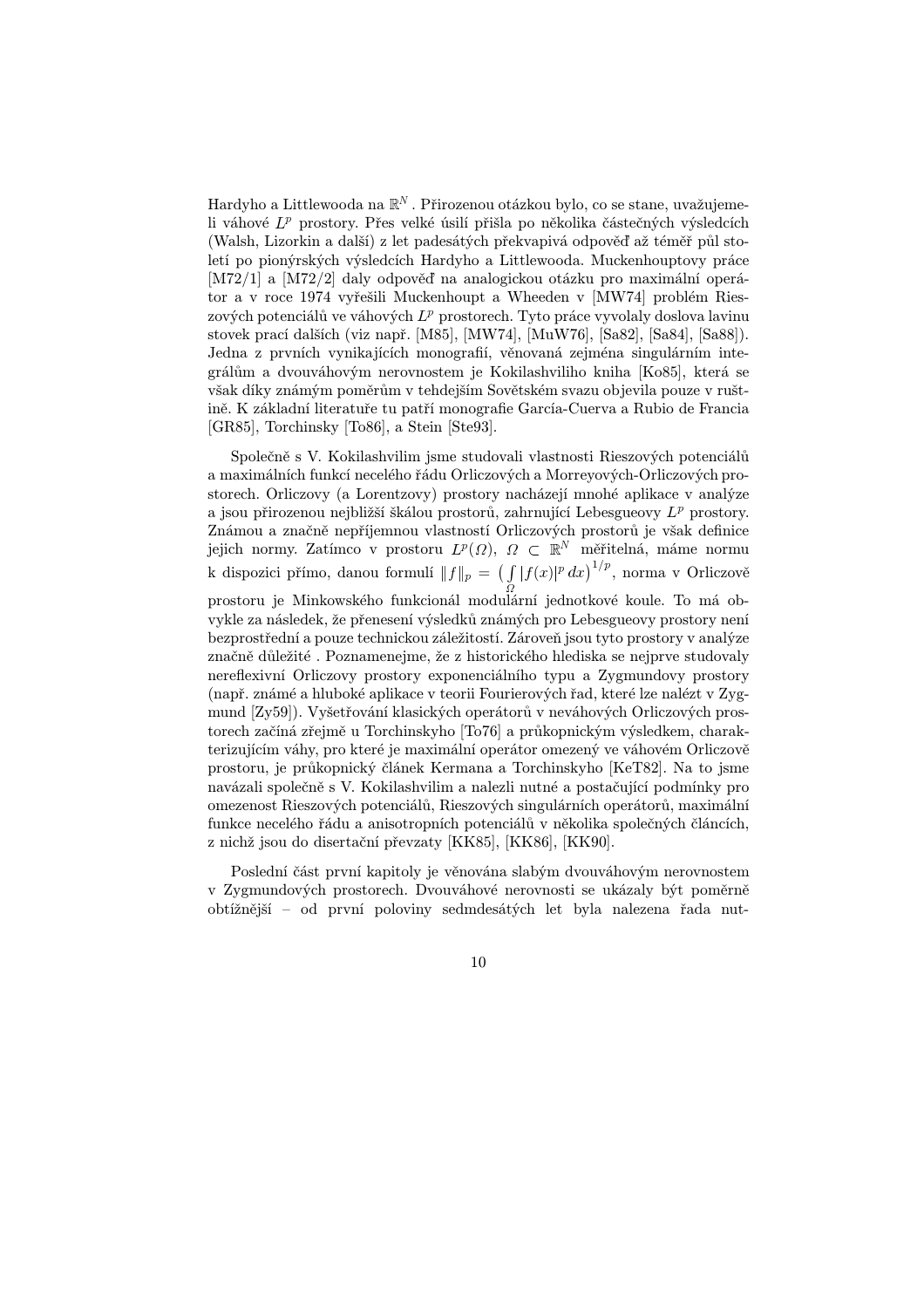ných a postačujících podmínek, jejichž společným problémem je to, že jsou vyjádřeny v termínech chování operátoru samotného (typicky např. na množině charakteristických funkcí), případně užívají velmi komplikovaných dekompozicí funkcí a jsou prakticky neverifikovatelné (viz např. Sawyer [Sa82], [Sa84], Carbery, Chang a Garnett [CCG85]); poněkud "příjemnější" podmínky nalezl Genebashvili [Ge89]. Mnohem schůdnější podmínky byly nalezeny v případě slabých nerovností, jak v  $L^p$  prostorech, tak v Orliczových prostorech. Limitní forma Muckenhouptovy podmínky pro  $p \rightarrow 1_{+}$  je uvažována v autorově práci [K86] kde je nalezena nutná podmínka pro omezenost maximálního operátoru ze slabého Zygmundova prostoru do  $L^1$ .

Stav problematiky váhových nerovností v Orliczových a Lorentzových prostorech počátkem devadesátých let reflektuje naše monografie [KK91], obsahující rovněž obšírnou bibliografii.

V minulých létech pak značná část studia směřovala ke značně obecnější formulaci problém˚u v tzv. prostorech homogenního typu, zavedených a studovaných Coifmanem a Weissem v [CW71], později i řadou dalších autorů. Tomuto tématu v Orliczových a Lorentzových prostorech je věnována naše monografie [GGKK].

Druhá kapitola je věnována extrapolačním metodám. Typickým případem je chování klasických operátorů harmonické analýzy (jako je maximální funkce) v prostorech  $L^p$ ,  $p > 1$ , když  $p \to 1$ . Podobným důležitým příkladem je chování sobolevských, resp. morreyovských vnoření Sobolevových prostorů  $H^s_p$ , když se součin sp blíží zleva kritickým hodnotám  $N$ , resp.  $p+N$ . Růst norem příslušných operátorů (divergují do  $\infty$ ) se podařilo v takových případech odhadnout a pak je tedy možné získat dvojici prostor˚u, mezi kterými příslušný operátor v takovém limitním případě pracuje. Např. pro maximální operátor platí, že

$$
\int_{\mathbb{R}^N} |Mf(x)|^p dx \le \frac{c^p p^p}{(p-1)^p} \int_{\mathbb{R}^N} |f(x)|^p dx, \qquad 1 < p < \infty,
$$

kde  $c$  nezávisí na  $p$  a  $f.$  Tuto situaci (a rovněž situaci k ní duální) pro nezáporné subaditivní operátory řeší slavná klasická Yanova extrapolační věta [Y51] z roku 1951. Podobně jako se v teorii interpolace staly klasické věty (Rieszova-Thorinova a Marcinkiewiczova) základem a inspirací k abstraktní teorii interpolace, vznikla i abstraktní teorie extrapolace (Milman a Jawerth [Mi94], Milman [JM91]). Vážným problémem je však popsat běžnými analytickými prostředky výsledek aplikace abstraktních metod. Do jisté míry uspokojivá situace v současné době se týká pouze logaritmických Lebesgueových prostorů  $L^p(\log L)^\alpha$ ,  $\alpha \in \mathbb{R}^N$ . Ex-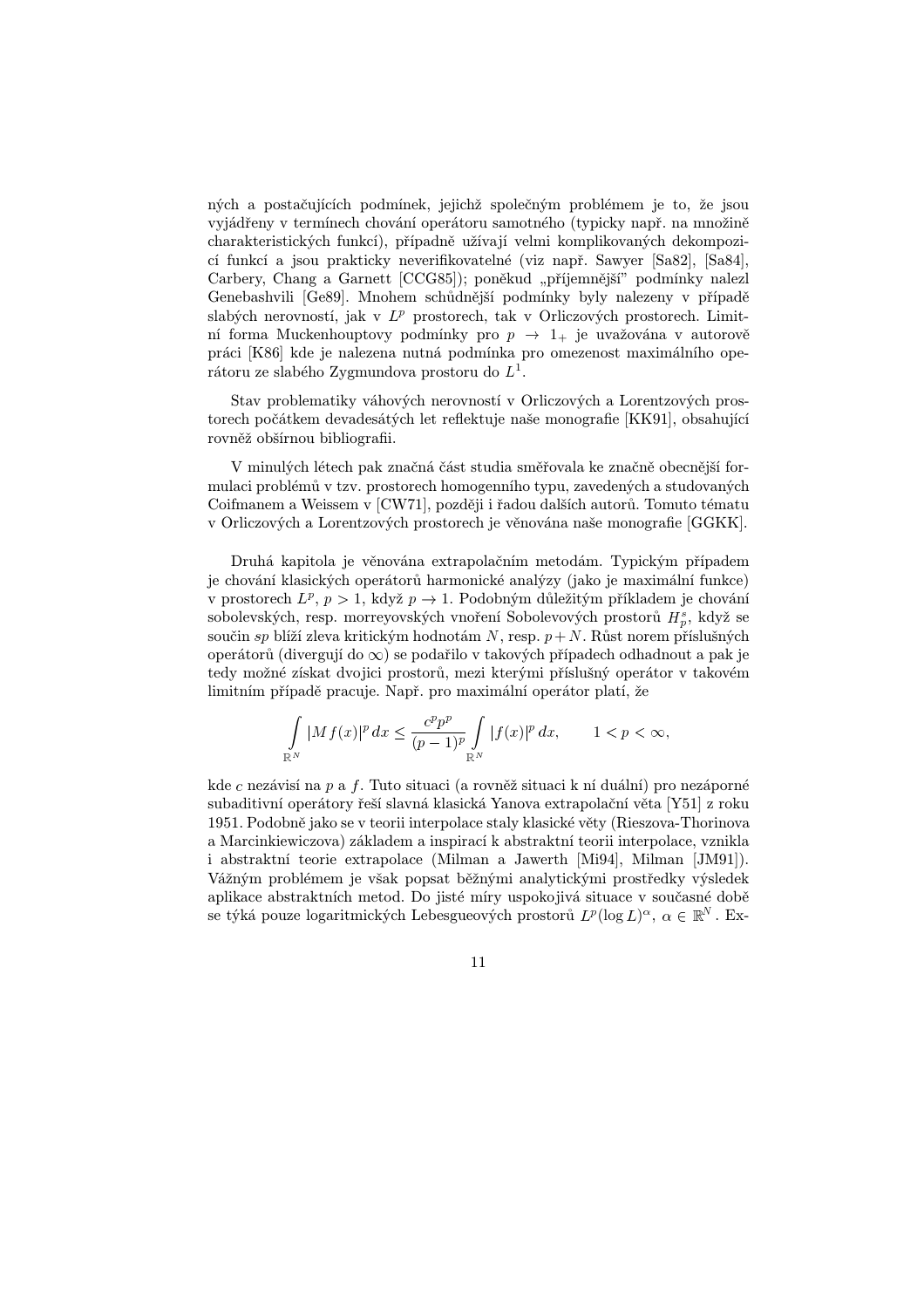trapolační charakterizaci v "klasických" termínech nalezli Edmunds a Triebel v [ET95] a [ET96]. Označme  $\lambda_j = (2^j)' = (1 - 2^{-j})^{-1}, j \in \mathbb{N}$ . Jestliže  $1 \le r < \infty$ , potom funkcionál

$$
||g||_{r,\alpha} = \inf_{|g| = \sum_{j=1}^{\infty} g_j} \left( \sum_{j=1}^{\infty} 2^{j\alpha} ||g_j||_{r\lambda_j}^r \right)^{1/r}
$$
(3.1)

definuje ekvivalentní normu v prostoru  $L^r(\log L)^\alpha$ . Tato charakterizace se opírá o netriviální vlastnosti Eulerovy gamma-funkce a zřejmě by bylo obtížné pokoušet se touto cestou jít dále. Normy v jistých Orliczových-Lorentzových prostorech je možno skutečně považovat za určitý druh zobecněných gamma-funkcí, to je ale technicky velmi obtížné a vede to jednak ke značně nepřehledným formulím, jednak k velice netriviálnímu problému asymptotického chování takových integrálů.

K prostorům  $L^r(\log L)^\alpha$ ,  $\alpha > 0$ , se za chvíli vrátíme. V [EK00] jsme spolu s D. E. Edmundsem objevili značně překvapivý jev: uvažovali jsme prostory na množině  $\Omega \subset \mathbb{R}^N$ ,  $|\Omega|=1$  $\mathbb{E}^N, |\varOmega|=1,$  což po převedení do jazyka nerostoucích přerovnání znamená vyšetřovat funkce na intervalu  $(0, 1)$ , dále pak jistou dekompozici intervalu  $(0,1)$  na disjunktní intervaly  $\{(t_k,t_{k-1})\}_{k\geq 1}$ . Známá extrapolační charakterizace prostorů je tato:  $f \in L_{\exp t^{\alpha}}$ , kde  $\alpha > 0$ , tehdy a jen tehdy, když  $\sup_k^{-1/\alpha} \|f\|_{L^p(\Omega)} < \infty,$  což je je ekvivalentní podmínce  $\sup k^{1/\alpha} \|f^*\|_{L^p(0,1)} < \infty$ pro nerostoucí přerovnání  $f^*$  funkce  $f$ . Ukázali jsme, že je nutné a stačí kontrolovat pouze růst norem  $||f^*||_{L_k(t_k,t_{k-1})}$  stejnou mocninou  $k^{-1/\alpha}$ . V další práci [CUK01] jsme společně s Davidem Cruz-Uribem, SFO, rozšířili podobné charakterizace i na některé Lorentzovy-Orliczovy prostory (Brézisovy-Waingerovy prostory, které se vyskytují v jemných limitních vnořeních Sobolevových prostorů) a nedávno tuto dekompoziční ideu použil i J. Neves v několika článcích (např. [Nev]) k nalezení podobných charakterizací v prostorech, kde je logaritmická funkce nahrazena tzv. pomalu rostoucí funkcí.

Vratme se zpět k prostorům  $L^p(\log L)^\alpha$ ,  $\alpha > 0$ . V příslušné sekci druhé kapitoly je uvedena celá řada ekvivalentních norem v prostoru  $L^1(\log L)^\alpha,$  která svědčí o úsilí matematiků nalézt co nejvhodnější formuli pro různé speciální situace. Pro tyto prostory byla nalezena extrapolační dekompozice v pracích Edmundse a Triebela [ET95] a v [ET96] a Milmana [Mi94], kde se ovšem pracuje infimem přes všechny (přípustné) rozklady. Na základě naší charakterizace v [EK00] se nám spolu s A. Fiorenzou podařilo nalézt mimo jiné i konkrétní dekompozici funkcí z  $L(\log L)^\alpha$ , která je tomuto infimu ekvivalentní. Dostáváme se tak k násle-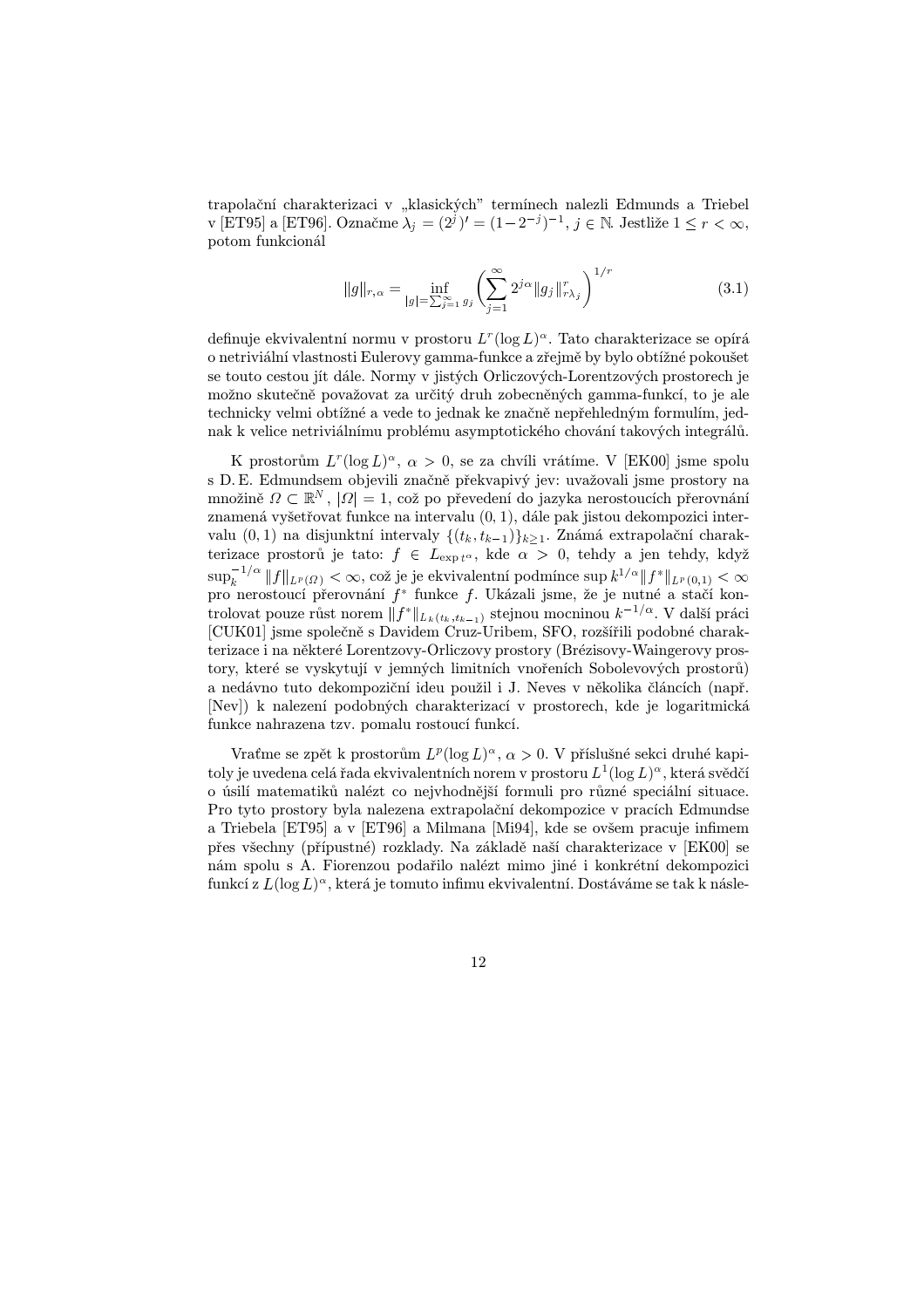dujícímu schématu: Označme symbolem *exp* uzávěr  $L^{\infty}$  v  $EXP = L_{\exp t}$ . Potom

$$
g \in exp \qquad \qquad f \in L \log L \qquad \qquad h \in \text{EXP}
$$
  

$$
\Downarrow \qquad \qquad \Downarrow \qquad \qquad \Downarrow
$$
  

$$
\frac{\|g\|_{k, I_k}}{k} \in c_0 \qquad \qquad 2^j \|f^*\|_{(2^j)', J_j} \in \ell_1 \qquad \frac{\|h\|_{k, I_k}}{k} \in \ell_\infty,
$$

kde  $I_k = (e^{-k}, e^{-k+1}), k = 1, \ldots$  a  $J_j = (e^{-2^{j+1}+2}, e^{-2^{j}+2}), j = 1, \ldots$  Povšimněme si, že prostory v první, resp. druhé řádce jsou preduály prostorů ve druhé, resp. ve třetí řádce.

Nyní se budeme věnovat problémovému okruhu, jemuž je věnována třetí kapitola. Jak jsme již konstatovali, jsou jednou z motivací pro studium dekompozičních a extrapolačních metod limitní věty o vnoření. Popišme si základní situaci. Jak je známo, Sobolevův prostor  $W_0^{\ell,p}(\Omega)$ , kde  $\ell p = N$  a  $\Omega$  je omezená oblast v $\mathbb{R}^N$ , s dostatečně regulární hranicí, je vnořen do Orliczova exponenciálního prostoru  $L_{\exp t^{N/(N-\ell)}}$  (Trudinger [Tru67]  $(\ell = 1)$ , Moser [Mos71], ...). Castá metoda důkazu toho, že daná funkce je prvkem exponenciálního prostoru, spočívá v nalezení rychlosti divergence jejích  $L^q$  norem pro  $q \to \infty$ . Přesněji: Mějme oblast  $\Omega \subset \mathbb{R}^N$  s Lebesg  $S^N$  s Lebesgueovou mírou  $|\Omega| = 1$ . Potom  $f \in L_{\exp t^{\alpha}}(\Omega)$  právě tehdy, když

$$
\sup_{k} k^{-1/\alpha} \|f\|_{L_k(\Omega)} < \infty
$$

. K odhadu růstu  $\|f\|_{L_k(\varOmega)}$  v případě prostorů Besselových potenciálů se často podaří použít konvolutorních nerovností, v obecnějších prostorech pak Nikol'ského nerovnosti pro funkce, jejichž Fourierův obraz má kompaktní nosič, v posledních několika létech pak i tzv. atomických rozkladů.

Limitní vnoření studovaná ve třetí kapitole se v posledních létech těší značnému zájmu. V české matematice se tato problematika objevila zřejmě poprvé v autorově práci [K85] z roku 1985 (původně preprint z roku 1983) a byla motivována Troisiho prácemi [Tro69] a [Tro71] z přelomu šedesátých a sedmdesátých let o vnoření anisotropních prostorů v sublimitním případě.

Během padesátých a šedesátých let byla vybudována i teorie anisotropních prostorů na základě reprezentačních formulí, teorie singulárních integrálů a aproximačních úvah (např. monografie Běsova, Il'jina a Nikol'ského [BIN75]). To se týká především anisotropie ve smyslu smíšených  $L^p$  norem pro derivace. Případ derivací, patřících do různých  $L^p$  prostorů tím není pokryt. Sublimitní vnoření pro tyto prostory odvodil právě Troisi v již zmíněných pracích. V [K85]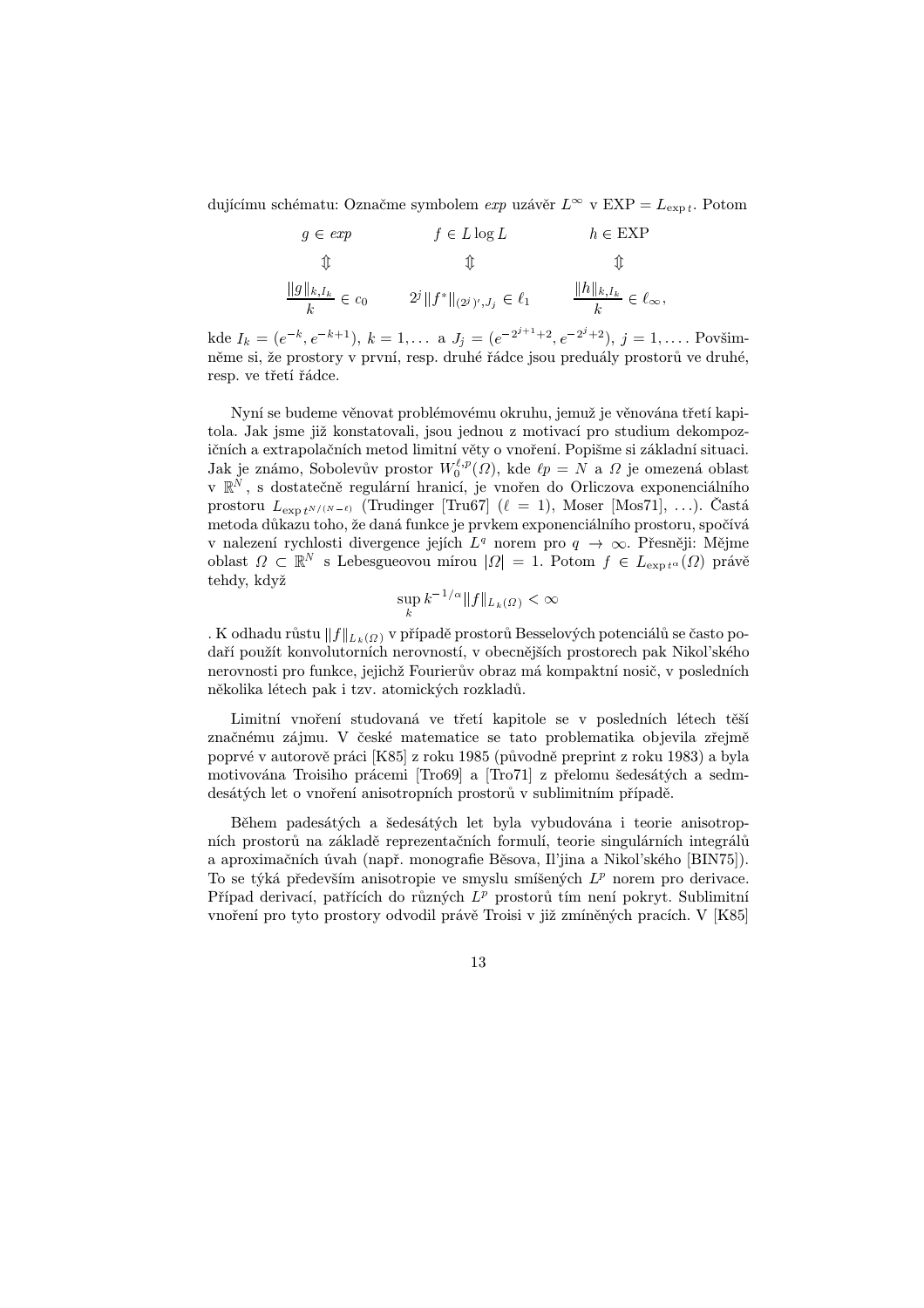se autor pokusil interpolačními metodami dokázat limitní vnoření Trudingerova typu. Výsledek však nedal přesné vnoření, jak dnes víme. Příčinou je patrně nedostatečná důkazová technika (později jsme s H.-J. Schmeisserem užili teorie prostor˚u s dominujícími smíšenými derivacemi, kterou on v této době rozvíjel). Článek [K85], resp. důkazový postup, byl použit a zobecněn R.A. Adamsem v [AdR88] pro důkaz vět pro sublimitní vnoření tzv. redukovaných Sobolevových prostor˚u. Podobná sublimitní vnoření studoval i Amanov (viz např. [Am76]), ale jak tomu často bývá, autoři o sobě evidentně nevěděli. Vysvětleme si pojem redukovaného Sobolevova prostoru na jednoduchém modelovém případu. Uvažujme prostor funkcí (na dostatečně hladké oblasti v $\mathbb{R}^N$ ), skládající se z těch funkcí, které jsou v  $L^p$  a jejichž slabé derivace  $D^{\alpha_1,...,\alpha_N}f$ , kde  $\alpha_j=0$  nebo  $\alpha_j=1$  pro všechna  $j = 1, ..., N$ , a přitom  $\alpha_1 + \cdots + \alpha_N = k$ , patří do  $L^p$ . Předpokládejme, že  $1 \leq p < \infty$  a  $kp < N$  (tedy i  $k < N$ ). Mnoho parciálních derivací zde chybí, speciálně všechny takové, kde se opakuje derivování podle téže proměnné, což vedlo k termínu "dominující smíšené derivace" Je značně překvapující, že tento prostor je vnořen do téhož  $L<sup>q</sup>$  prostoru jako "obvyklý" Sobolevův prostor  $W_p^k$  (t.j.  $1/q = 1/p - k/N$ ). Jinými slovy: informace o  $L^p$  integrovatelnosti všech derivací do řádu včetně je z hlediska sobolevské věty o vnoření do značné míry redundantní.

Během první poloviny osmdesátých let vybudoval Schmeisser (např. práce [Schm80], [Schm84], [Schm82], [Schm87] a monografie Schmeisserova a Triebelova [ScT87]) fourierovskou teorii prostorů s tzv. dominující smíšenou derivací, která do sebe zahrnuje velkou část prostorů redukovaného typu a to v mnohem obecnější situaci smíšených norem. Formální zavedení těchto prostorů je poměrně komplikované a proto odkazujeme přímo na disertační práci.

Společně s H.-J. Schmeisserem jsme ve dvou rozsáhlejších pracích [KSr96] a [KSr01] vyšetřovali extrapolační vlastnosti těchto prostorů v obou limitních případech a dokázali přesné limitní věty o vnoření. Důkazová technika je značně komplikovaná, avšak odpovídá zřejmě povaze problému. V případě limitních vnoření morreyovského typu (druhý limitní případ) bylo též potřeba nalézt vhodnou extrapolační charakterizaci logaritmických lipschitzovských prostorů pomocí prostorů hölderovských funkcí, což je vedle charakterizace BMO patrně jediný zatím známý případ extrapolace prostorů, které nejsou invariantní vůči přerovnání. Nalezli jsme značně překvapující rozdíl mezi limitními vnořeními prvního a druhého typu. Cenou za vynechání některých derivací je v prvním případě je zvětšení cílového prostoru pro extrapolovaná sublimitní vnoření, daná kvantifikovatelným větším růstem norem těchto vnoření, když se blížíme limitní situaci. V druhém případě pak limitní prostor není horší. Ukazuje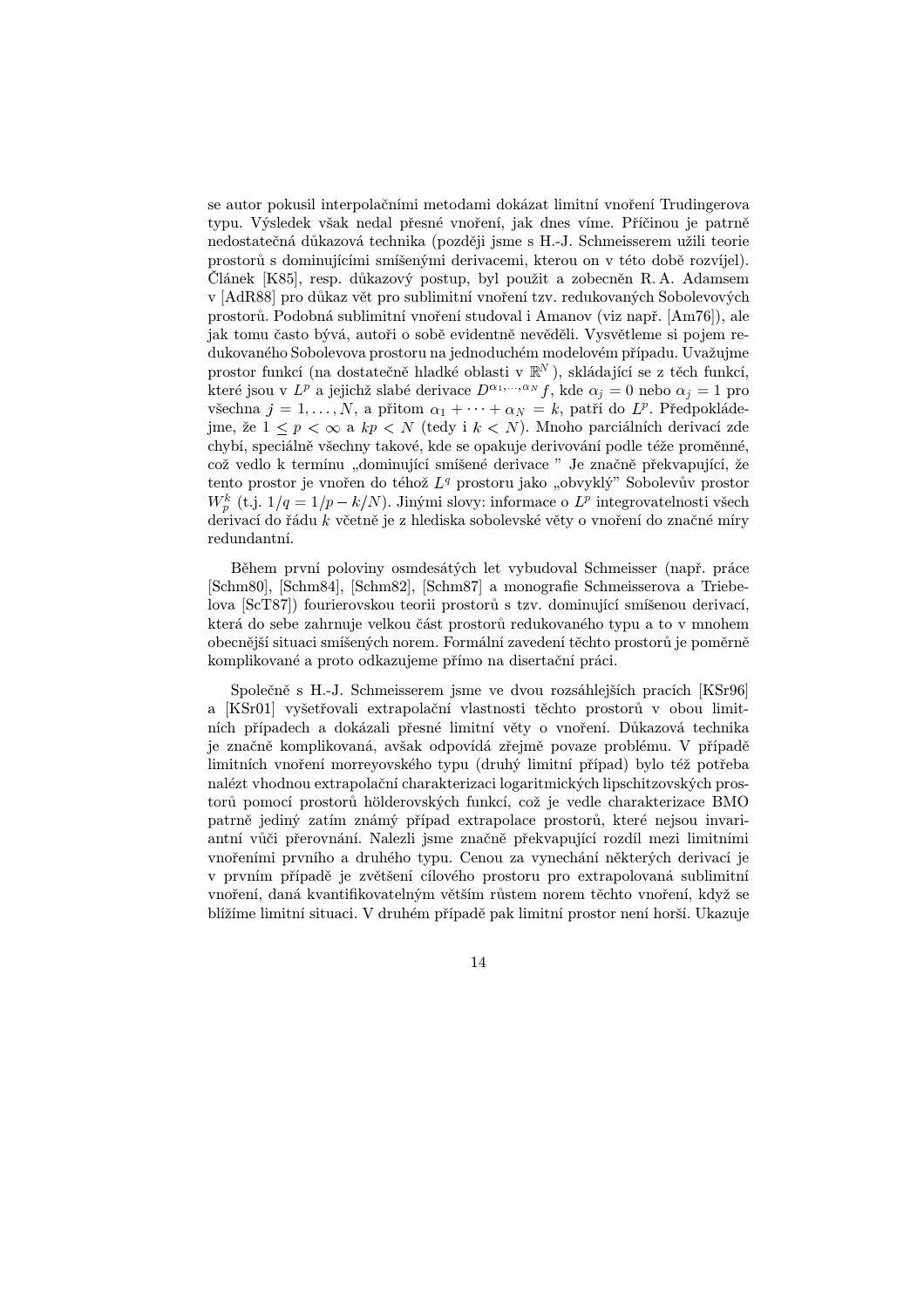se tak, že v blízkosti limitních situací tzv. "lifting property" nekopíruje situaci do cílových prostor˚u. Celou poměrně komplikovanou situaci ilustruje graf na straně 39. Posledně zmíněný jev byl vskutku překvapením, protože v případě logaritmických Sobolevových prostorů "lifting property" funguje. V práci Edmunds a Krbec [EK95], navazující na článek Fusca, P.-L. Lionse a Sbordoneho [FLS96], jsme ukázali, že v rámci vnoření těchto prostorů do Orliczových prostorů, je možné získat vnoření v druhém limitním případě pomocí Trudingerových vět o vnoření Orliczových prostor˚u v sublimitním případě. Zajímavým problémem je pravdivost opačného tvrzení. V současné době se podařilo Triebelovi takové tvrzení dokázat pro isotropní prostory. V obecnějším případě se zdá být jediným dostupným nástrojem inverzní formule pro Rieszův potenciál (Bagby [Ba80]). Jde však o teorii, používající značně komplikovaných hypersingulárních integrálů a problém zůstává otevřený, pokud je mi známo.

Poznamenejme ještě, že problém limitních vnoření vzniknul z potřeb diferenciálních rovnic, žije však již řadu let v rámci teorie prostorů funkcí. V této souvislosti existuje mnoho podstatných, otevřených a patrně i dosti obtížných problém˚u, týkajících se funkcí s předepsaným přerovnáním a Hamiltonovými-Jacobiho systémy (viz např. Alvino, Lions a Trombetti [ALT89]).

Teorie prostorů funkcí je dnes nesmírně rozsáhlou oblastí a není možné na tomto místě podat nějaké relevantní základní informace, zahrnující širší oblast. Pěkným přehledem prostor˚u Sobolevova typu (i mnoha dalších) v klasickém smyslu je monografie Kufnerova, Johnova a Fučíkova [KJF77], speciálně pak Sobolevovým prostorům je věnována monografie R.A. Adamse [AdA75], V. Maz'ji [Ma85], velmi známá je i pěkná kniha Ziemerova [Zi89]. Fourierovskou teorii prostorů funkcí je možné najít v řadě monografií Triebelových [Tr78], [Tr83], [Tri83], [Tri92], [Tri01] a v monografii Schmeissera a Triebela [ScT87]. V posledních Triebelových monografiích lze kromě toho nalézt i přehledné partie historického charakteru, velmi zajímavé i pro nespecialisty. Je potřeba zmínit fundamentální Steinovu knihu [Ste70]. Je zde dále klasická monografie Garnettova [Ga81]. Velice inspirující četbou je kniha Peetreho [Pe76]. Prostory invariantní vůči přerovnání jsou pěkně vyloženy v knize [BS88] Bennetta a Sharpleyho. Přístup založený na integrálních reprezentačních formulích, (speciálně na Calderónově a Steinově teorii singulárních integrálů) je použit v monografii Běsova, Il'jina a Nikol'ského [BIN75]. Orliczovy prostory se objevují v Zygmundových knihách [Zy59], u Zaanena [Za53], podrobně jsou studovány v klasické knize Krasnosel'ského a Rutického [KR61]. Obecnější modulární a Orliczovy-Musielakovy prostory lze nalézt v Musielakově monografii [Mus83], funkcionálním a geometrickým aspektům Orliczových prostorů je věnována kniha Raa a Rena [RR91].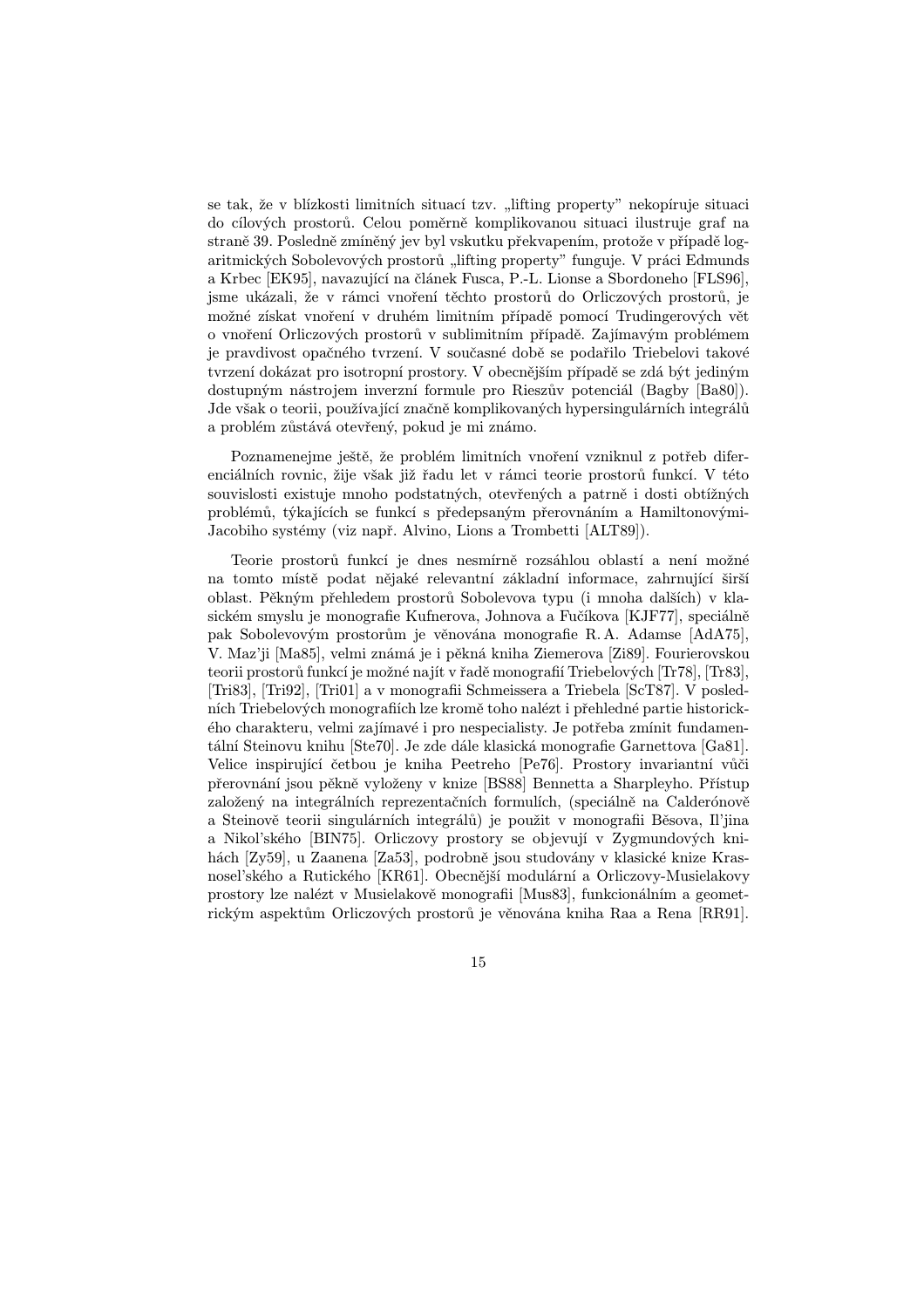Monografie zabývající se vlastnostmi integrálních operátorů v prostorech funkcí byly připomenuty již dříve. Konečně ještě připomeňme teorii interpolace, vyloženou např. v monografiích Triebela [Tr78] a Bergha a Löfströma [BL76].

Součástí disertační práce je také vybrané aplikace na problémy v teorii eliptických parciálních diferenciálních rovnic. Především je to jeden z velmi známých a obtížných problémů – silná vlastnost jednoznačného pokračování (dále SUCP). Autorova motivace pochází ze společného článku s S. Fučíkem [FuK77], který byl zobecňován v různých směrech různými autory, mimo jiné i Hessem v [H77], kde byl použit předpoklad vlastnosti jednoznačného pokračování pro důkaz silnějšího tvrzení.

Zmíněný problém SUCP má velmi zajímavou historii. Byl studován především pro stacionární Schrödingerův operátor  $-\Delta + V$ , kde V je nějaká váhová funkce (fyzikálně jde o potenciál), později pak různá jeho zobecnění. První výsledek je patrně Carlemanův [Car38] z r. 1938, který dokázal, že operátor  $-\Delta + V$ má vlastnost SUCP, jestliže  $V \in L^{\infty}_{\text{loc}}$ . Tento výsledek byl mnohem později zobecněn Jerisonem a Kenigem [JK85] a Steinem [Ste85], kde SUCP je dokázána pro $V\in$  $\sim$  1.4 MeV and 1.4 MeV and 1.4 MeV and 1.4 MeV and 1.4 MeV and 1.4 MeV and 1.4 MeV and 1.4 MeV and 1.4 MeV and 1.4 MeV and 1.4 MeV and 1.4 MeV and 1.4 MeV and 1.4 MeV and 1.4 MeV and 1.4 MeV and 1.4 MeV and 1.4 MeV and  $N/2$  nebo pro *V* lokálně malé v Marcinkiewiczově prostoru  $L^{N/2,\infty}$ ,  $N \geq 3$ , viz též Pan [Pan92] s podmínkou bodového odhadu  $V(x) \leq M/|x|^2, N \geq 2$ . Prominentní roli v teorii hraje nerovnost

$$
\left(\int_{\mathbb{R}^N} u^2(x)V(x)\,dx\right)^{1/2} \le c \left(\int_{\mathbb{R}^N} (\nabla u(x))^2\,dx\right)^{1/2}, \qquad u \in W^{1,2},\tag{3.2}
$$

nazývaná někdy Feffermanova nerovnost (viz Fefferman [Fe83]) nebo též princip neurčitosti a dále tzv. podmínkou stejnoměrné lokální malosti (smallness condition, Stein [Ste85]): Nechť  $T(V)$  označuje vnoření vyjádřené poslední nerovností, nechť  $B(x, r)$  je koule se středem  $x$  a poloměrem  $r$  a necht  $\Omega$  je omezená, otevřená a souvislá podmnožina  $\mathbb{R}^N$ ,  $N = 2$  nebo  $N = 3$ . Jestliže

$$
\limsup_{r \to 0+} \|T(V\chi_{B(x,r)})\| \le \varepsilon \tag{3.3}
$$

s dostatečně malým  $\varepsilon > 0$  pro všechna  $x \in \Omega$ , potom každé řešení  $u \in W^{2,2}_{\mathrm{loc}}$ nerovnosti  $|\Delta u| \leq V |u|$  v  $\Omega$  má SUCP; to je hluboký výsledek Chanilla a Sawyera [CS90].

Feffermanovu nerovnost lze interpretovat jako dvouváhovou nerovnost pro Rieszův potenciál. Potom máme k dispozici nutnou a postačující podmínku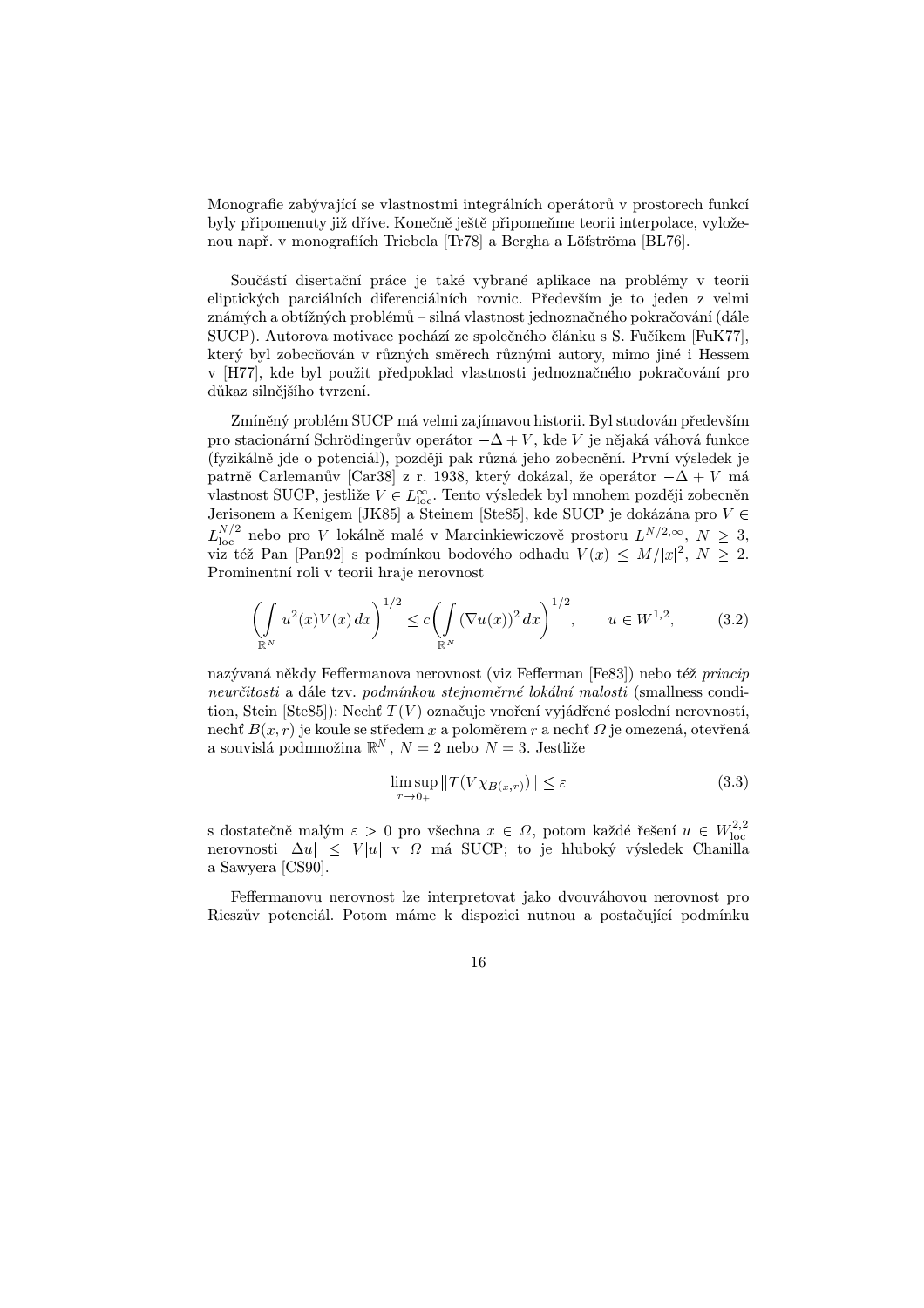Kermana a Sawyera [KeS86]. Zásadní problém ale je forma této podmínky: je to podmínka na jistý dvojný integrál, která je obtížně ověřitelná. Fourierovská teorie rovněž ve váhovém případě nedává odpověd', umožňuje pracovat jenom s vybranými speciálními případy (Littlewoodova a Paleyho teorie nemá obecnou váhovou variantu). Úsilí o získání nějaké rozumné, byt' jenom postačující podmínky pro platnost hořejší váhové nerovnosti, vedl k hlubokým výsledkům v termínech Morreyových tříd, Feffermanových-Phongových tříd, Katoových-Stummelových tříd, orliczovských variant Morreyových tříd atd.; připomeňme alespoň práce Chiarenza a Frasca [ChF90], Chang, Wilson a Wolff [CWW85], Chanillo a Sawyer [CS90].

V práci dokazujeme splněni Steinovy podmínky pro váhové funkce z Orliczových-Lorentzových prostorů (pro dimenzi  $N = 2$  jsou to nereflexivní prostory "velice blízko"  $L^1$ ), tím je zahrnut i výsledek Gosseze a Loulita [GL93].

Závěrečná sekce poslední kapitoly je věnována aplikaci našeho zobecnění Yanovy extrapolační věty v [FK01] na apriorní odhady pro eliptické rovnice s pravou stranou v Zygmundových prostorech. Obecný problém v takových případech spočívá v nemožnosti aplikovat standardní postupy založené např. na teorii singulárních integrálů (Agmon, Douglis a Nirenberg [ADN59] a další), a proto je v této oblasti poměrně málo podstatných výsledk˚u. Uvažujeme zde okrajovou úlohu

$$
\begin{cases} \operatorname{div} A(x) \nabla u = f & \text{v } \Omega, \\ u = 0 & \text{na } \partial \Omega, \end{cases}
$$

kde  $f \in L^p(\Omega), 1 < p < N$  a  $A = (a_{ij})_{i,j=1...n}$  je silně eliptický operátor s koeficienty  $a_{ij} \in VMO \cap L^{\infty}(\mathbb{R}^N)$ ,  $a_{ij} = a_{ji}$ . Dokazujeme apriorní odhad

$$
\||Du|\|_{L^{N/(N-1)}(\log L)^{-1+[N\alpha/(N-1)]}} \leq K \|f\|_{L(\log L)^{\alpha}},
$$

pro všechna  $\alpha > 1 - 1/N$ , kde K je kladná konstanta nezávislá na f, čímž je rozšířen jak známý průkopnický výsledek Stampacchiův [Sta63]  $(\alpha = N/(N-1)),$ tak odhad, který nalezli Passarelli di Napoli a Sbordone [PNS95]  $(0 < \alpha \leq 1)$ .

### 4 Základní použitá literatura

[AdR88] D. R. Adams, A sharp inequality of J. Moser for higher order derivatives. Ann. of Math. 128 (1988), 385–398.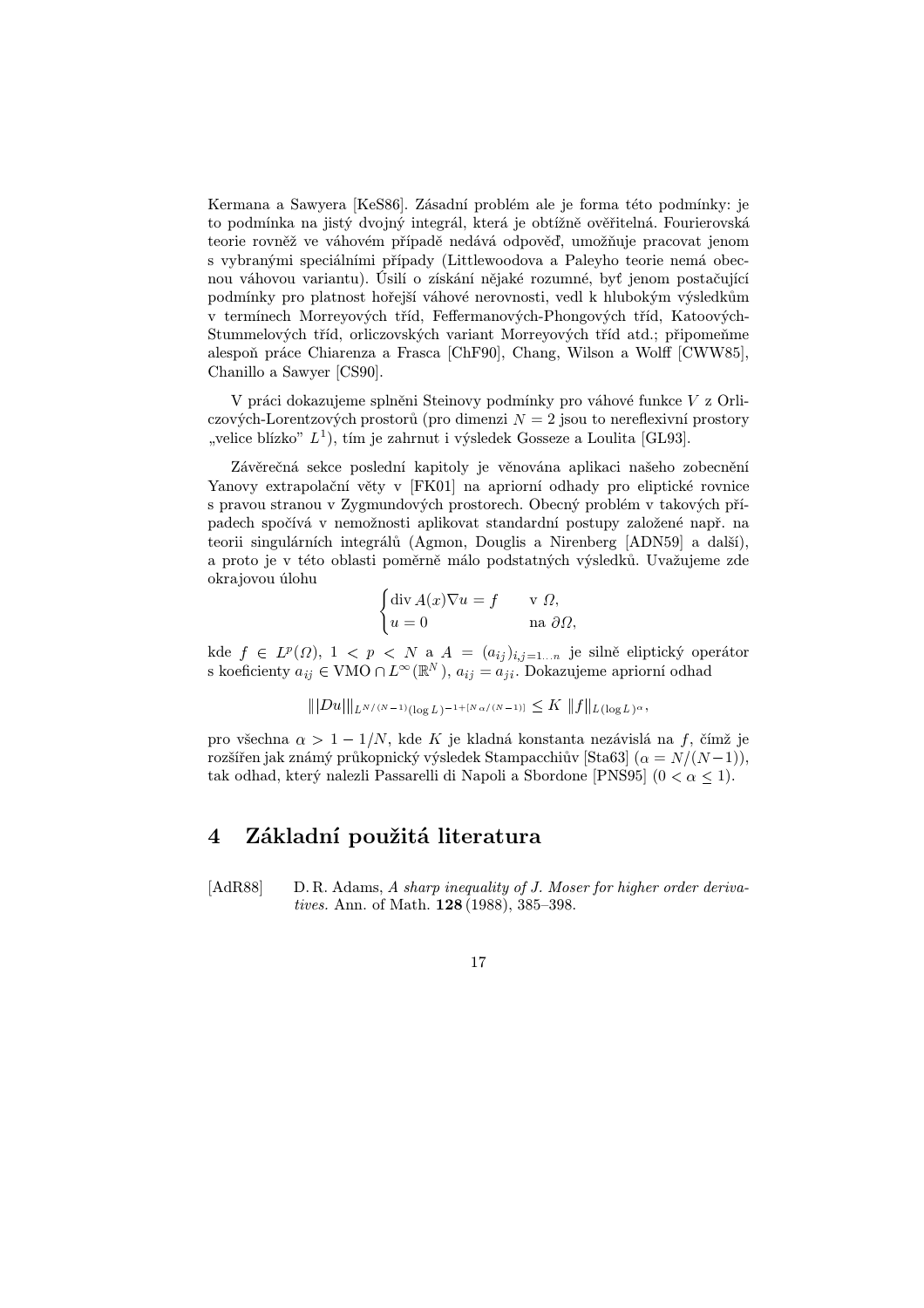- [AdA75] R. A. Adams, Sobolev Spaces. Academic Press, New York 1975.
- [AdR88] R. A. Adams, Reduced Sobolev inequalities. Canad. Math. Bull. 31 (1988), 159–167.
- [ADN59] S. Agmon, A. Douglis and L. Nirenberg, *Estimates near the boundary* for solutions of elliptic partial differential equations satisfyng general boundary coditions I. Comm. Pure Appl. Math. 12 (1959), 623–727.
- [ALT89] A. Alvino, P.-L. Lions and G. Trombetti, On optimization problems with prescribed rearrangements. Nonlinear Anal. Theory Methods Appl. 13 (1989), 185–220.
- [Am76] T. I. Amanov, Spaces of Differentiable Functions with Dominating Mixed Derivatives (Russian). Nauka Kaz. SSR, Alma-Ata 1976.
- [Ba80] R. J. Bagby. A characterization of Riesz potentials, and an inversion formula. Indiana Univ. Math. J. 29 (1980), 581–595.
- $[BP61]$  A. Benedek and R. Panzone, *The spaces*  $L^p$  *with mixed norm.* Duke Math. J. 28 (1961), 301–324.
- [BS88] C. Bennett and R. Sharpley, Interpolation of Operators. Academic Press, Boston 1988.
- [BL76] J. Bergh and J. Löfström, Interpolation Spaces. Springer-Verlag, Berlin 1976.
- [BIN75] O. V. Besov, V. P. Il'in and S. M. Nikol'skii, Integral Representation of Functions and Embedding Theorems (Russian). Nauka, Moskva 1975, English transl.: Halsted Press, V. H. Winston & Sons, New York 1978/79).
- [Boc77] L. Boccardo, Problemi differenziali ellittici e parabolici con dati misure. Boll. Un. Mat. Ital. **11-A** (7) (1977), 439-461.
- [Boy69] D.W. Boyd, Indices of function spaces and their relationship to interpolation. Canad. J. Math. 21 (1969), 1245–1254.
- [boy71] D.W. Boyd, *Indices for the Orlicz spaces*. Pacific J. Math. **38** (1971), 315–323.
- [BW80] H. Brézis and S. Wainger, A note on limiting cases of Sobolev embeddings and convolution inequalities. Comm. Part. Diff. Equations 5 (1980), 773–789.
- [CZ52] A. P. Calderón and A. Zygmund, On the existence of certain singular integrals. Acta Math. 88 (1952), 85–139.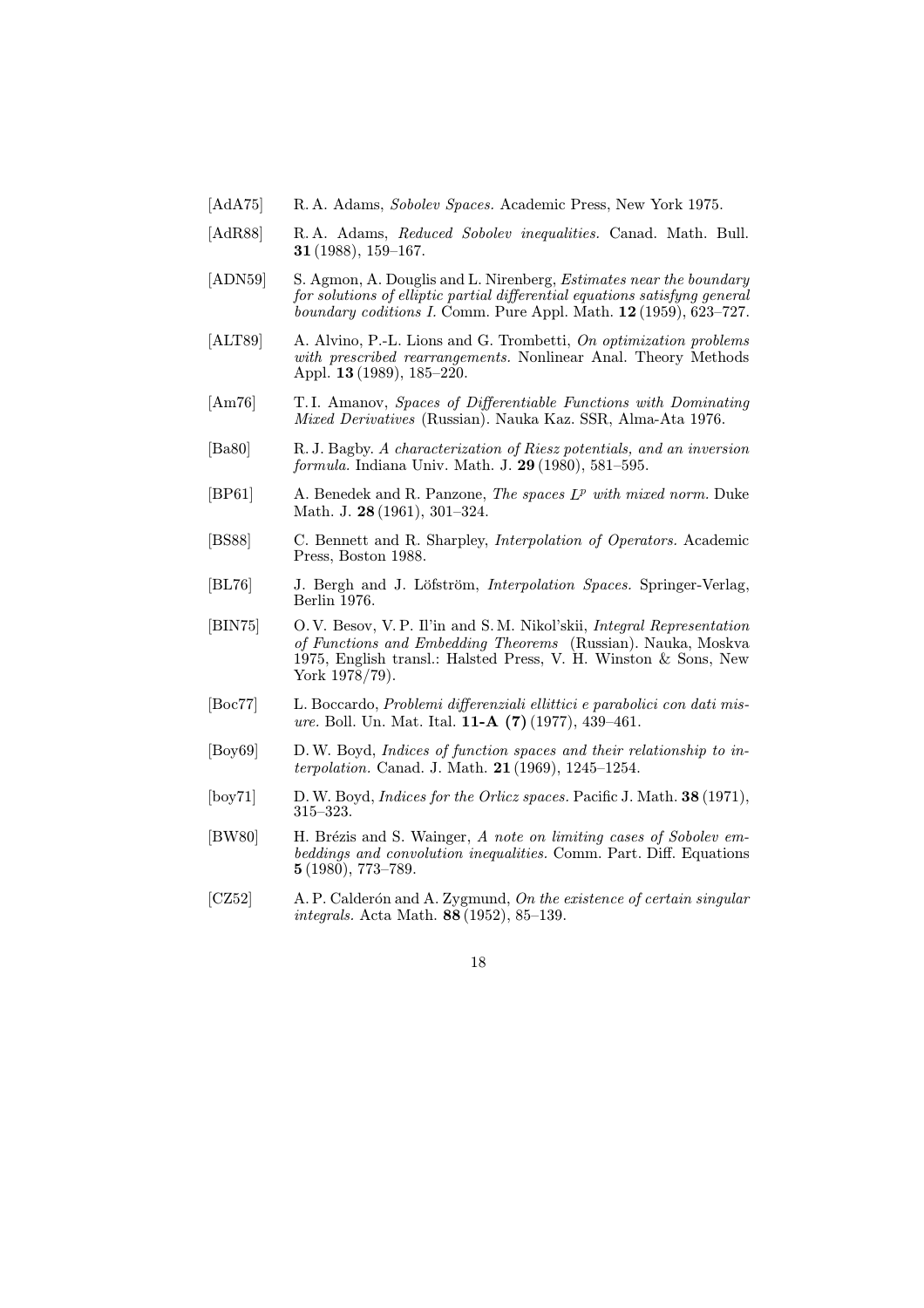- [CZ56] A. P. Calderón and A. Zygmund, On singular integrals. Amer. J. Math. **18** (1956), 289–309.
- [CCG85] A. Carbery, S.Y. Chang and J. Garnett, Weights and  $L \log L$ . Pacific J. Math. 120 (1985), 33–45.
- [Car38] T. Carleman, Sur un problème dúnicité pour les systèmes d'équations aux dérivées partielles à deux variables indépendantes. Ark. Mat.  $26(B)$  (1938), 1–9.
- [Car62] L. Carleson, Interpolation by bounded analytic functions and the corona problem. Ann. of Math. II. Ser. 76 (1962), 547–559.
- [CWW85] S. Y. A. Chang, J. M. Wilson and T. H. Wolff, Some weighted norm inequalities concerning the Schrödinger operator. Comment. Math. Helvetici 60 (1985), 217–246.
- [CS90] S. Chanillo and E. Sawyer, Unique continuation for  $\Delta + V$  and C. Fefferman-Phong class. Trans. Amer. Math. Soc. 318 (1990), 275–300.
- [CW85] S. Chanillo and R.L. Wheeden,  $L^p$  estimates for fractional integrals and Sobolev inequalities with applications to Schrödinger operator. Comm. Partial Diff. Equations 10(9) (1985), 1077–1116.
- [ChF90] F. Chiarenza and M. Frasca, A remark on a paper by C. Fefferman. Proc. Amer. Math. Soc. 108 (1990), 407–409.
- [CF74] Coifman R. R. and Fefferman C., Weighted norm inequalities for maximal functions and singular integrals. Studia Math. 51 (1974), 241–250.
- [CW71] Coifman R. R. and Weiss G., Analyse harmonique non-commutative sur certains espaces homogènes. Lecture Notes in Math., Vol. 242, Springer-Verlag, Berlin 1971.
- [CUK01] D. Cruz-Uribe SFO and M. Krbec, Localization and extrapolation in Lorentz-Orlicz spaces. In: Function Spaces, Interpolation Theory and Related Topics. Proceedings of the conference held in Lund (Sweden), August 17-22, 2001, in honour of Jaak Peetre on his 65th birthday (A. Kufner, , L. E. Persson, G. Sparr, M. Englis, eds.). de Gruyter, Berlin 2002, 389–401.
- [EGO88] D. E. Edmunds, P. Gurka and B. Opic, Norms of embeddings of logarithmic Bessel potential spaces. Proc. Amer. Math. Soc. 126 (1998), 2417–2425.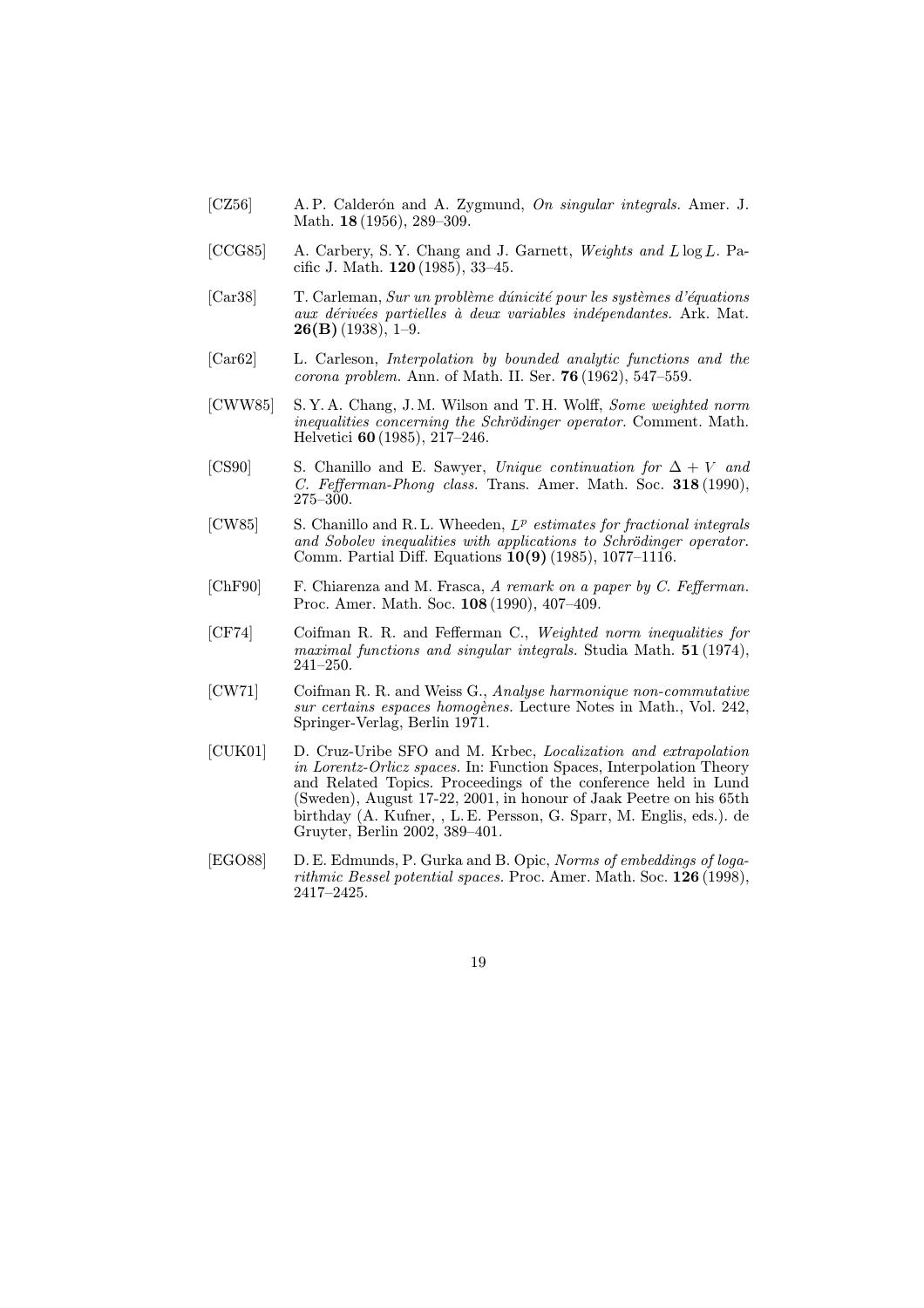- [EH99] D. E. Edmunds and D. Haroske, Spaces of Lipschitz type, embeddings and entropy numbers. Diss. Math.  $380(1999)$ , 1–43.
- [EK95] D. E. Edmunds and M. Krbec, Two limiting cases of Sobolev imbeddings. Houston J. Math. **21** (1995), 119-128.
- [EK00] D. E. Edmunds and M. Krbec, On decomposition in exponential Orlicz spaces. Math. Nachr. 213 (2000), 77–88.
- [EK01] D. E. Edmunds and M. Krbec, Decomposition and Moser's lemma. Rev. Mat. Complutense 9(2002), 1–18.
- [ET92] D. E. Edmunds and H. Triebel, Entropy numbers and approximation numbers in function spaces II. Proc. London Math. Soc. 64 (1992), 153–169.
- [ET95] D. E. Edmunds and H. Triebel, Logarithmic Sobolev spaces and their applications to spectral theory. Proc. London Math. Soc. 71 (1995), 333–371.
- [ET96] D. E. Edmunds and H. Triebel, Function spaces, entropy numbers and differential operators. Cambridge Univ. Press, Cambridge 1996.
- $[\text{DiF96}]$  G. Di Fazio,  $L^p$  estimates for divergence form elliptic equations with discontinuous coefficients. Boll. Un. Mat. Ital. 10-A (7) (1996), 409–420.
- [Fe83] C. Fefferman, The uncertainty principle. Bull. Amer. Math. Soc. 9 (1983), 129–206.
- [FeP82] C. Fefferman and D. H. Phong, Lower bounds for Schrödinger operator. Journées "Equations aux dérivées partielles" Saint-Jean-de Monts, 7-11 juin 1982.
- [FeS71] C. Fefferman and E. M. Stein, Some maximal inequalities. Amer. J. Math. 93 (1971), 107–115.
- [FeS72] C. Fefferman and E.M. Stein,  $H^p$  spaces of several variables. Acta Math. 129 (1972), 137–193.
- [Fi01] A. Fiorenza, *Duality and reflexivity in grand*  $L^p$  spaces. To appear in Collect. Math.
- [FK97] A. Fiorenza and M. Krbec, Indices of Orlicz spaces and some applications. Comment. Math. Univ. Carolinae 38 (1997), 433–451.
- [FK98] A. Fiorenza and M. Krbec, A formula for the Boyd indices in Orlicz spaces. Funct. et Approximatio 26 (1998), 173–179.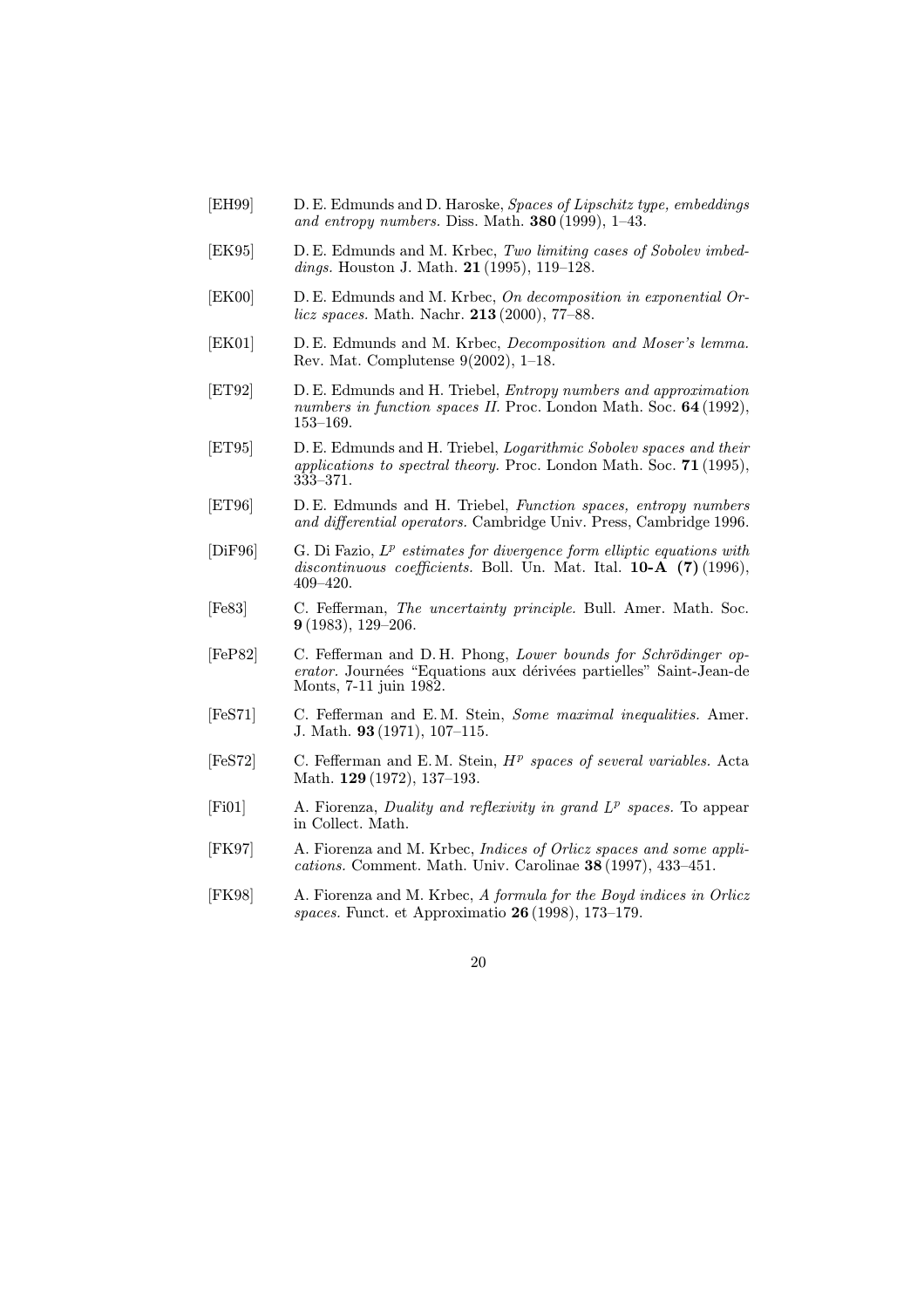- [FK00] A. Fiorenza and M. Krbec, On the domain and range of the maximal operator. Nagoya Math. J. 158 (2000), 43–61.
- [FK01] A. Fiorenza and M. Krbec, On optimal decomposition in Zygmund spaces. Georg. Math. J. 9(2002).
- [FiS98] A. Fiorenza and C. Sbordone, Existence and uniqueness results for solutions of nonlinear equations with right hand side in  $L^1$ . Studia Math. **127** (1998), 223-231.
- [Fu74] S. Fučík, Nonlinear equations with noninvertible linear part. Comment. Math. Univ. Carolinae 24 (1974), 467–495.
- [Fu76] S. Fučík, Remarks on some nonlinear boundary value problem. Comment. Math. Univ. Carolinae 17 (1976), 721–730.
- [FuK77] S. Fučík and M. Krbec, Boundary value problem with bounded nonlinearity and general null-space of the linear part. Math. Z. 155 (1977), 129–138.
- [FLS96] N. Fusco, P. L. Lions and C. Sbordone, Sobolev imbedding theorems in borderline case. Proc. Amer. Math. Soc. **124** (1996), 562–565.
- [GGKK] I. Genebashvili, A. Gogatishvili, V. Kokilashvili and M. Krbec, Weight theory for integral transforms on spaces of homogeneous type. Addison-Wesley, Pitman Monographs and Surveys in Pure and Applied Mathematics 92, Harlow 1998.
- [GR85] J. García-Cuerva and J. L. Rubio de Francia, Weighted Norm Inequalities and Related Topics, North Holland, Amsterdam 1985.
- [Ga81] J. Garnett, Bounded Analytic Functions. Academic Press, New-York 1981.
- [Ge89] I. Genebashvili, Two weight norm inequalities for fractional maximal functions in Lorentz spaces. Bull. Georg. Acad. Sci. 136 (1989),  $21-24.$
- [GT83] D. Gilbarg and N. S. Trudinger, Elliptic partial differential equations of second order. Springer-Verlag, Berlin 1983.
- [GL93] J.-P. Gossez and A. Loulit, A note on two notions of unique continuation. Bull. Soc. Math. Belg. Ser. B 45 (1993), 257–268.
- [GP77] J. Gustavsson and J. Peetre, Interpolation of Orlicz spaces. Studia Math. **60** (1977), 33–59.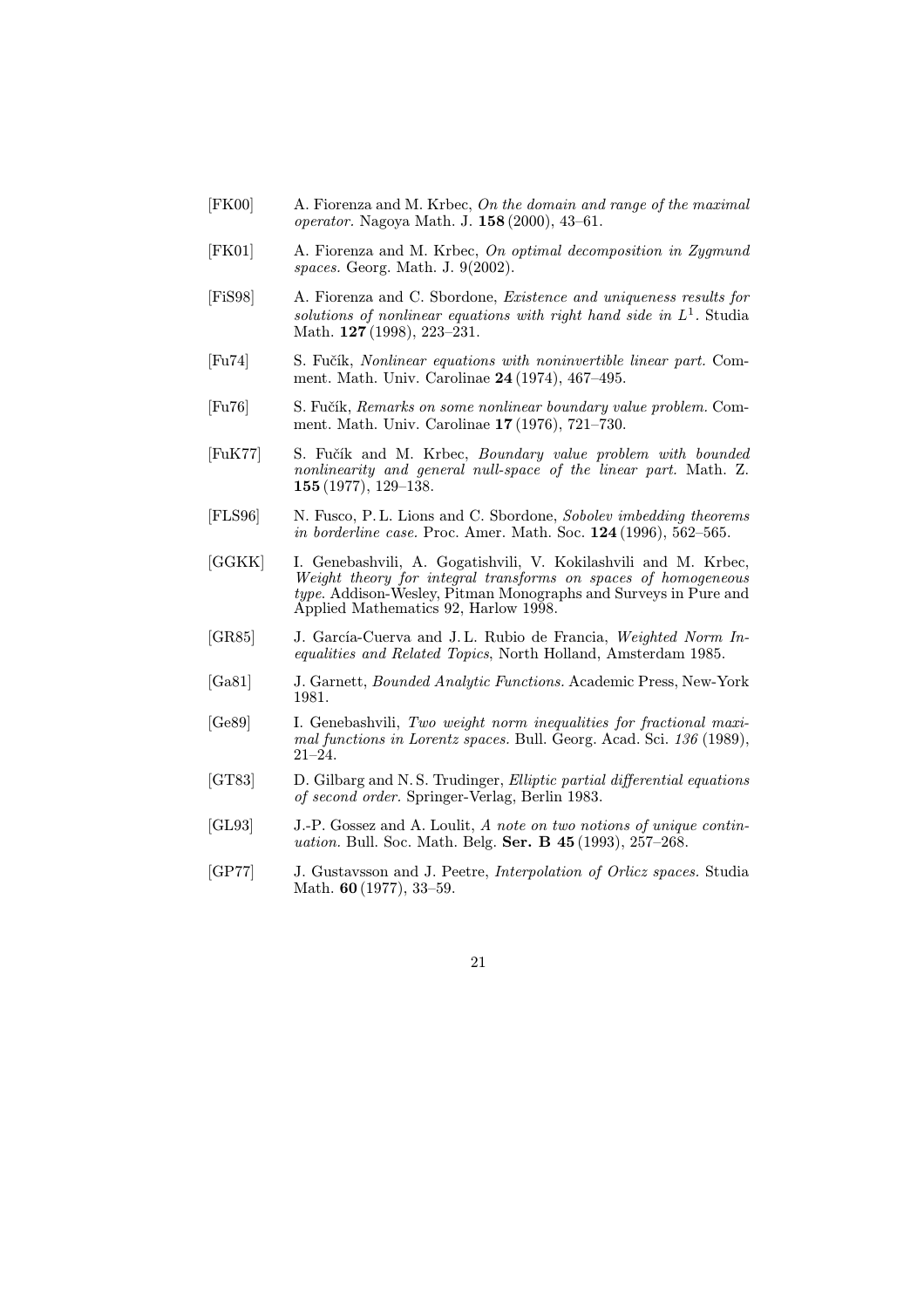- [Gu75] M. de Guzmán, *Differentiation of Integrals in*  $\mathbb{R}^n$ . Lecture Notes in Math., Vol. 481, Springer-Verlag, Berlin 1975.
- [HS94] Y.S. Han and E.T. Sawyer, *Littlewood–Paley Theory on Spaces* of Homogeneous Type and Classical Function Spaces. Mem. Amer. Math. Soc. 530, Providence, RI 1994.
- [HL30] G. H. Hardy and J. E. Littlewood, A maximal theorem with function*theoretic applications.* Acta Math.  $54 (1930), 81-116.$
- [HLP51] G. H. Hardy, J. E. Littlewood and G. Pólya, *Inequalities*. Cambridge Univ. Press, Princeton 1951.
- [HS] H. Helson and G. Szegő, A problem in prediction theory. Ann. Mat. Pura Appl. 51 (1960), 107–138.
- [H77] P. Hess, A remark on preceding paper of Fučík and Krbec. Math. Z. 155 (1977), 139–141.
- [HP48] E. Hille and R. S. Phillips, Functional analysis and semi-groups. Amer. Math. Soc. Coll. Publ. 31, New York 1948.
- [IS98] T. Iwaniec and C. Sbordone, Riesz transforms and elliptic PDEs with *VMO* coefficients. J. Anal. Math. **74** (1998), 183-212.
- [Ja86] B. Jawerth, Weighted inequalities for maximal operators: linearization, localization and factorization. Amer. J. Math. 108 (1986), 361–414.
- [Ja77] B. Jawerth, Some observations on Besov and Lizorkin–Triebel spaces. Math. Scand. 40 (1977), 94–104.
- [JM91] B. Jawerth and M. Milman, *Extrapolation theory with applications*. Mem. Am. Math. Soc. 440 (1991).
- [JK85] D. Jerison and C. Kenig, Unique continuation and absence of positive eigenvalues for Schrödinger operator. Ann. of Math. 121 (1985), 463–488.
- [Jod72] M. Jodeit, Jr., An inequality for the indefinite integral of a function in  $L^q$ . Studia Math. 44 (1972), 545–554.
- [Jou93] J.-L. Journé, Calderón-Zygmund Operators, Pseudo-Differential Operators and the Cauchy Integral of Calderón. Lecture Notes in Math., Vol. 994, Springer-Verlag, Berlin 1983.
- [KW75] J. L. Kazdan and F.W. Warner, Remarks on some quasilinear elliptic equations. Comm. Pure Appl. Math. 28 (1975), 375–394.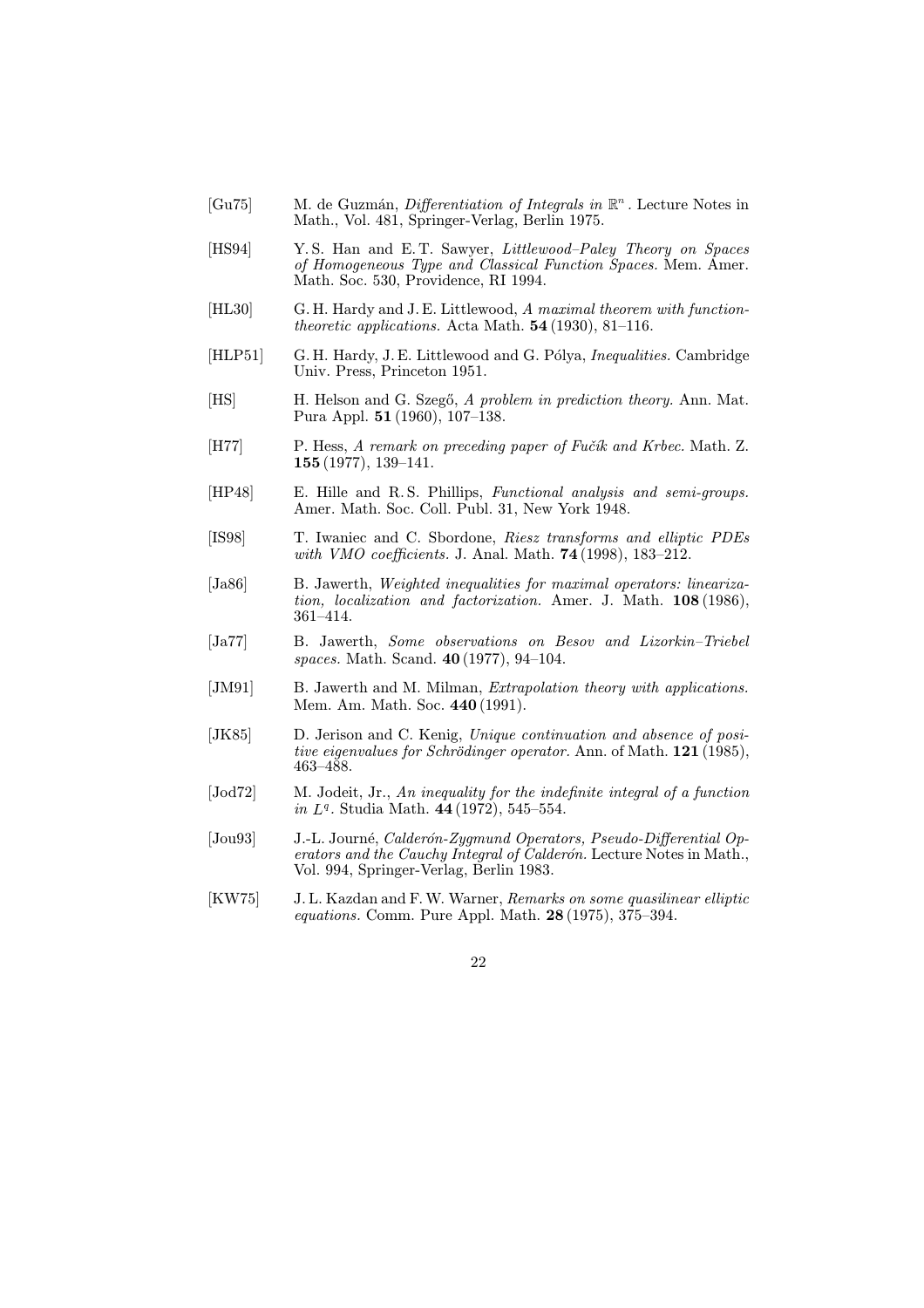- [KeS86] R. Kerman and E. Sawyer, The trace inequality and eigenvalue estimates for Schrödinger operators. Ann. Inst. Fourier (Grenoble) 36 (1986), 207–228.
- [KeT82] R. Kerman and A. Torchinsky, Integral inequalities with weights for the Hardy maximal functions. Studia Math. 71 (1982), 277–284.
- [KnS69] A. Knapp and E.M. Stein, Singular integrals and principal series. Proc. Nat. Acad. Sci. U.S.A. 63 (1969), 281–284.
- [Ko85] V. Kokilashvili, Maximal Functions and Singular Integrals in Weighted Function Spaces (Russian). Metsniereba, Tbilisi 1985.
- [KK85] V. Kokilashvili and M. Krbec, Weighted inequalities for Riesz potentials and fractional maximal functions in Orlicz spaces (Russian). Dokl. Akad. Nauk SSSR 283 (1985), 280–283. English transl.: Soviet Math. Dokl. 32 (1985), 70–73.
- [KK86] V. Kokilashvili and M. Krbec, On the boundedness of anisotropic fractional maximal functions and potentials in weighted Orlicz classes. (Russian). Trudy Tbiliss. Mat. Inst. Razmadze Akad. Nauk Gruzin. SSR 82 (1986), 107–115.
- [KK90] V. Kokilashvili and M. Krbec, *Carleson measures and*  $A_p$  weights in Orlicz spaces. Soobshch. Akad. Nauk Gruz. SSR 137 (1990), 269–271.
- [KK91] V. Kokilashvili and M. Krbec, Weighted Inequalities in Lorentz and Orlicz Spaces. World Scientific, Singapore 1991.
- [KL94] V. Kokilashvili and P.I. Lizorkin, Two-weight estimates for multipliers and embedding theorems (Russian). Dokl. Akad Nauk RAN 336 (4) (1994), 439–441. English transl.: Russian Acad. Sci. Dokl. Math. 49 (1994), No. 3, 515–519.
- [LL70] E. M. Landesman and A. C. Lazer, Nonlinear perturbations of linear boundary value problem at resonance. J. Math. Mech. 19 (1970), 609–623.
- [KR61] M. A. Krasnosel'skii and Ya. B. Rutickii, Convex Function and Orlicz Spaces (Russian). Fizmatgiz, Moscow 1958; English transl.: Noordhoff 1961.
- [K76] M. Krbec, On  $L^p$ -estimates for solutions of elliptic boundary value problems. Comment. Math. Univ. Carolinae 17 (1976), 363–375.
- [K77] M. Krbec, Modular interpolation spaces I. Z. Anal. Anwendungen 1 (1982), 25–40.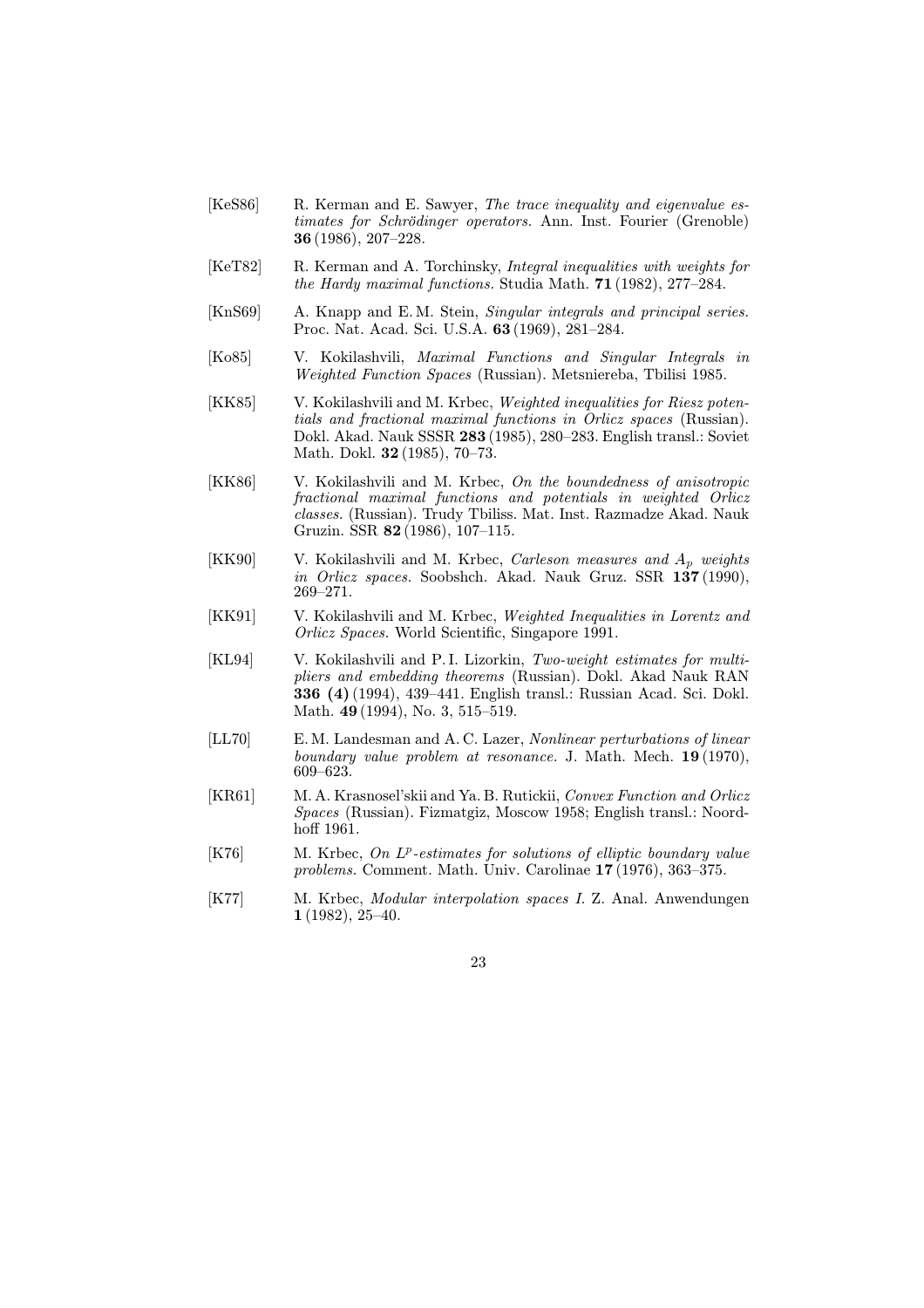- [K85] M. Krbec, On anisotropic imbeddings. Comment. Math. Univ. Carolinae 25 (1985), 473–481.
- [K86] M. Krbec, Two weights weak type inequalities for the maximal function in the Zygmund class. In: Function Spaces and Applications, Proc. Swedish-US Conf. Lund 1986. Lecture Notes in Math., Vol. 1302 (M. Cwikel et al., eds.). Springer-Verlag, Berlin 1988, 317–320.
- [KP91] M. Krbec and L. Pick, *Imbeddings between weighted Orlicz spaces*. Z. Anal. Anwendungen 10 (1991), 107–117.
- [KL97] M. Krbec and J. Lang, Imbeddings between weighted Orlicz-Lorentz spaces. Georg. Math. J. 4(2) (1997), 117–128.
- [KSr96] M. Krbec and H.-J. Schmeisser, Limiting imbeddings. The case of missing derivatives. Ricerche Mat. XLV (1996), 423–447.
- [KSr00] M. Krbec and H.-J. Schmeisser, On extrapolation of Sobolev and Morrey type imbeddings. In: Function Spaces. The Fifth Conference: Proc. Conf. Poznań (H. Hudzik and L. Skrzypczak, eds.), M. Dekker, Inc., New York 2000, pp. 297–321.
- [KSr01] M. Krbec and H.-J. Schmeisser, Imbeddings of Brézis-Wainger type. The case of missing derivatives. Proc. Roy. Soc. Edinburgh,  $131A(2001), 1-34.$
- [KSt97] M. Krbec and T. Schott, Embeddings of weighted Sobolev spaces in the borderline case. Real Anal. Exchange 23(2) (1997–98), 395–420.
- [KSt99] M. Krbec and T. Schott, Superposition of imbeddings and Fefferman's inequality. Boll. Un. Mat. Ital., Sez. B, Artic. Ric. Mat. 8 (1999), 629–637.
- [KJF77] A. Kufner, O. John and S. Fučík, Function Spaces. Academia, Prague 1977.
- [L00] H.-G. Leopold, Embeddings and entropy numbers in Besov spaces of generalized smoothness. In: Function spaces. The fifth conference, Lecture notes in pure and applied math. 213 (H. Hudzik and L. Skrzypczak, eds.), Marcel Dekker, New York 2000, pp. 323–336.
- [Mal85] L. Maligranda, *Indices and interpolation*. Dissertationes Mathematicae #234, 1–54. Polish Sci. Publ., Warsaw 1985.
- [MO60] W. Matuszewska and W. Orlicz, *On certain properties of*  $\Phi$  functions. Bull. Acad. Polon. Sci. 8 (1960), 439–443.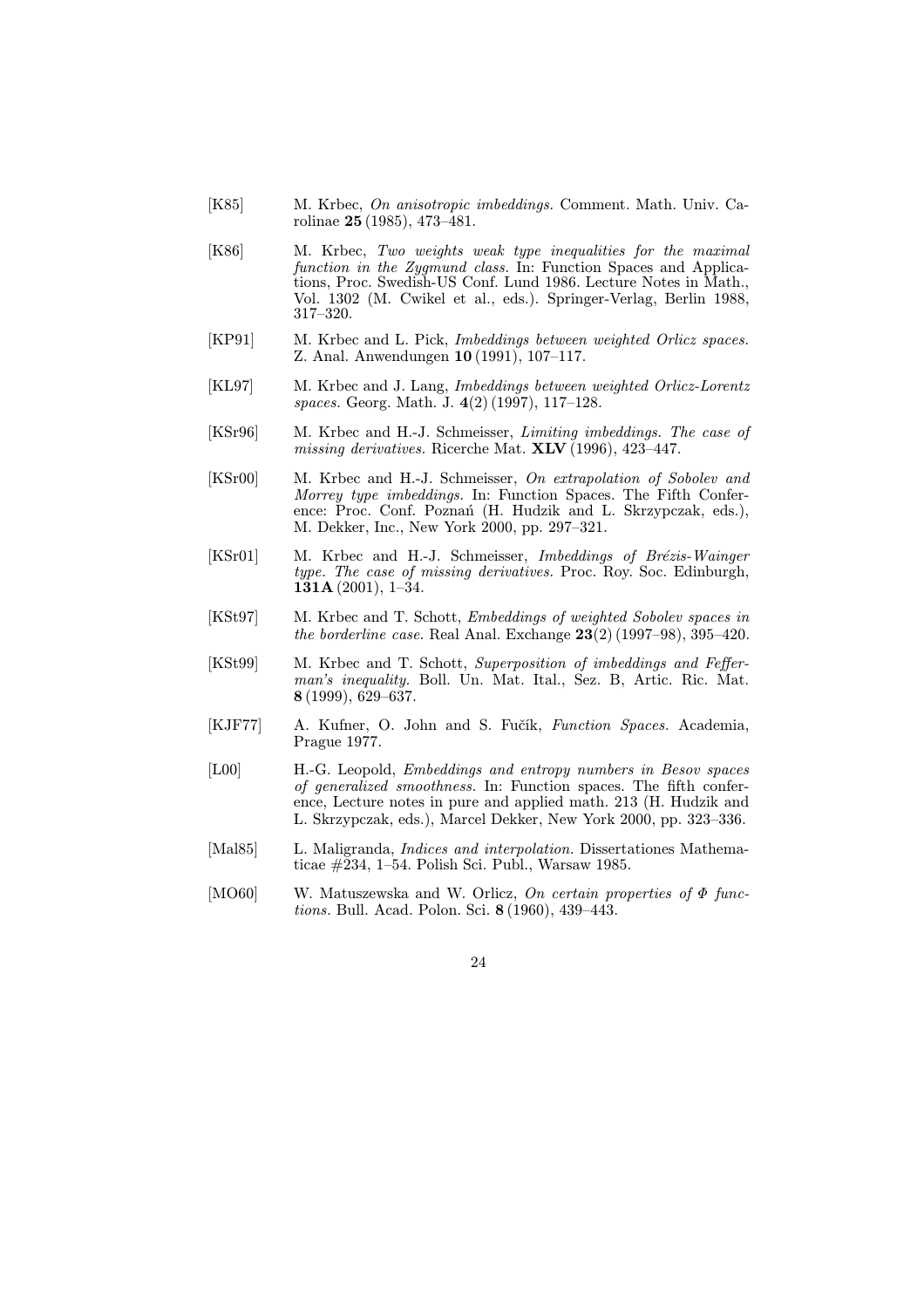- [Ma85] V. G. Maz'ya, Sobolev Spaces. Springer-Verlag, Berlin 1985.
- [Mi94] M. Milman, *Extrapolation and Optimal Decompositions: with Ap*plications to Analysis. Lecture Notes in Math. No. 1580, Springer-Verlag, Berlin 1994.
- [Mon92] S.J. Montgomery-Smith, Comparison of Orlicz–Lorentz spaces. Studia Math. 103 (2) (1992), 161–189.
- [Mos71] J. Moser, A sharp form of an inequality by N. Trudinger. Indiana Univ. Math. J. 20 (1971), 1077–1092.
- [M72/1] B. Muckenhoupt, Weighted norm inequalities for the Hardy maximal function. Trans. Amer. Math. Soc. 165 (1972), 207–226.
- [M72/2] B. Muckenhoupt, *Hardy's inequalities with weight*. Studia Math. 44 (1972), 31–38.
- [M85] B. Muckenhoupt, Weighted reverse weak type inequalities for the Hardy–Littlewood maximal function. Pacific J. Math. 117 (1985), 371–377.
- [MW74] B. Muckenhoupt and R. Wheeden, Weighted norm inequalities for fractional integrals. Trans. Amer. Math. Soc. 192 (1974), 261–274.
- [MuW76] B. Muckenhoupt and R.L. Wheeden, Two-weight function norm inequalities for the Hardy–Littlewood maximal function and the Hilbert transform. Studia Math. 55 (1976), 279–294.
- [Mus83] J. Musielak, Orlicz Spaces and Modular Spaces. Springer-Verlag, Lecture Notes in Math., Vol. 1034, Berlin 1983.
- [Na50] H. Nakano, Modulared Semi-Ordered Linear Spaces. Tokyo Math. Book Series Vol. 1, Maruzen Co., Ltd., Tokyo 1950.
- [N67/1] J. Nečas, Les méthodes directes en équations elliptiques. Academia, Prague 1967. 21 (1967), 427–457. 14 (1973), 63–72.
- [Nev] J. S. Neves, On decompositions in generalized Lorentz-Zygmund spaces. Boll. Un. Mat. Ital. 4B(2001), 239–267.
- [Pan92] Y. Pan, Unique continuation for Schrödinger operators with singular potentials. Comm. Partial Diff. Equations 17 (1992), 953–965.
- [PNS95] A. Passarelli di Napoli and C. Sbordone, Elliptic equations with right hand side in  $\bar{L}(\log L)^\alpha$ . Rend. Accad. Sci. Fis. Mat. Napoli 62 (1995), 301–314.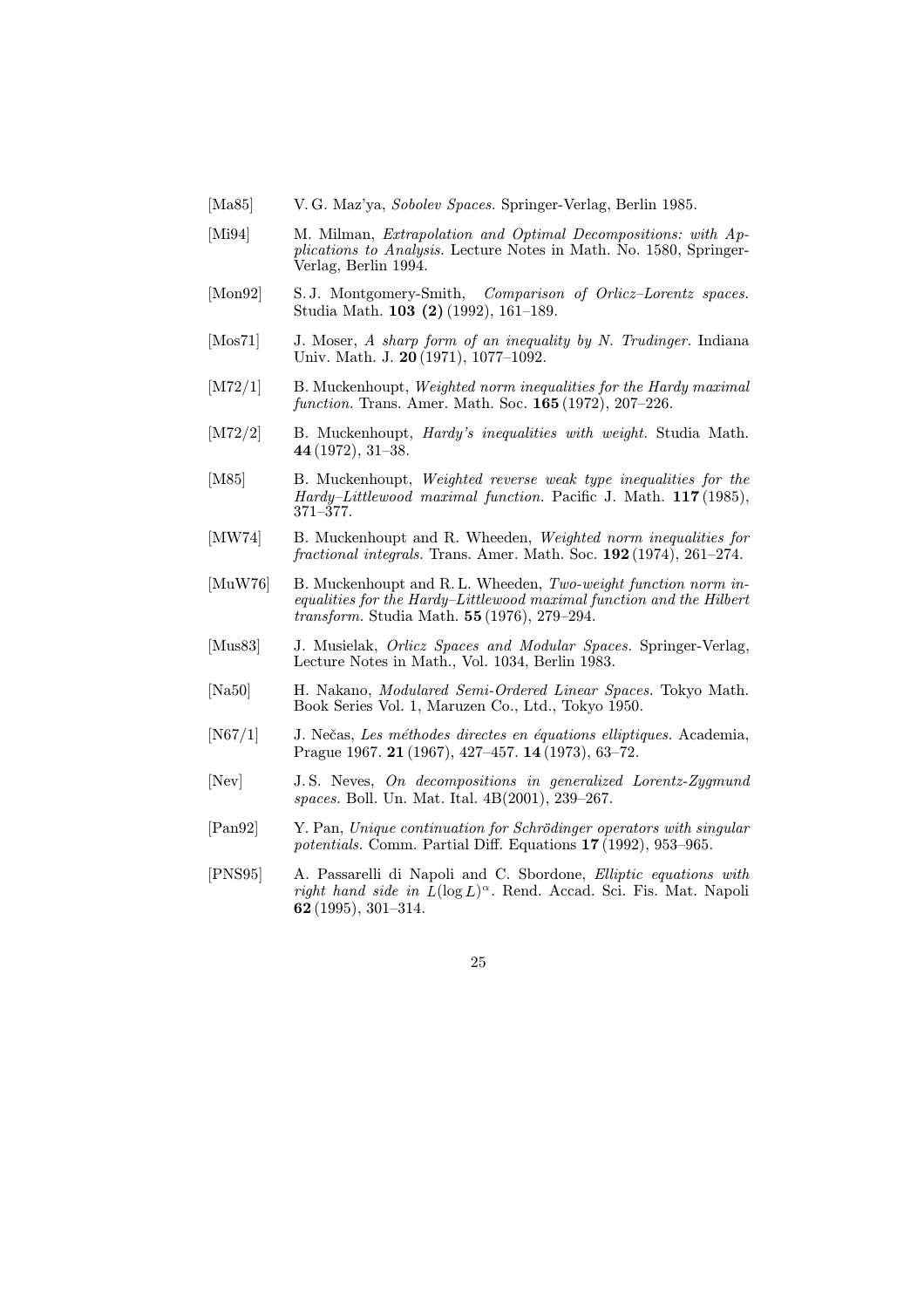- [Pe76] J. Peetre, New Thoughts on Besov Spaces. Duke Univ. Math. Series I, Duke University, Durham 1976.
- [RR91] M. M. Rao and Z. D. Ren, Theory of Orlicz Spaces. M. Dekker, Inc., New York 1991.
- [Sa82] E. T. Sawyer, A characterization of a two-weight norm inequality for maximal operators. Studia Math. 75 (1982), 1–11.
- [Sa84] E. T. Sawyer, A two-weight weak type inequality for fractional integrals. Trans. Amer. Math. Soc. 281 (1984), 339–345.
- [Sa86] E. T. Sawyer, Weighted inequalities for the one–sided Hardy– Littlewood maximal function. Trans. Amer. Math. Soc. 297 (1986), 53–61.
- [Sa88] E. T. Sawyer, A characterization of two weight norm inequalities for fractional and Poisson integrals. Trans. Amer. Math. Soc. 308(1988), 533–545.
- [Schm80] H.-J. Schmeisser, Über Räume von Funktionen und Distributionen mit dominierenden gemischten Glattheiteigenschaften vom Besov– Triebel–Lizorkin Typ. Thesis, Jena 1980.
- [Schm82] H.-J. Schmeisser, Imbedding theorems for spaces of functions with dominating mixed smoothness properties of Besov–Triebel–Lizorkin type. Wiss. Z. FSU Jena, Math.–Naturw. Reihe 31 (1982), 635–645.
- [Schm84] H.-J. Schmeisser, Maximal inequalities and Fourier multipliers for spaces with mixed quasinorms. Applications. Z. Anal. Anwendungen 3 (1984), 153–166.
- [Schm87] H.-J. Schmeisser, Vector-valued Sobolev and Besov spaces, Semin. Analysis, Berlin 1985/86, Teubner-Texte Math. 96 (1987), 4–44.
- [ScT87] H.-J. Schmeisser and H. Triebel, Topics in Fourier Analysis and Function Spaces. Geest & Portig, Leipzig 1987; Wiley, Chichester 1987.
- [So38] S. L. Sobolev, On a theorem in functional analysis (Russian). Mat. Sb. 4, 471–479, 1938. English transl. in: Amer. Math. Soc., Transl., II, Ser. 34, 39–68, 1963.
- [Sta63] G. Stampacchia, Some limit cases of  $L^p$  estimates for solutions of second order elliptic equations. Comm. Pure Appl. Math. 16 (1963), 505–510.
- [Ste69] E.M. Stein, Note on the class  $L \log L$ . Studia Math. 31 (1969), 305–310.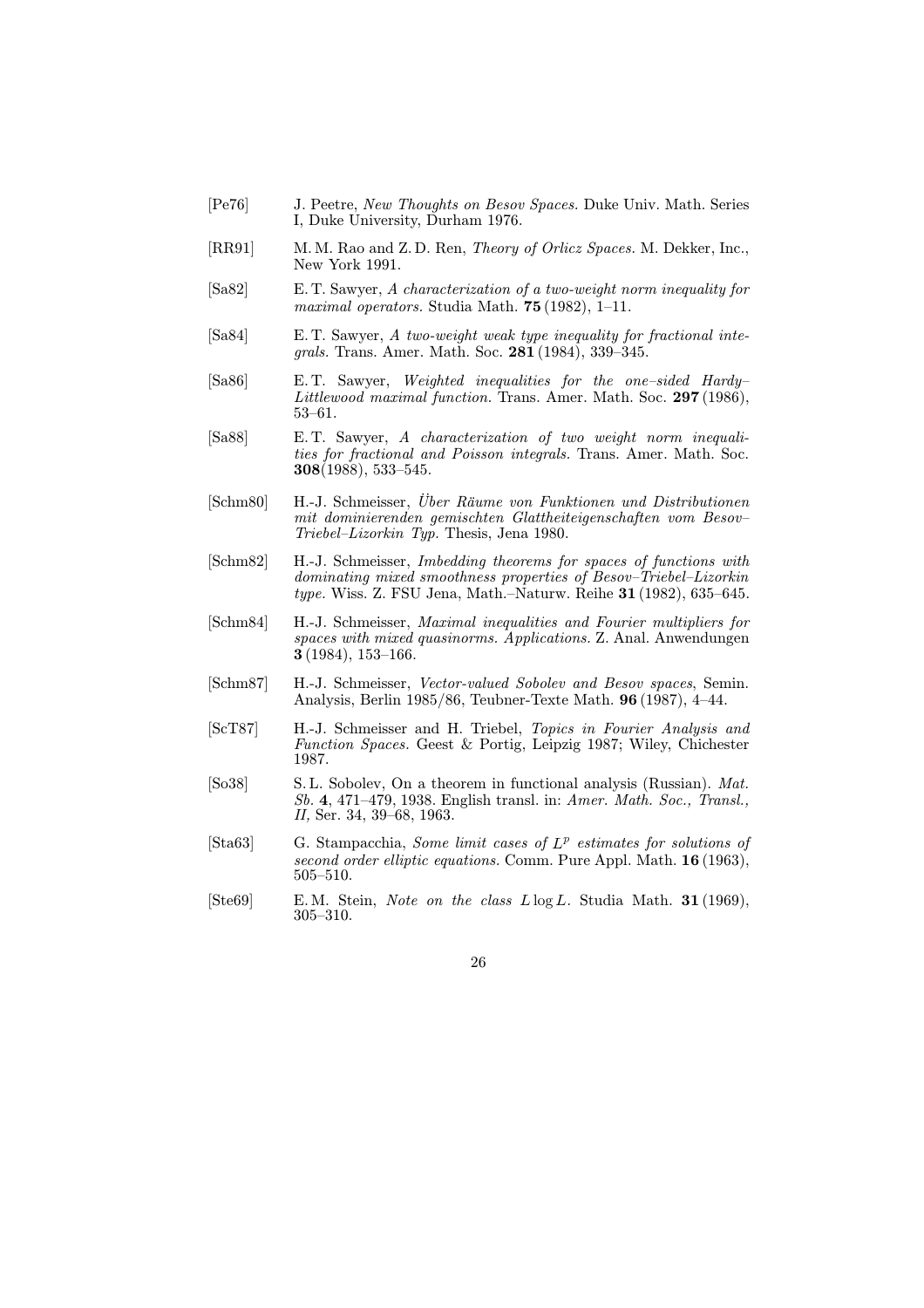- [Ste70] E. M. Stein, Singular Integrals and Differentiability Properties of Functions, Princeton Univ. Press, Princeton 1970.
- [Ste85] E. M. Stein, Appendix to "Unique continuation". Ann. of Math. 121 (1985), 489–494.
- [Ste93] E. M. Stein, Harmonic Analysis: Real-Variable Methods, Orthogonality, and Oscillatory Integrals. Princeton University Press, Princeton, New Jersey 1993.
- [SW71] E. M. Stein and G. Weiss, Introduction to Fourier Analysis on Euclidean Spaces. Princeton Univ. Press, Princeton, New Jersey 1971.
- [Stri72] R. S. Strichartz, A note on Trudinger's extension of Sobolev's inequality. Indiana Univ. Math. J. 21 (1972), 841–842.
- [StroT89] J. O. Strömberg and A. Torchinsky, Weighted Hardy Spaces. Lecture Notes in Math., Vol. 1381, Springer-Verlag, Berlin 1989.
- [Ta94] G. Talenti, Inequalities in rearrangement invariant function spaces. In: Nonlinear Analysis, Function Spaces and Applications, Vol. 5 (M. Krbec et al., eds.), Prometheus Publ. House Prague, 1994, pp. 177–230.
- [To76] A. Torchinsky, Interpolation of operators and Orlicz classes. Studia Math. 59 (1976), 177–207.
- [To86] A. Torchinsky, Real-Variable Methods in Harmonic Analysis. Pure and Applied Mathematics, Vol. 123, Academic Press, San Diego 1986.
- [Tr78] H. Triebel, Interpolation Theory, Function Spaces, Differential Operators. VEB Deutsch. Verl. Wissenschaften, Berlin 1978; sec. revised ed.: North–Holland, Amsterdam 1978.
- [Tr83] H. Triebel, Theory of Function Spaces Geest & Portig K.-G., Leipzig, Birkhäuser, Basel 1983.
- [Tri83] H. Triebel, Theory of Function Spaces. Birkhäuser, Basel 1983.
- [Tri92] H. Triebel, Theory of Function Spaces II. Birkhäuser, Basel 1992.
- [Tri01] H. Triebel, The Structure of Functions. Birkhäuser, Basel 2001.
- [Tro69] M. Troisi, Teoremi di inclusione per spazi di Sobolev non isotropi. Ricerche Mat. 18 (1969), 3–24.
- [Tro71] M. Troisi, Additional contributions to the theory of non isotropic Sobolev spaces (Italian). Ricerche Mat. 20 (1971), 90–117.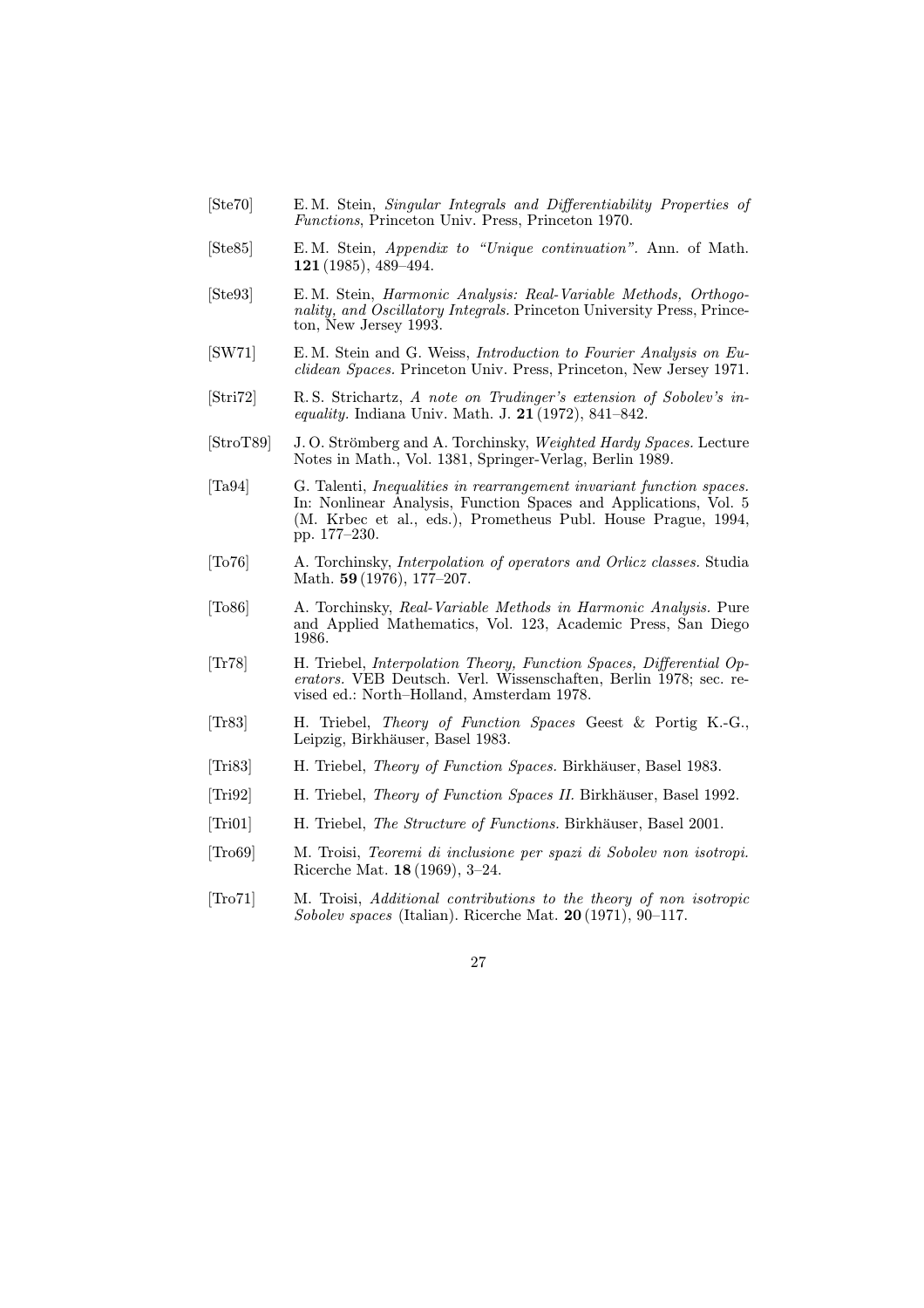- [Tru67] N. Trudinger, On imbeddings into Orlicz spaces and some applications. J. Math. Mech. 17 (1967), 473–483.
- [Wh93] R. L. Wheeden, A characterization of some weighted norm inequalities for fractional maximal function. Studia Math. 107 (1993),  $257 - 272.$
- [Wh94] R. L. Wheeden, Poincaré–Sobolev and isoperimetric inequalities, maximal functions and half-space estimates for the gradient. In: Nonlinear Analysis, Function Spaces and Applications, Vol. 5. Proceedings (M. Krbec et al., eds.) Prometheus Publ. House, Prague 1994, 231–265.
- [Wi39] N. Wiener, *The ergodic theorem*. Duke Math. J. 5 (1939), 1–18.
- [Wo92] T. H. Wolff, Note on counterexamples in strong unique continuation problems. Proc. Amer. Math. Soc. 114 (1992), 351–356.
- [Y51] S. Yano, Notes on Fourier analysis (XXIX): An extrapolation theorem. J. Math. Soc. Japan 3 (1951), 296–305.
- [Za53] A. C. Zaanen, Linear Analysis. North Holland, Amsterdam 1953.
- [Zi89] W. P. Ziemer, Weakly Differentiable Functions. Springer-Verlag, New York 1989.
- [Zy59] A. Zygmund, Trigonometric Series, Vol. 1, 2. Cambridge Univ. Press, 2nd edition, Cambridge 1959.

## 5 Cíl práce a metody zpracování

Práce sleduje dva související cíle: výsledky, týkající se omezenosti klasických operátor˚u (a některých jejich zobecnění), včetně operátoru vnoření v prostorech funkcí, využívající bohaté spektrum prostorů Orliczových, Lorentzových, případně i Orliczových-Lorentzových a s tím spojené aplikace na kvalitativní vlastnosti slabých řešení eliptických rovnic. Zároveň bylo záměrem autora poukázat na šíři dnes používaných prostředků a přirozenou potřebu interakce jednotlivých disciplín a specialistů pro další rozvoj oboru.

Při studiu problematiky, jíž je práce věnována, bylo použito velice širokého spektra prostředků, jak si to dnešní rozvoj oboru vyžaduje. Moderní důkazové techniky používají jak standardních postupů a nástrojů klasické matematické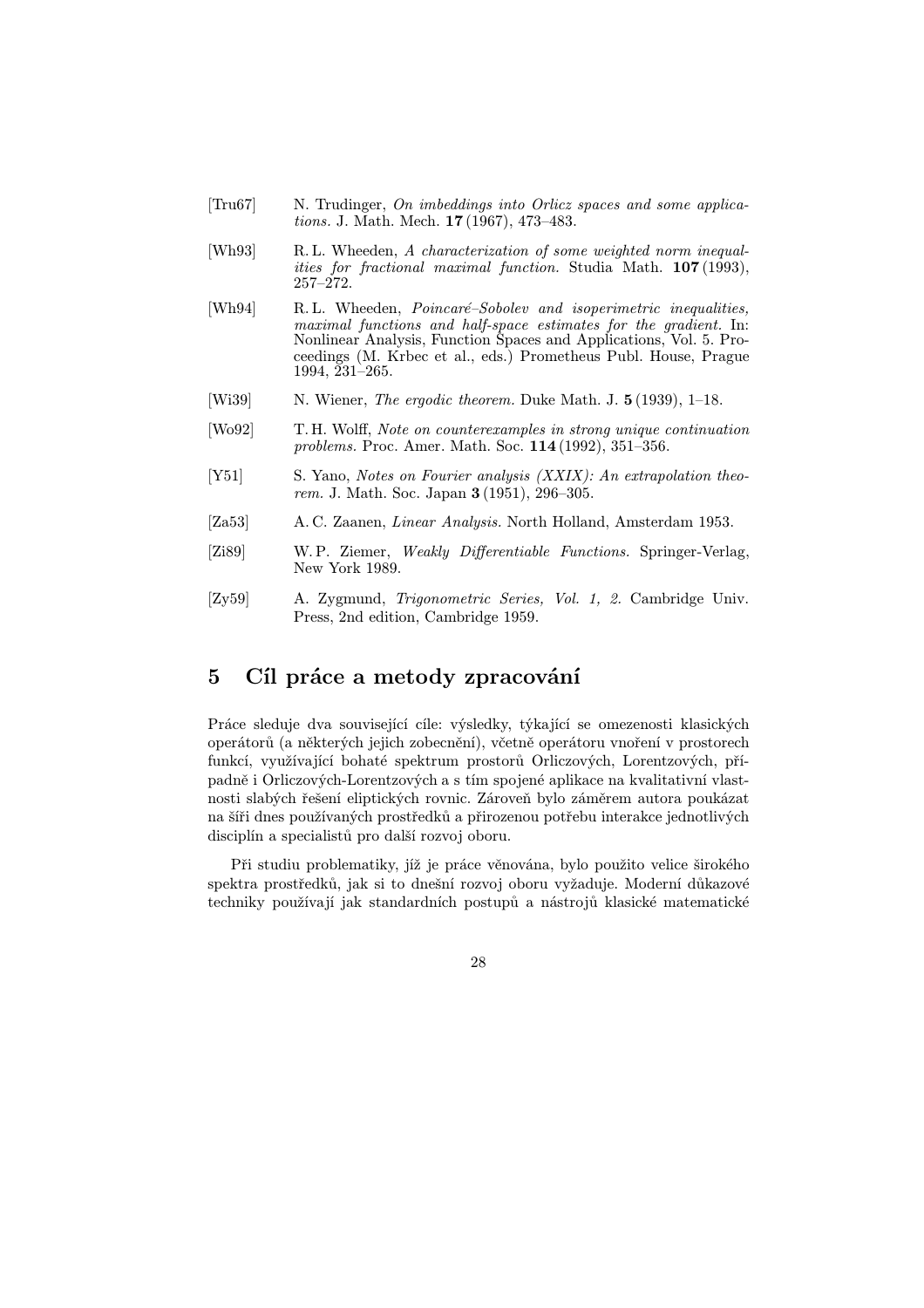analýzy i funkcionální analýzy, tak prostředků typických pro reálné metody harmonické analýzy. Mezi jednotlivými nástroji a důkazovými postupy lze uvést především teorii interpolace, teorii Fourierových multiplikátorů, Littlewoodovu-Paleyho teorii, z konkrétních význačných nástrojů spojených se jmény jejich autorů potom Michlinovy-Hörmanderovy věty o multiplikátorech, Nikol'ského nerovnost a Calderónovu-Zygmundovu teorii singulárních integrálů.

## 6 Výsledky práce, nové poznatky

Budeme se nyní postupně zabývat obsahem jednotlivých kapitol a uvedeme nejdůležitější výsledky. Nejprve zavedeme některé důležité pojmy a domluvíme se na označení méně běžných objektů.

Symbolem  $\Phi$  označíme množinu všech Youngových funkcí, to jest, funkcí  $\Phi$ : :  $\mathbb{R}^1 \to \mathbb{R}^1$ , nezáporných, sudých, rostoucích na  $[0, \infty)$ , a takových že  $\varPhi(0+) = 0$ ,  $\lim_{t\to\infty}\Phi(t)=\infty.$ 

Pro  $\Phi \in \Phi$ , definujeme *Orliczovu třídu*  $\Phi(L)$  (někdy také označovanou symbolem  $L_{\varPhi}$ ) jako množinu měřitelných funkcí  $f: \mathbb{R}^N \to \mathbb{R}^1$  takových, že

$$
\int\limits_{\mathbb{R}^N}\Phi(f(x))\,dx < \infty.
$$

Je-li  $\Phi \in \Phi$ , definujeme *komplementární funkci* (vzhledem k  $\Phi$ ) jako

$$
\Psi(s) = \sup\{ st - \Phi(t) ; t > 0 \}, \qquad s \ge 0,
$$
  

$$
\Psi(s) = \Psi(-s), \qquad s < 0.
$$

Klasický je pojem Orliczova prostoru: Youngova funkce  $\Phi \,\in\, \Phi$  se nazývá  $N$ -funkce jestliže  $\Phi$  je konvexní a taková, že  $\lim_{t\to 0_+}\Phi(t)/t = \lim_{t\to\infty}t/\Phi(t) = 0$ . V takovém případě lze na lineárním obalu  $L_{\Phi}$  třídy  $\varPhi(L)$  definovat tzv. Luxemburgovu normu

$$
||f||_{L_{\Phi}} = \inf \{ \lambda > 0 : \int_{\mathbb{R}^N} \Phi(f(x)/\lambda) dx \le 1 \}.
$$

29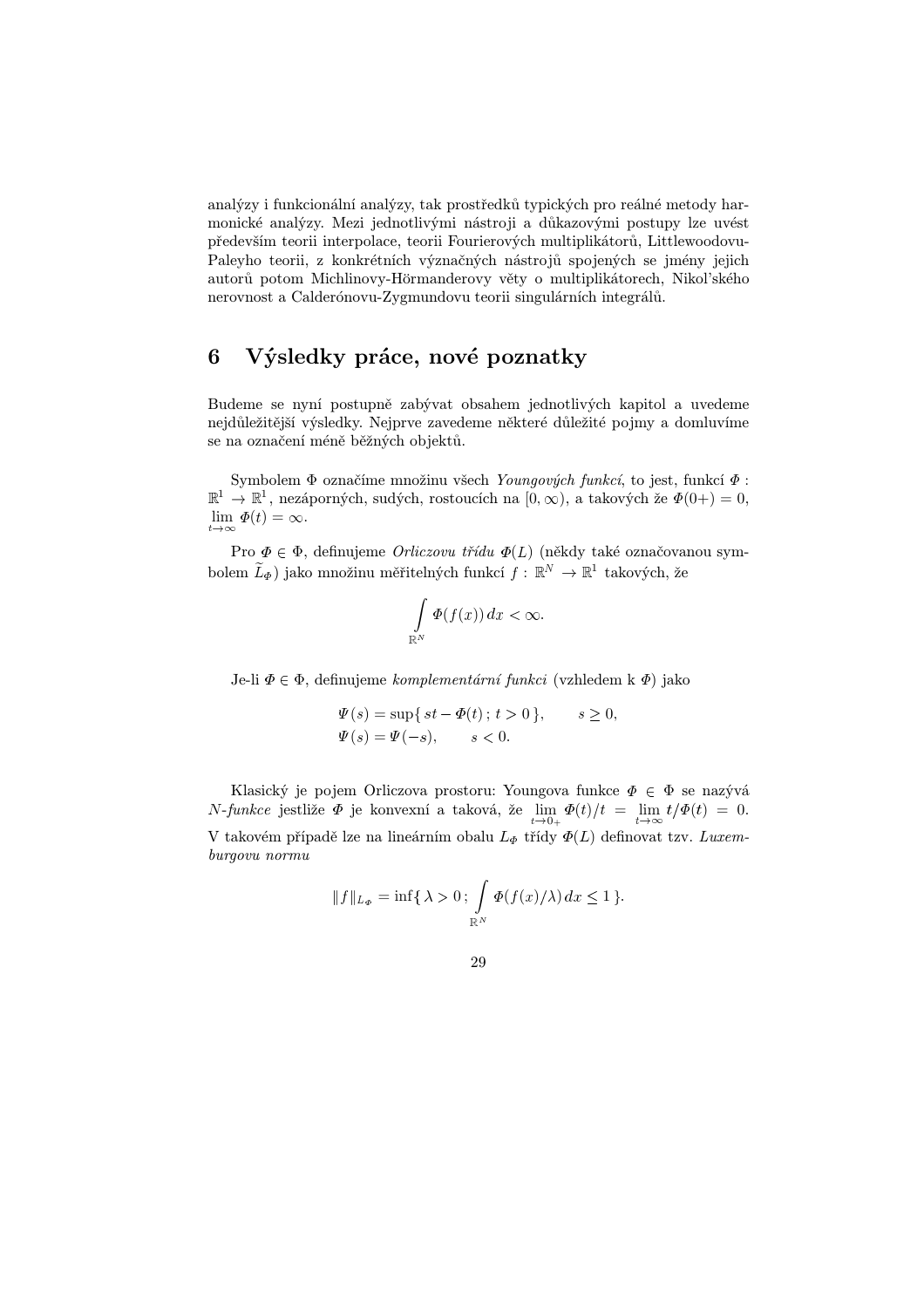Takto vzniklý normovaný lineární prostor se nazývá Orliczův prostor (lze dokázat, že je to Banachův prostor). Analogicky lze tyto prostory zavést pro Youngovy funkce (dostanou se obecně kvazinormy; viz např. Nakano [Na50] nebo Musielak [Mus83] pro pojem modulárního prostoru). Samozřejmě je vždy možné místo  $\mathbb{R}^N$  uvažovat měřitelné podmnožiny  $\mathbb{R}^N$  nebo obecněji prostor s mírou (např.  $\sigma$ -konečnou).

Můžeme zavést i obecnější třídy a prostory založené na Youngových funkcích. Nechť  $\Phi \in \Phi$ ,  $0 \leq \lambda < n$ . Potom definujeme *Orliczovu-Morreyovu třídu* 

$$
\Phi_{\lambda}(L) = \left\{ f \text{ měřitelná}; \, |f|_{\Phi,\lambda} = \sup_{\substack{r>0\\z \in \mathbb{R}^N}} r^{-\lambda} \int\limits_{B(z,r)} \Phi(f(y)) \, dy < \infty \right\}.
$$

Analogicky lze uvažovat příslušný prostor a Luxemburgovu (kvazi)normu. Zřejmě  $\Phi_0(L) = \Phi(L).$ 

Lokálně integrovatelná s.v. kladná funkce  $\varrho : \mathbb{R}^N \to [0, \infty)$  se nazývá váha (resp. váhová funkce). Nechť  $\varrho$  je váha v  $\mathbb{R}^N$  a  $\Phi \in \Phi$ . Potom váhovou Orliczovu třídu, váhový Orliczův prostor váhovou Luxemburgovu normu a váhovou Orliczovu normu zavádíme v analogii s výše uvedenou definicí, kde Lebesgueovu míru nahradíme mírou  $w(x) dx$ .

Následující pojem je jedním z klíčových v teorii Orliczových prostorů.

**Definice 6.1.** Funkce  $\Phi \in \Phi$  splňuje (globální)  $\Delta_2$  podmínku, jestliže existuje  $c > 0$  takové, že  $\Phi(2t) \leq c\Phi(t)$ ,  $t > 0$ .

Jestliže  $\Phi(2t) \leq c\Phi(t)$  pro malá, resp. velká t, potom funkce  $\Phi$  splňuje  $\Delta_2$ -podmínku u nuly, resp. u nekonečna.

Jestliže  $\Phi$  splňuje  $\Delta_2$  podmínku, budeme též psát  $\Phi \in \Delta_2$ .

Předchozí (globální) podmínku lze podstatně zjemnit: Existují kladná čísla  $i(\Phi)$  a  $I(\Phi)$  tak, že pro libovolné  $\varepsilon > 0$  lze nalézt konstantu  $C_{\varepsilon} > 0$  pro kterou

$$
\Phi(\lambda t) \le C_{\varepsilon} \max\left(\lambda^{i(\Phi)-\varepsilon}, \lambda^{I(\Phi)+\varepsilon}\right) \Phi(t), \qquad \lambda, t \ge 0,
$$

a

$$
\Phi(\lambda t) \ge C_{\varepsilon} \min \left( \lambda^{i(\Phi)-\varepsilon}, \lambda^{I(\Phi)+\varepsilon} \right) \Phi(t), \qquad \lambda, t \ge 0.
$$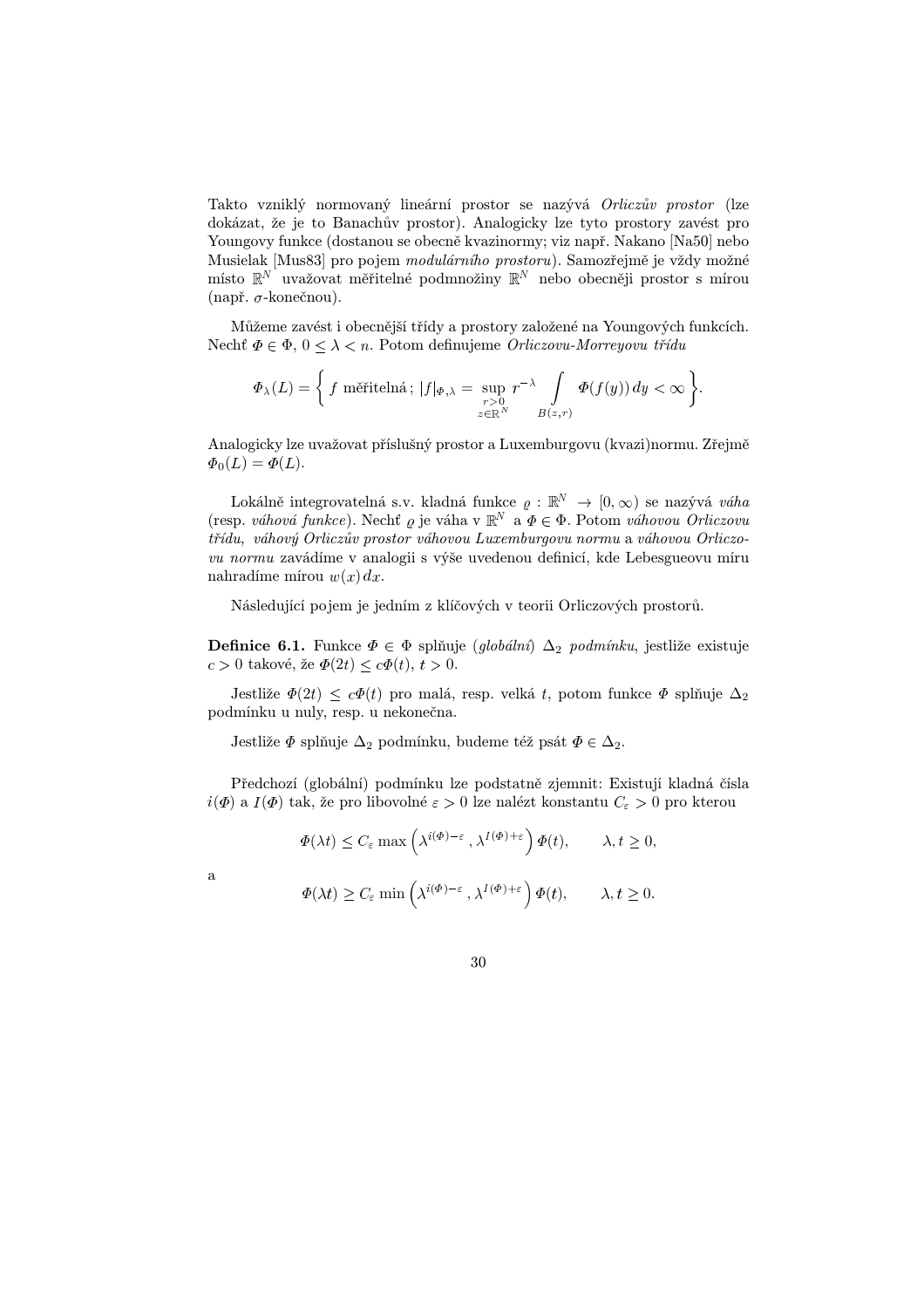Zřejmě  $\Phi \in \Delta_2$  tehdy a jen tehdy, když  $I(\Phi) < \infty$ . Existence čísel  $i(\Phi)$  a  $I(\Phi)$  je důsledkem silně netriviálních vlastností submultiplikativních funkcí. Odkažme např. na práce Matuszewské and Orlicze [MO60], Gustavssona a Peetreho [GP77], Boyda [Boy69], Maligrandy [Mal85]. Základní a hlubokou větu o submultiplikativních funkcích (subaditivní verze) lze nalézt v monografii Hilleho a\* Phillipse [HP48].

Připomeňme dále (necentrovanou) maximální funkci (nebo též maximální operátor ), definovaný jako

$$
Mf(x) = \frac{1}{|Q|} \int\limits_{Q} |f(y)| dy, \qquad x \in \mathbb{R}^N,
$$

kde supremum se bere přes všechny krychle  $Q$  obsahující  $x$ . Zde i v celé práci se pod pojmem krychle rozumí krychle s hranami rovnoběžnými souřadným osám.

Dvojice váhových funkcí  $(\varrho, \sigma)$  patří do  $A_p$  *třídy* (nebo do Muckenhouptovy  $t\check{r}dy$ ,  $1 < p < \infty$ , jestliže

$$
\sup_{Q} \left( \frac{1}{|Q|} \int_{Q} \varrho(x) \, dx \right) \left( \frac{1}{|Q|} \int_{Q} (\sigma(x))^{-1/(p-1)} \, dx \right)^{p-1} < \infty \tag{A_p}
$$

kde supremum se bere přes všechny krychle  $Q \subset \mathbb{R}^N$  (s hrana  $N$  (s hranami rovnoběžnými se souřadnými osami). Pro $\boldsymbol{p}=1$ je příslušná třída definována podmínkou

$$
\frac{1}{|Q|} \int\limits_{Q} \varrho(x) \, dx \le c \, \inf_{x \in Q} \operatorname{ess} \, \sigma(x) \tag{A_1}
$$

a pro  $p = \infty$  pak podmínkou: Pro každé  $\varepsilon \in (0,1)$  existuje  $\delta > 0$  tak, že kdykoliv Q je krychle v  $\mathbb{R}^N$ ,  $E \subset Q$  měřitelná a  $|E| < \delta |Q|$ , potom  $\varrho(E) < \varepsilon \varrho(Q)$ .

Jestliže  $\varrho \equiv \sigma$ , pak budeme jednoduše říkat, že  $\varrho$  patří do  $A_p$  třídy.

Je-li  $\sigma$  další váha v  $\mathbb{R}^N$  , potom *nerovnost slabého typu (vzhledem k*  $\varrho$  *a*  $\sigma$ *)* 

$$
\varrho(\lbrace x \in \mathbb{R}^N ; Mf(x) > \lambda \rbrace) \le c\lambda^{-p} \int_{\mathbb{R}^N} |f(x)|^p \sigma(x) dx
$$

platí právě tehdy, když  $(\varrho, \sigma) \in A_p$ ,  $1 \leq p < \infty$ . Operátor M je spojitý v  $L^p(\varrho)$ právě tehdy, když  $\rho \in A_p$  (Muckenhoupt [M72/1]).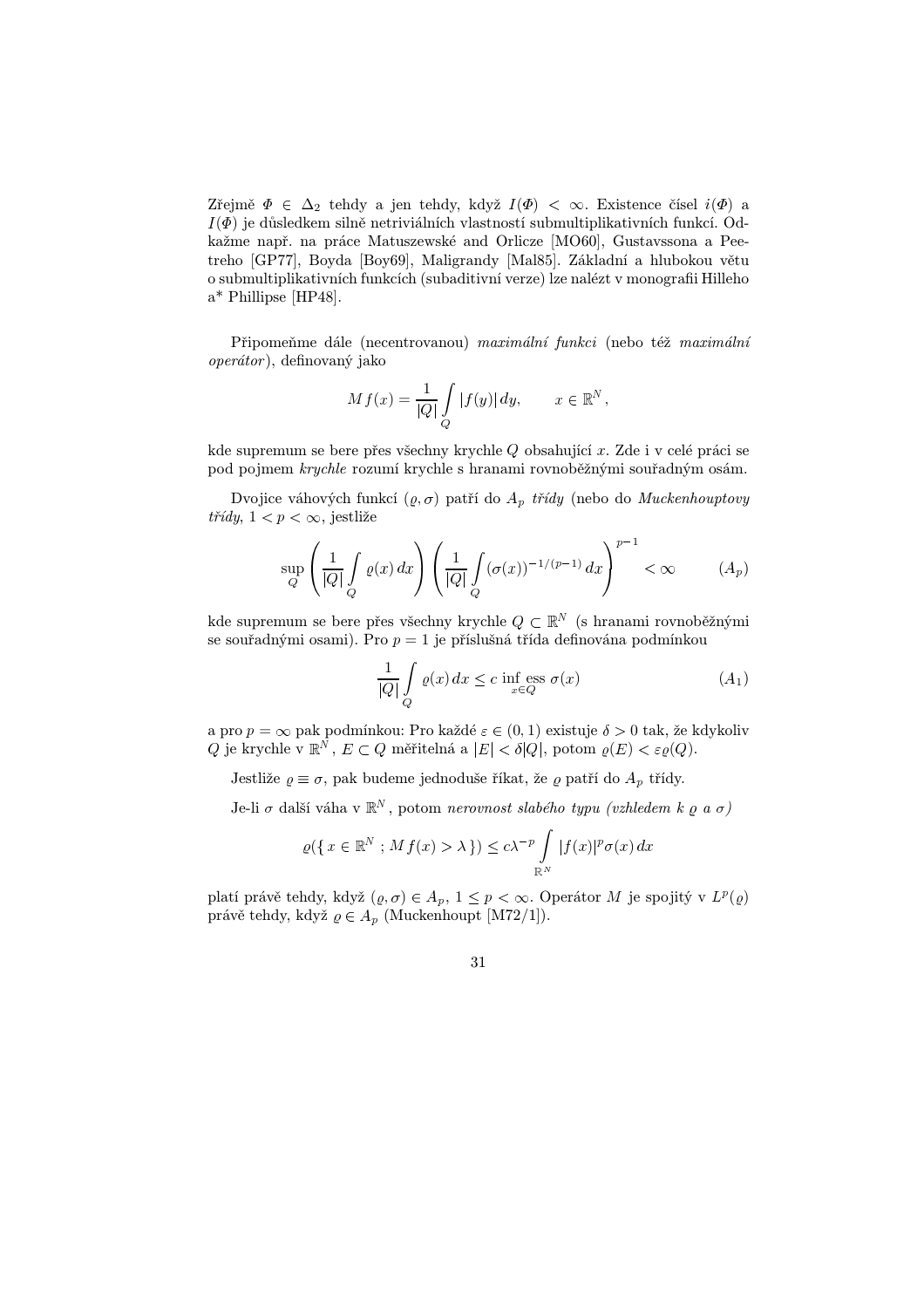V první kapitole se zabýváme klasickými operátory v Orliczových prostorech. Navazujeme na průkopnický výsledek Kermana a Torchinskyho [KeT82] o maximálních funkcích, zejména na jejich klíčové lemma o  $A_{i(\Phi)}$  funkcích a nacházíme nutné a postačující podmínky pro spojitost *Rieszova potenciálního operátoru*  $T_\gamma$  $(0 < \gamma < N)$ , tj. konvoluce s jádrem  $|x|^{\gamma-N}$  a příslušné *maximální funkce necelého* řádu (lomené maximální funkce)  $M_{\gamma}$ .

**Věta 6.1.** Nechť  $\Phi_1$  and  $\Phi_2$  jsou Youngovy funkce takové, že  $1 < i(\Phi_1) = p \leq$  $I(\Phi_1) < \infty, \ 1 \, < \, i(\Phi_2) = q \, \leq \, I(\Phi_2) \, < \infty, \ a \ (\Phi_2)^{-1}(t) \, \sim \, t^{-\gamma/N}(\Phi_1)^{-1}(t),$  $0 < \gamma < N.$  Nechť  $\varrho$  je váhová funkce. Potom následující tvrzení jsou ekvivalentní:

(i) existuje  $c_1 > 0$  tak, že

$$
||T_{\gamma}(f(\varepsilon \varrho)^{\gamma/N})||_{L_{\Phi_1}(\varepsilon \varrho)} \leq c_1 ||f||_{L_{\Phi_2}(\varepsilon \varrho)}, \qquad f \in L_{\Phi_1}(\varepsilon \varrho), \quad \varepsilon > 0;
$$

(ii) existuje  $c_2 > 0$  tak, že

$$
||M_{\gamma}(f(\varepsilon\varrho)^{\gamma/N})||_{L_{\Phi_1}(\varepsilon\varrho)} \leq c_2 ||f||_{L_{\Phi_2}(\varepsilon\varrho)}, \qquad f \in L_{\Phi_1}(\varepsilon\varrho), \quad \varepsilon > 0;
$$

(iii)  $\rho \in A_s$  kde  $s = 1 + q/p'$   $(p' = p/(p-1)).$ 

Pro speciální singulární integrály s Calderónovými-Zygmundovými jádry, totiž pro *Rieszovy transformace*  $R_j$  *a Rieszův operátor*  $Rf(x) = \sum_{i=1}^{N} R_j f(x)$  *pak*  $j=1$  $R_j f(x)$  pak dokazujeme, že platí

**Věta 6.2.** Nechť  $\Phi$  je Youngova funkce,  $1 < i(\Phi) \leq I(\Phi) < \infty$  a  $\varrho$  je váha na  $N$ . Potom následující podmínky jsou ekvivalentní:

(i) existuje  $c_1 > 0$  tak, že

$$
\int_{\mathbb{R}^N} \Phi(Rf(x))\varrho(x) dx \le c_1 \int_{\mathbb{R}^N} \Phi(f(x))\varrho(x) dx
$$

pro všechna  $f \in L_{\Phi}(\varrho);$ 

(ii) existuje  $c_2 > 0$  tak, že

$$
||Rf||_{L_{\Phi}(\delta\varrho)} \leq c_2 ||f||_{L_{\Phi}(\delta\varrho)}
$$

pro všechna  $f \in L_{\Phi}(\delta \varrho)$  a všechna  $\delta > 0;$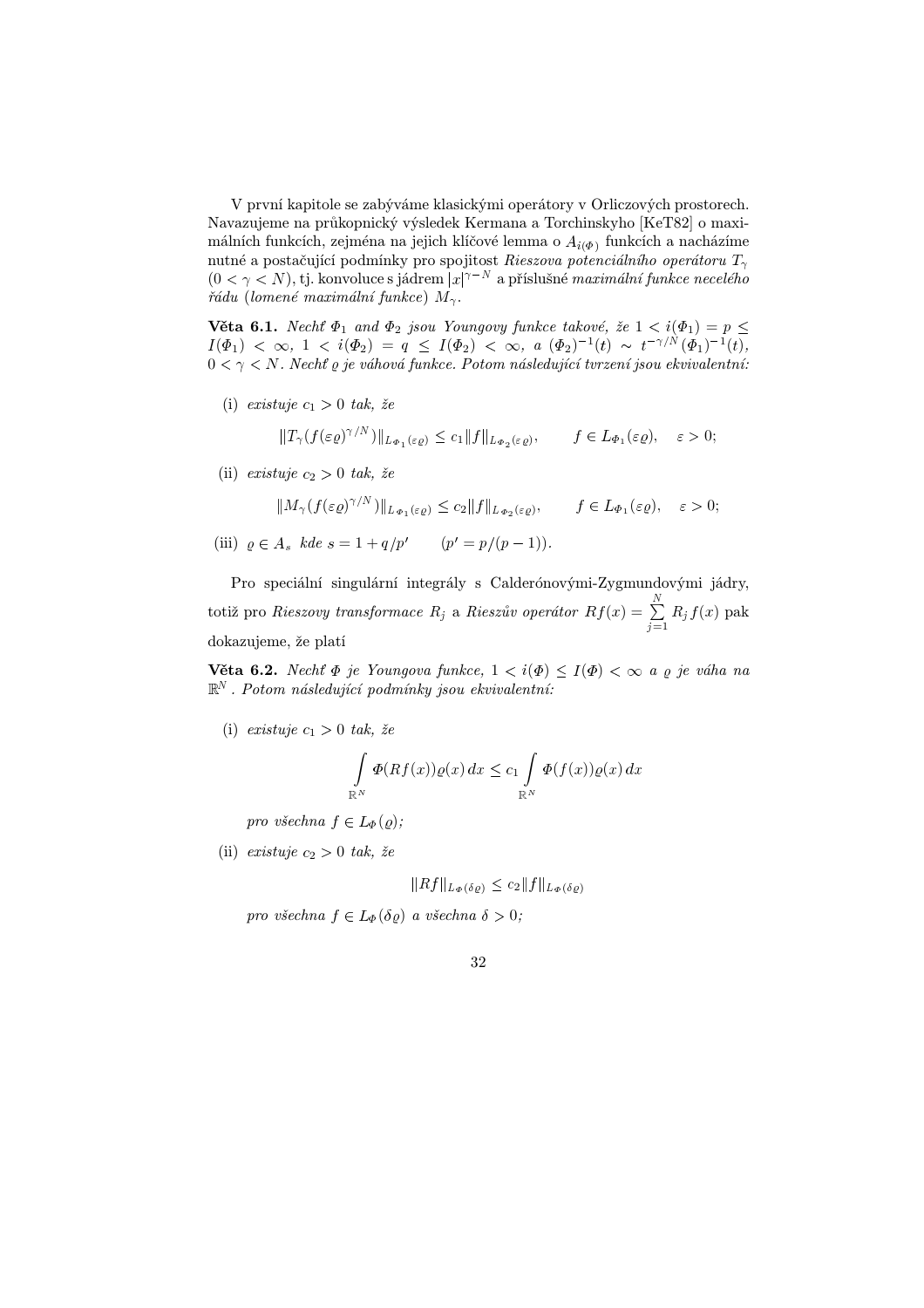(iii) existuje  $c_3 > 0$  tak, že

$$
\Phi(\lambda) \int\limits_{|Rf(x)|>\lambda} \varrho(x) dx \leq c \int\limits_{\mathbb{R}^N} \Phi(f(x)) \varrho(x) dx
$$

pro všechna  $f \in L_{\Phi}(\varrho)$  a všechna  $\lambda > 0$ ;

 $(iv)$   $\rho \in A_{i(\Phi)}$ .

V dalším se zabýváme zobecněnou maximální funkcí

$$
\widehat{M}f(x,t) = \sup \frac{1}{|B|} \int\limits_B |f(y)| dy , \qquad (x,t) \in \mathbb{R}^N \times \mathbb{R}^1_+,
$$

kde supremum se bere přes všechny koule  $B \subset \mathbb{R}^N$  ,  $x \in B$  a  $N, x \in B$  a rad  $B \geq 2^{-1}t$ .

V práci je zobecněna Carlesonova věta [Car62]:

**Věta 6.3.** Necht $0 \leq \lambda < N$ ,  $\Phi \in \Phi$  a  $\Phi^{\alpha}$  je kvazikonvexní (tj. ekvivalentní nějaké konvexní funkci) pro nějaké  $\alpha \in (0,1)$ . Potom následující podmínky jsou ekvivalentní:

(i) existuje  $c_1 > 0$  tak, že

$$
\sup r^{-\lambda} \int\limits_{B_x(r)} \Phi(\widehat{M}f(y,t)) d\beta \le c_1 |c_1 f|_{\Phi,\lambda}, \qquad f \in L^1_{\text{loc}};\tag{6.1}
$$

(ii) existuje  $c_2 > 0$  tak, že

$$
\sup_{\substack{s>0\\x\in\mathbb{R}^N\\r>0}} r^{-\lambda} \Phi(s) \beta(\{(y,\tau) \in \mathbb{R}^{N+1}_+; \widehat{M}f(y,\tau) > s\} \cup B_x(r)) \le c_2 |c_2 f|_{\Phi,\lambda}
$$
\n(6.2)

pro všechna  $f \in L^1_{\text{loc}}$ ;

(iii) existuje  $c_3 > 0$  tak, že

$$
\beta \widehat{B}(x,r) \le c_3 r^n, \qquad x \in \mathbb{R}^N, \ r > 0.
$$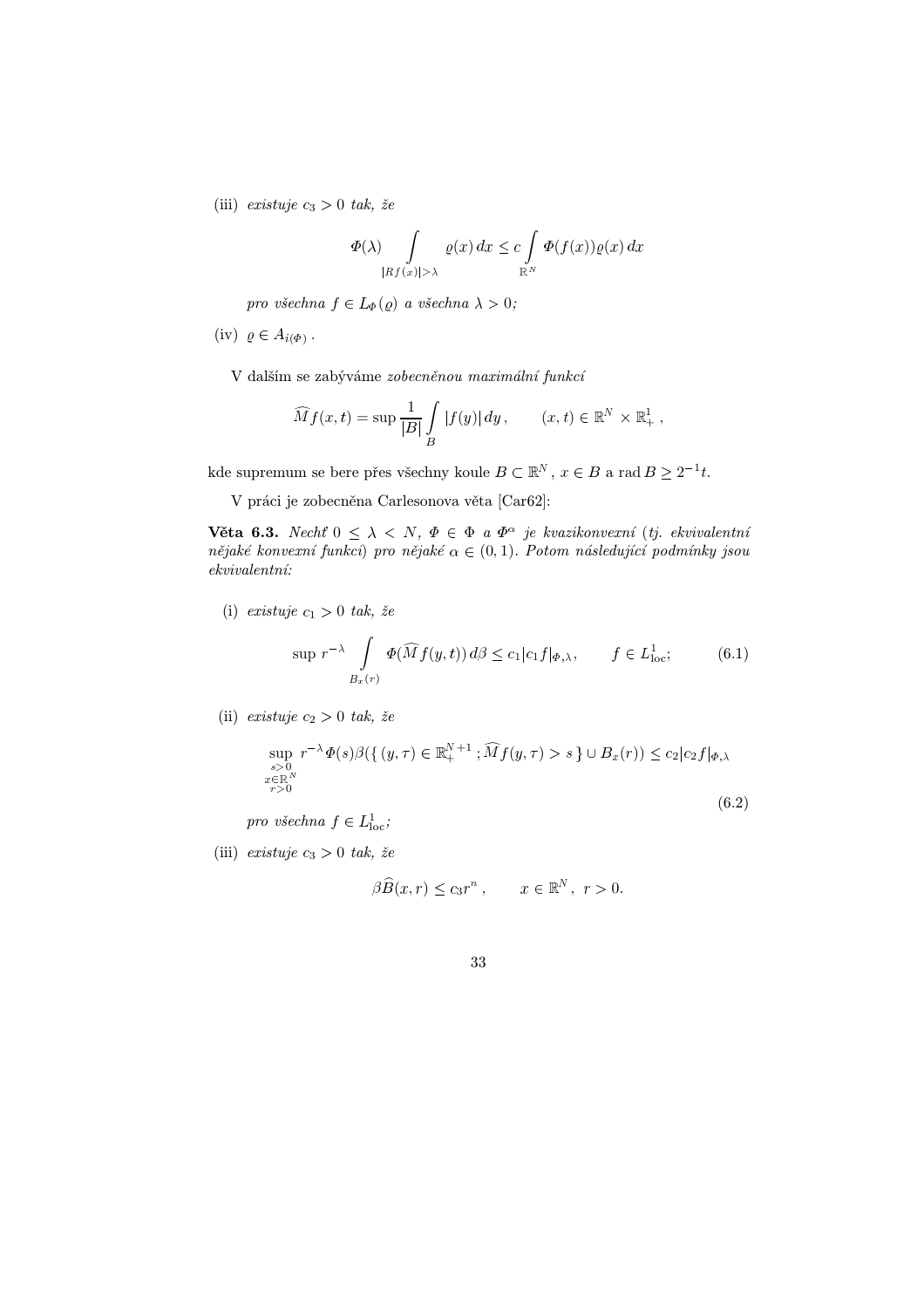Konečně je v práci prezentována věta o dvouváhových slabých odhadech v limitním případě

Jsou-li  $\varrho$  a  $\sigma$  váhy v  $\mathbb{R}^N$  a  $1 < p < \infty$ , potom Muckenhouptovu nutnou a postačující podmínku pro

$$
\varrho(\lbrace Mf \rangle \lambda) \le c\lambda^{-p} \int\limits_{\mathbb{R}^N} |f(x)|^p \sigma(x) dx
$$

lze psát ve tvaru

$$
\sup_{Q} \left( \int\limits_{Q} \left( \frac{\varrho(Q)}{|Q|\sigma(x)} \right)^{p'} \frac{\sigma(x)}{\varrho(Q)} dx \right)^{1/p'} = A_p(\varrho, \sigma) \le C,\tag{6.3}
$$

kde  $\varrho(Q) = \int_{\Omega} \varrho(x) dx$  a  $p' = p/(p-1)$ . Pro nerovnost

$$
\varrho(\lbrace Mf \rangle \lambda \rbrace) \le \frac{C(\varrho, \sigma)}{\lambda} \int_{\mathbb{R}^N} |f(x)| \left(1 + \log^+ \frac{|f(x)|}{\lambda}\right) \sigma(x) \, dx. \tag{6.4}
$$

se tedy nabízí limitní podmínka

$$
\sup_{Q} \int_{Q} \exp\left(\frac{\eta \varrho(Q)}{|Q|\sigma(x)}\right) \frac{\sigma(x)}{\varrho(Q)} dx = A_{\log}(\varrho, \sigma) < \infty. \tag{A}
$$

Jestliže tato podmínka platí, budeme psát  $(\varrho, \sigma) \in A_{\log}$ . Bylo překvapením, že tato heuristická úvaha skutečně projde:

**Věta 6.4.** Nerovnost (6.4) platí pro každou funkci  $f \in L(1+\log^+ L)$  právě tehdy,  $kdy \check{z} (\varrho, \sigma) \in A_{\log}.$ 

Obrátíme nyní svoji pozornost na extrapolační postupy studované ve druhé kapitole.

Budeme pracovat s reálnými funkcemi definovanými na nějaké podmnožině $\varOmega$ prostoru  $\mathbb{R}^N$ . Předpokládáme, že  $\varOmega$  má konečnou míru a bez újmy na obecnosti pak  $|\Omega| = 1$ . Nerostoucí přerovnání měřitelné funkce  $f$  na  $\Omega$  je definováno jako

$$
f^*(t) = \inf\{\lambda > 0; \, m(f, \lambda) \le t\}, \qquad t > 0,
$$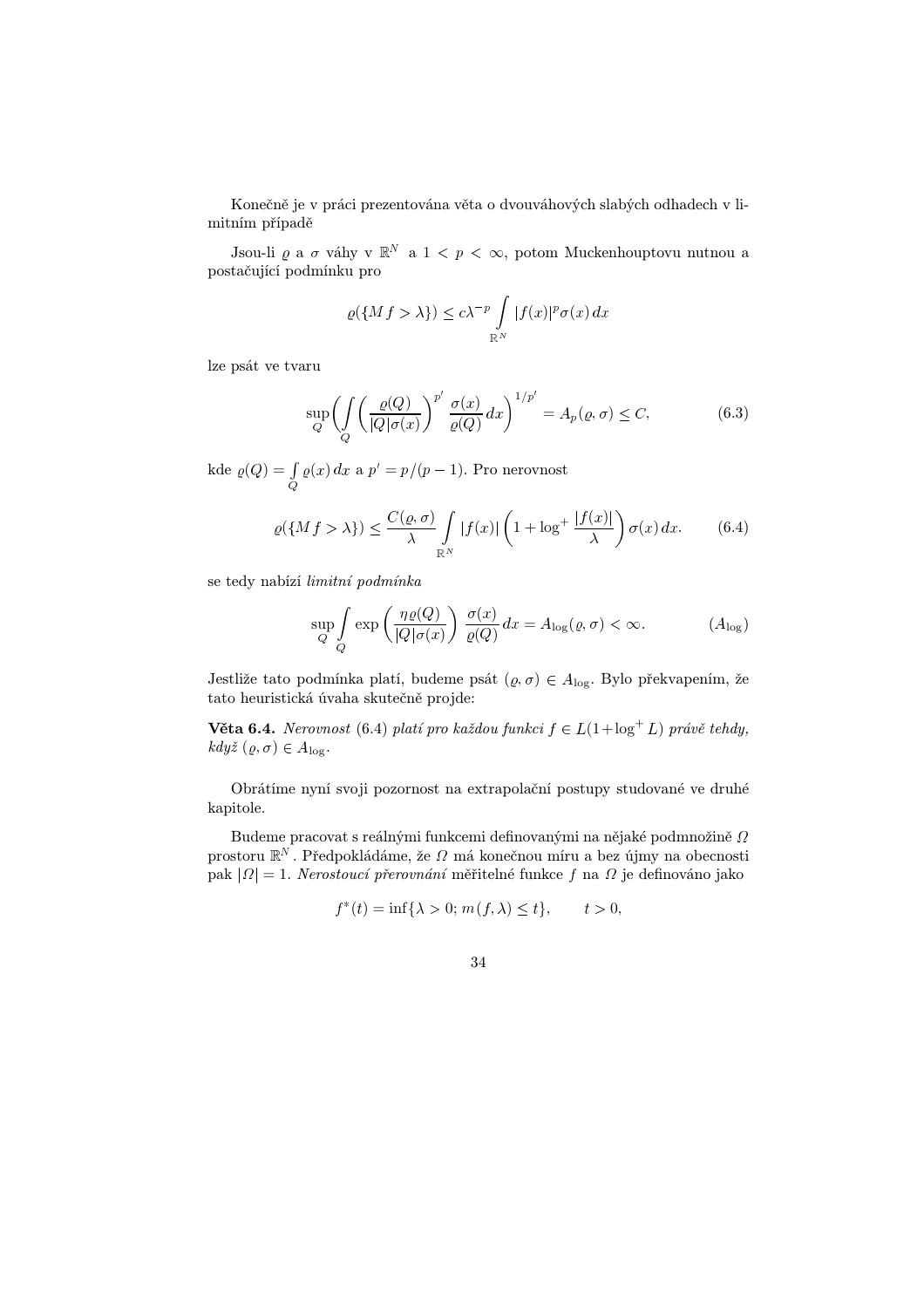kde  $m(f, \lambda) = |\{x \in \Omega; |f(x)| > \lambda\}|$ , nebo alternativně v termínech pouze funkce  $f$  jako

$$
f^*(t) = \sup_{|E|=t} \operatorname{ess\,inf}_{x \in E} f(x), \qquad t \in (0, |\Omega|].
$$

Pokud  $|\varOmega|=1,$  potom zřejmě supp $f^*\subset [0,1].$  Z definice je zřejmé, že nezáleží na znaménku funkce  $f$  a je proto obyčejně možné předpokládat, že pracujeme pouze s nezápornými funkcemi. Nerostoucí přerovnání jsou znamenitým nástrojem pro studium řady vlastností funkcí i prostorů funkcí. Lze jednoduše dokázat, že Lebesgueovy, Orliczovy, Lorentzovy, Orliczovy-Lorentzovy prostory jsou invariantní vůči přerovnání, tj. norma  $f$ v takovém prostoru na $\varOmega$ se rovná normě  $f^*$  v příslušném prostoru na  $(0, |\Omega|)$ . Odkazujeme např. na [BS88], [HLP51], [To86], [Zi89].

V dalším přehledu kapitoly budeme obvykle vynechávat symbol pro oblast, na které prostory funkcí uvažujeme. Rovněž budeme většinou používat stručnějšího  $\operatorname{symbol\, \parallel} f\Vert_k \text{ misto } \Vert f\Vert_{L^k(\varOmega)}.$ 

Základní věta o extrapolaci Lebesgueových prostorů k exponenciálním Orliczovým prostorům říká, že

$$
\sup_{0 < t < 1} \frac{f^*(t)}{\log(e/t)} < \infty \quad \text{právě tehdy, když} \quad \sup_k \frac{\|f\|_k}{k} < \infty.
$$

Ve společné práci s D. E. Edmundsem [EK00] se nám podařilo tuto charakterizaci dosti překvapivě zjemnit. Uvažujme dekompozici (až na množinu míry nula) intervalu  $(0, 1)$  na intervaly  $\{(t_k, t_{k-1})\}_{k \geq 1}$ , kde  $t_k = e^{-k}, k \geq 1, t_0 = 1$ . Potom platí

Věta 6.5. Necht  $f : \Omega \to \mathbb{R}$  je měřitelná. Pak

$$
\sup_{k} \frac{\|f^*\|_{k}}{k} < \infty \quad \text{právě tehdy, když} \quad \sup_{k} \frac{\|f^*\|_{L^k} (t_k, t_{k-1})}{k} < \infty.
$$

Později se nám společně s D. Cruz-Uribem, SFO, podařilo tuto větu zobecnit na případ Orliczových-Lorentzových prostorů, které vystupují jako cílové prostory pro limitní vnoření BW-typu. Podrobný komentář k těmto prostorům je součástí práce (Section 2.1).

Po prostorech exponenciálního typu se budeme nyní chvíli zabývat prostory zhruba řečeno duálními, tedy nereflexivními Zygmundovými prostory. Jak bylo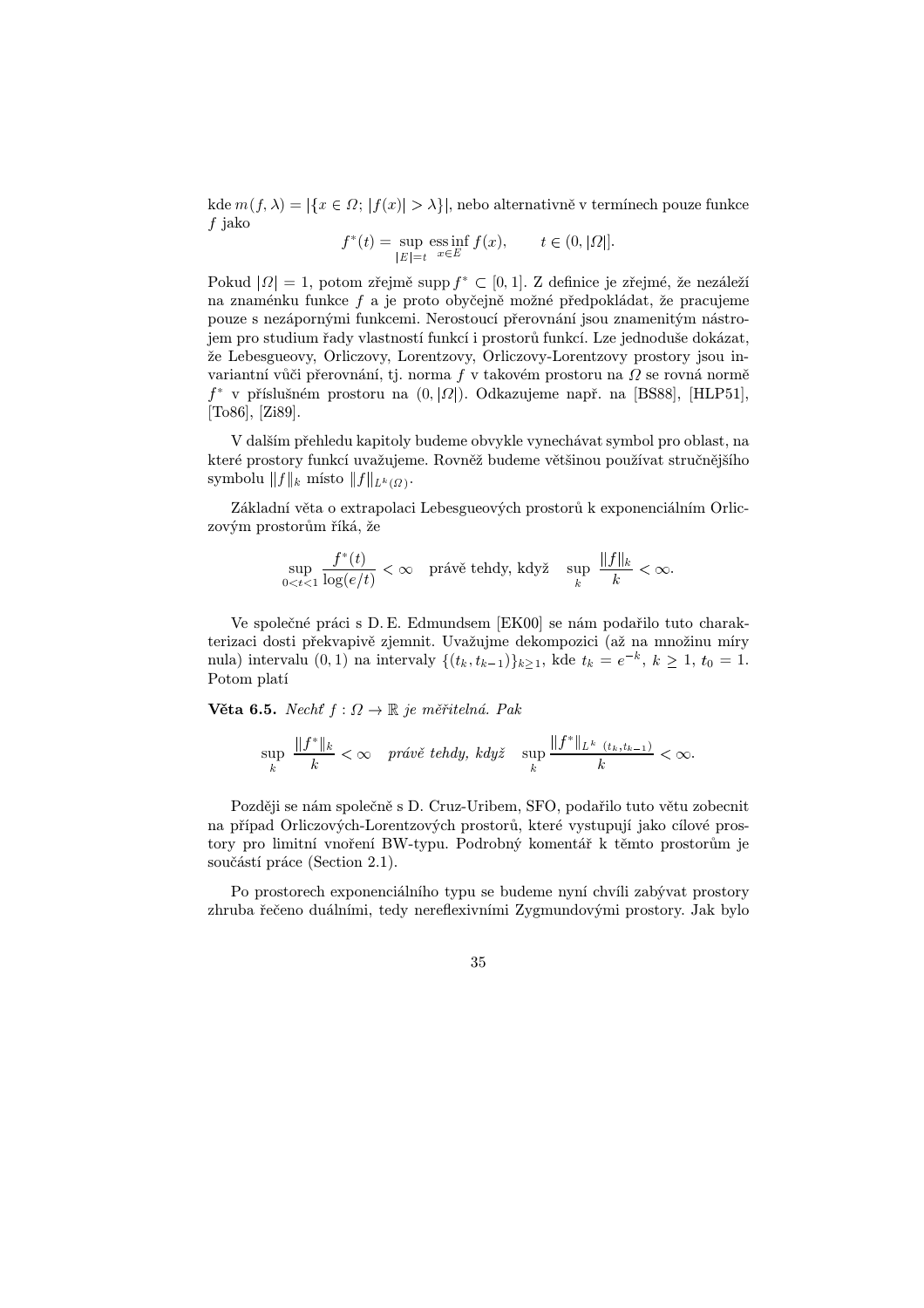již řečeno, jednou ze značně nepříjemných vlastností velice užitečných Orliczových prostorů je definice jejich normy. Mnoho úsilí proto bylo vynaloženo pro nalezení alternativních formulí. V tomto světle je proto potřeba vidět důležitost extrapolačního výsledku Edmundse a Triebela [ET95] a [ET96], který nyní připomenutého na str. 12.

Nevýhodou formule (3.1) je její nekonstruktivní charakter (vyplývající z použité důkazové techniky – Banachova věta o rozšiřování funkcionálů a argumenty duality). To se nám společně s A. Fiorenzou podařilo odstranit v [FK01]:

Věta 6.6. Necht  $\alpha > 0$ . Potom

$$
||f||_{L(\log L)^{\alpha}} \approx \sum_{j=1}^{\infty} 2^{j\alpha} ||f^*||_{(2^j)',J_j},
$$
\n(6.5)

 $kde\ (2^j)'=2^j/(2^j-1),\ J_j=(e^{-2^{j+1}+2},e^{-2^j+2}),\ j=1,\ldots.$ 

Odkazujeme nyní na schéma na str. 13.

Extrapolační úvahy v téže práci [FK01] nám umožnily dokázat i jisté užitečné zobecnění Yanovy věty.

Aplikací našich dekompozičních metod se zabýváme především v Section 2.3. Těžiště je ve vyšetřování integrálních operátorů, které vznikají po formulaci problému limitních vnoření v termínech nerostoucích přerovnání, a to v Lorentzových prostorech.

Necht f je nerostoucí a nezáporná funkce na  $(0, \infty)$  s nosičem v [0, 1] a dále  $\alpha, \beta > 0$ . Potom položíme

$$
g(\sigma) = f(\log(1/\sigma)), \qquad \sigma \in (0, 1). \tag{6.6}
$$

Poznamenejme, že tato substituce je jádrem "Moserova triku". Funkce  $f$  totiž odpovídá nerostoucímu přerovnání gradientu funkce ze Sobolevova prostoru a operátor  $J$  v následující větě potom vzetí primitivní funkce (po substituci, která vše převede na  $(0, 1)$ .

Věta 6.7. Necht f a g jsou asociovány formulí (6.6) a předpokládejme, že f  $\in$  $L^{q^*,p}(0,\infty)$  s nějakým  $1 < p < \infty$ ,  $1 < q < \infty$ , a přitom  $p \neq q'$ . Necht

$$
Tg(t) = \int_t^1 \frac{g(s)}{s} ds.
$$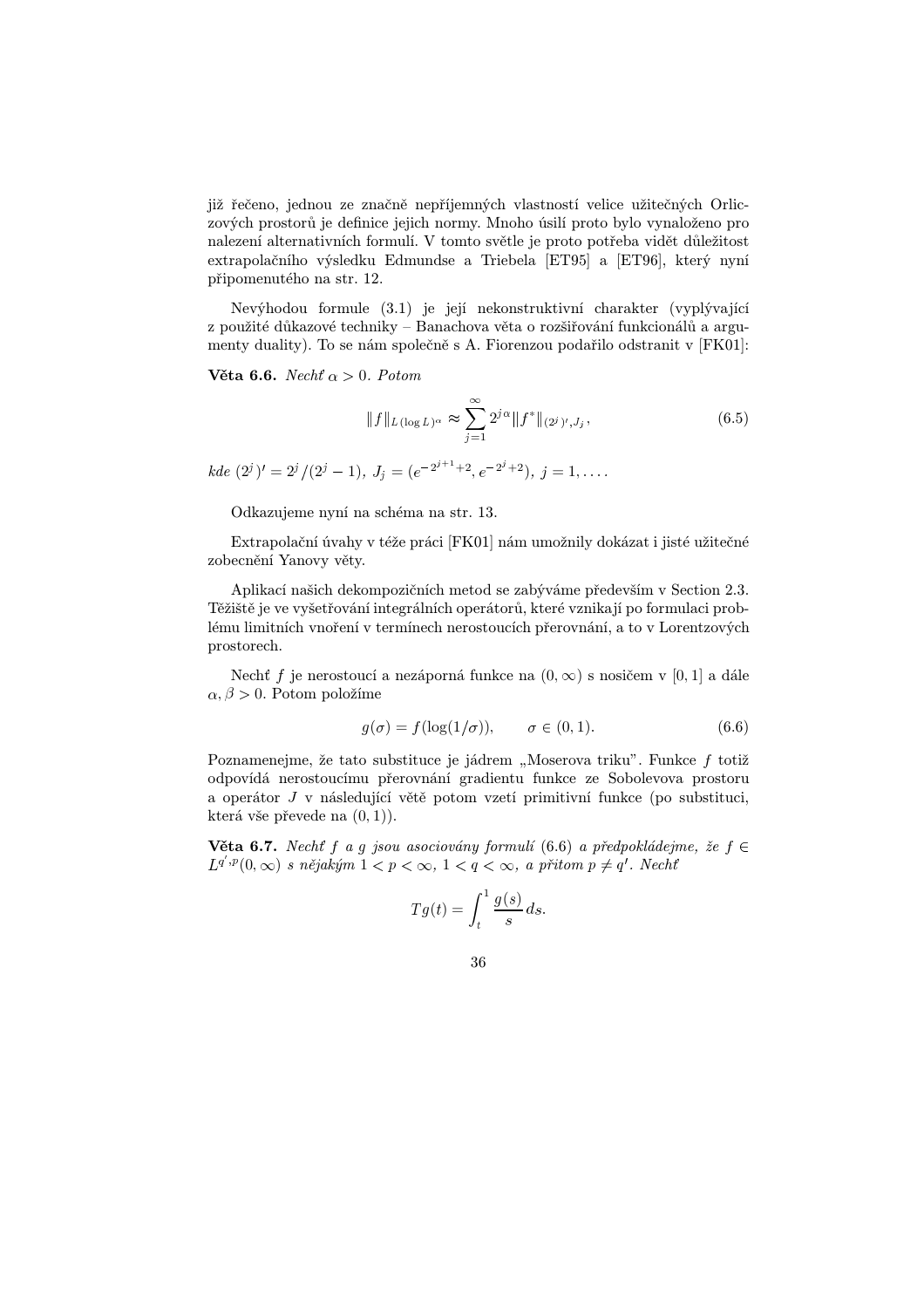Potom existuje  $c > 0$  tak, že  $\sup_k k^{-1/q} ||Tg||_{k,\infty,I_k} \leq c$  pro všechna f taková, že  $|| f ||_{L^{q',p}} \leq 1.$ 

Tvrzení v poslední větě znamená příslušnou exponenciální integrovatelnost funkce  $Tg$ . Další tvrzení tohoto typu pro  $p = 1$  a další postačující podmínky jsou podrobně rozebrány v disertační práci.

Obrátíme se nyní k limitním vnořením logaritmických prostorů. Je především formulována a dokázána věta, zobecňující limitní vnoření BW-typu (Brézis a Wainger [BW80]) pro logaritmické Sobolevovy prostory jako důsledek našeho zobecnění limitní věty Fusca, Lionse a Sbordoneho [FLS96].

Necht  $J_s$  je Besselův potenciál řádu  $s, s \in \mathbb{R}^1$ , and  $\Phi$  Youngova funkce. Pak definujeme potenciální Orliczův-Sobolevův prostor  $H_{\Phi}^{s}(\mathbb{R}^{N})$  jako isomorfní kopii  $L_{\Phi}(\mathbb{R}^N)$  při zobrazení  $g \mapsto J_s * g$ ; je-li  $u = J_s * g$  pro nějaké  $g \in L_{\Phi}(\mathbb{R}^N)$ , potom položíme  $||u||_{H^s_{\Phi}(\mathbb{R}^N)} = ||g||_{L_{\Phi}(\mathbb{R}^N)}$ . Prostor  $H^s_{\Phi}(\Omega)$  lze definujeme jako restrikci  $H^s_{\Phi}(\mathbb{R}^N)$  na  $\Omega$  s odpovídající faktornormou. Budeme psát  $H^s_{\Phi}$  místo  $H^s_{\Phi}(\Omega)$ .

Pro  $1 \lt p \lt \infty$  a  $\sigma \geq 0$  položíme  $M_{\sigma}(t) = t^p \log^{-\sigma}(e+t), t \geq 0$ . Pro jednoduchost budeme předpokládat, že  $\varOmega$  je lipschitzovská oblast. Prostor  $E_{\varPhi}$ nechť označuje uzávěr  $C(\varOmega)$  v  $L_\varPhi.$ 

Následující věta zobecňuje [FLS96]:

Věta 6.8. Nechť  $u \in H_{M_{\pi}}^{\{v\}}$ . Potom u  $N/p$ . Potom  $u \in E_{\Phi}$  with  $\Phi(t) = \exp t^{\alpha} - 1$ , kde  $\alpha =$  $p/(p-1+\sigma)$  a existuje  $c>0$  nezávislé na u tak, že

$$
||u||_{E_{\Phi}} \leq c||u||_{H^{N/p}_{M_{\sigma}}}.
$$

Dále je pak pro logaritmické Sobolevovy prostory zobecněna věta Brézise a Waingera [BW80] o limitním vnoření. Metoda důkazu byla použita v několika následujících pracích, které tuto větu zobecnily (např. [EGO88]).

Dostáváme se nyní k technicky značně komplikované části práce, používající fourierovských technik v teorii prostorů funkcí. Dokázaná tvrzení jsou však velmi obecná a silná. P˚uvodní motivací byla neúspěšná snaha autora dokázat přesné limitní věty o vnoření pro tzv. redukované Sobolevovy prostory pomocí klasických prostředk˚u. O redukovaných Sobolevových prostorech a jejich vnořeních jsme se již zmínili na str. 14. Pro prostory anisotropní prostory, obvykle nazývané prostory s dominující smíšenou derivací Běsovova, resp. Lizorkinova-Triebelova typu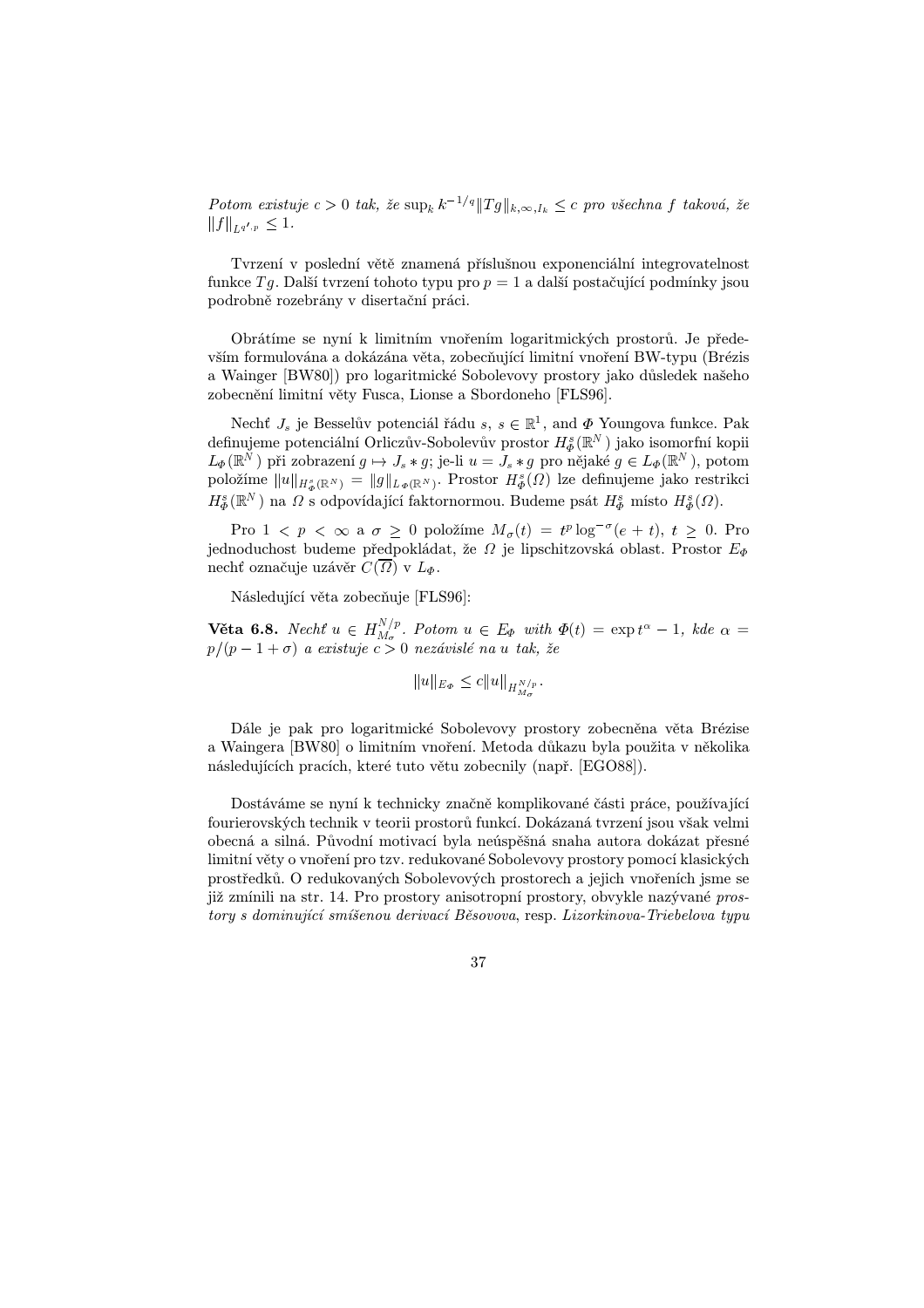$S^{\bar{r}}_{\bar{r},\bar{q}}B(\mathbb{R}^{n_1}\times\cdots\times \mathbb{R}^{n_m})$ , resp.  $S^{\bar{r}}_{\bar{p},\bar{q}}F(\mathbb{R}^{n_1}\times\cdots\times \mathbb{R}^{n_m})$  (s definicemi odkazujeme vzhledem k jejich formální složitosti přímo na disertační práci) dokazujeme kritická vnoření, jejichž archetypem je

**Věta 6.9.** Nechť  $1 \leq p_j < q_j < \infty$ ,  $r_j = n_j/p_j$   $(j = 1, \ldots, m)$ . Potom existuje  $\emph{konstanta}$  c nezávislá na $\bar{q}$  a  $f$  tak, že

$$
||f|L_{\bar{q}}(\mathbb{R}^{n_1} \times \cdots \times \mathbb{R}^{n_m})|| \leq c \prod_{j=1}^{m} q_j^{1-1/p_j} ||f| S_{\bar{p}, \bar{2}}^{\bar{r}} F(\mathbb{R}^{n_1} \times \cdots \times \mathbb{R}^{n_m})|| \qquad (6.7)
$$

pro všechna  $f \in S^{\bar{r}}_{\bar{p}, \bar{2}}F(\mathbb{R}^{n_1} \times \cdots \times \mathbb{R}^{n_m}).$ 

Poznamenejme, že prostor vpravo v (6.7) je "klasický" Sobolevův prostor, když všechny složky vektoru  $\overline{r}$  (parametr hladkosti) jsou celá kladná čísla. Pokud  $n_1 = 1$  a  $m = 2$ , lze tento prostor chápat jako Sobolevův prostor vektorových funkcí s hodnotami ve vhodném anisotropním Sobolevově prostoru

Pro limitní vnoření BW-typu budeme potřebovat některé další označení a pojmy. Především je to *první diference funkce*,  $\Delta_h f(x) := f(x+h) - f(x)$ . Dále pro  $0 < t < 1$  nechť  $\omega_1(f,t)$  je 4modul spojitosti prvního řádu funkce f.

Necht  $C^{\mu}$  je prostor hölderovsky spojitých funkcí. Pro  $\alpha > 0$  definujeme logaritmický Lipschitzův prostor (řádu  $\alpha$ ) Lip $(1, \alpha)$  jako

$$
\text{Lip}(1, \alpha) = \left\{ f \in C : \|f| \text{Lip}(1, \alpha)\|
$$
  
=  $||f|L_{\infty}|| + \sup_{|h| < 1/2} \frac{||\Delta_h f(x)|L_{\infty}||}{|h| \left[\log\left(1 + \frac{1}{|h|}\right)\right]^{\alpha}} < \infty \right\}.$ 

Pro  $f \in Lip(1, \alpha)$  hovoříme o skoro lipschitzovsky spojitých funkcích, pokud není potřeba specifikovat hodnotu  $\alpha$ .

Jedním ze základních tvrzení je tu naše věta o extrapolaci Hölderových prostorů.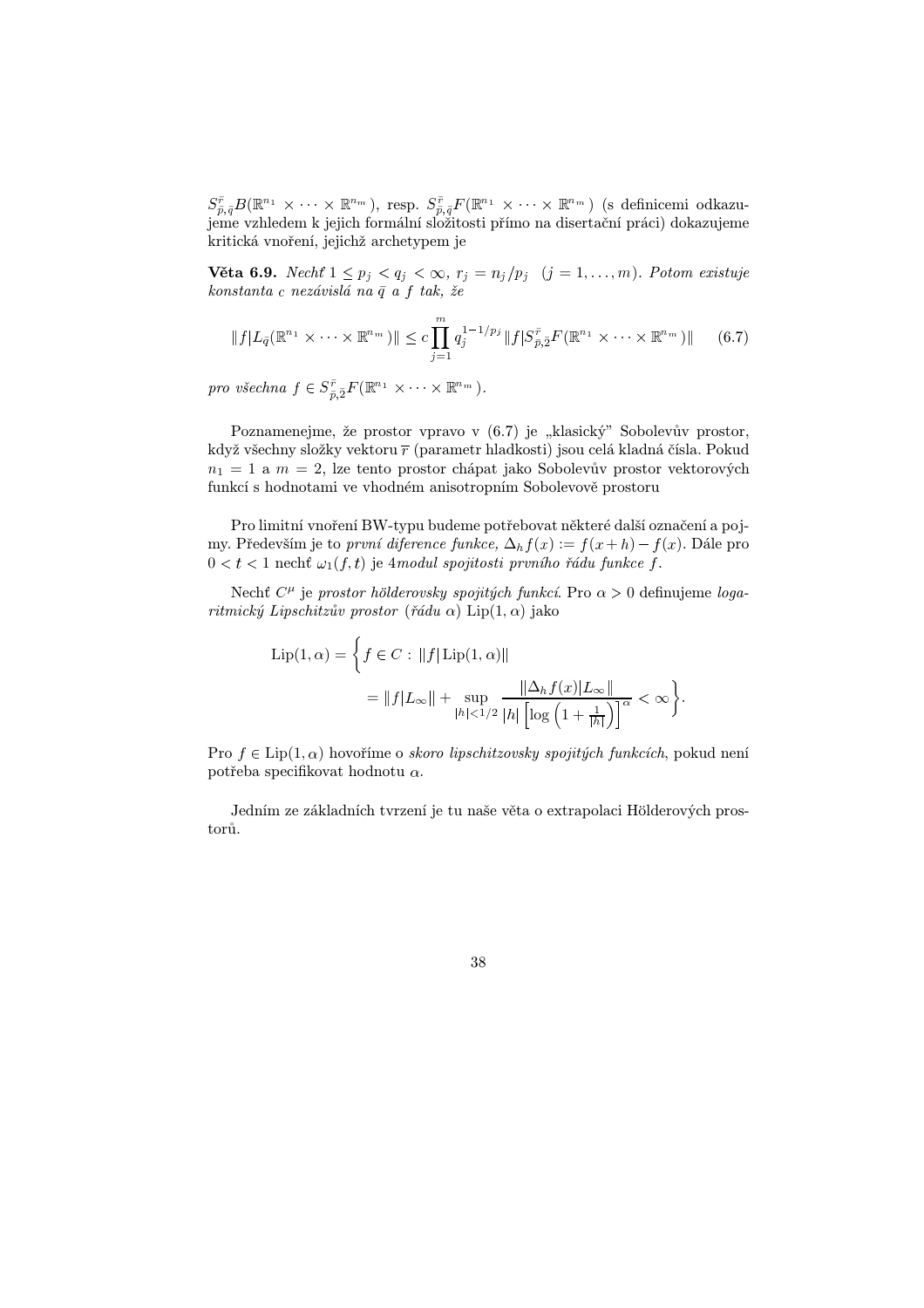

**Proposice 6.10.** Nechť  $0 < \alpha < \infty$ . Potom  $f \in Lip(1, \alpha)$  právě tehdy, když f patří do  $C(\mathbb{R}^1)$  a existuje konstanta c tak, že

 $||f|C^{1-\lambda}|| \leq c\lambda^{-\alpha}$ 

pro všechna  $\lambda$ ,  $0 < \lambda < 1$ . Navíc sup  $0 < \lambda < 1$  $\lambda^{\alpha} \Vert f \vert C^{1-\lambda} \Vert$  je ekvivalentní norma  $v \operatorname{Lip}(1, \alpha)$ .

Zformulujeme v tomto přehledu alespoň základní důsledek pro isotropní případ. Práce obsahuje řadu limitních vět pro prostory anisotropní a zde vzhledem k formální komplikovanosti definic a vět dáme přednost zjednodušenému schématu poměrně dosti složitých vztahů mezi jednotlivými zde vystupujícími prostory a jejich vnořeními (viz Fig. 1). Konkrétní extrapolační věta a příslušná limitní vnoření jsou studována v Subsection 3.3.4 disertační práce.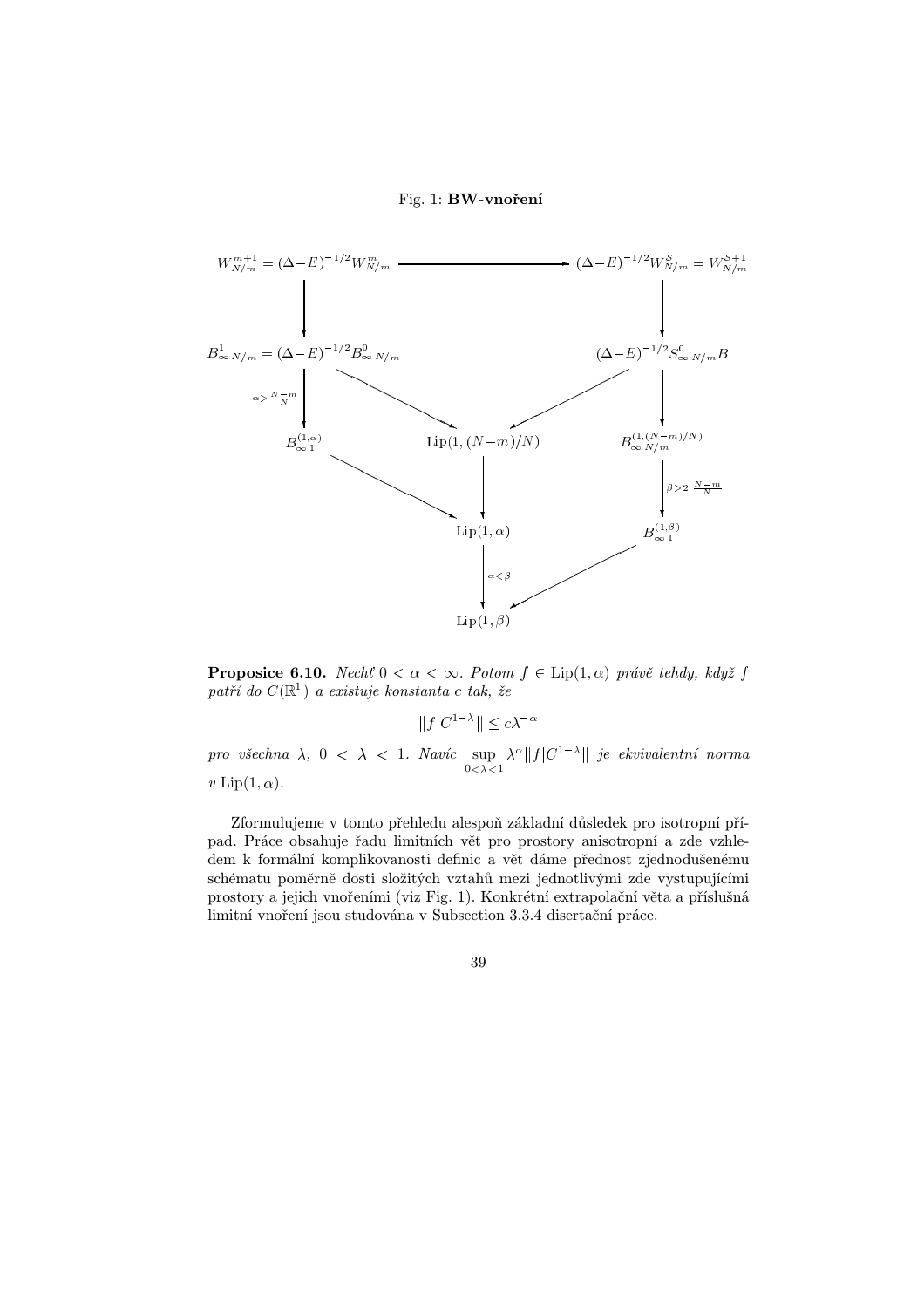#### Věta 6.11. Platí následující vnoření

- (i) Jestliže  $0 < p \le \infty$  and  $1 < q \le \infty$ , pak  $B_{pq}^{N/p+1} \hookrightarrow \text{Lip}(1,1/q')$ .
- (ii) Jestliže  $1 < p < \infty$  and  $0 < q \le \infty$ , pak  $F_{p,q}^{N/p+1} \hookrightarrow \text{Lip}(1,1/p')$ .

Část "aplikační", tedy poslední kapitola je věnována vybraným kvalitativním vlastnostem eliptických rovnic.

Jsou presentovány výsledky aplikací vět o vnoření a o extrapolaci na silnou vlastnost jednoznačného pokračování pro stacionární Schrödingerův operátor a na apriorní odhady pro eliptický systém s VMO koeficienty a pravou stranou v Zygmundově prostoru. Historii těchto problémů jsme diskutovali v části věnované přehledu problematiky.

V první případě používáme Steinovy podmínky (3.3) pro jednoznačné pokračování (viz str. 16).

Potom užitím dekompozice vnoření v (3.2) (viz str. 16) dokazujeme, že za našich předpokladů platí podmínka dokonce silnější,

$$
\lim_{\delta \to 0} \sup_{\substack{A \subset B \\ |A| < \delta}} \|T(V \chi_A)\| = 0. \tag{6.8}
$$

Věta 6.12. Necht  $N \geq 3$ .

- (1) Necht  $V \in L^{N/2,r}$ ,  $N/2 \le r < \infty$ . Potom platí (3.2) a (6.8).
- (2) Necht  $V \in L^{N/2,\infty}$ . Potom platí (3.2).

Speciální tvrzení v termínech Zygmundových prostorů dostáváme dále i pro případ  $N = 2$ .

D˚usledkem je věta o silné vlastnosti jednoznačného pokračování (SUCP):

- **Korolár 6.13.** (1) Necht  $N = 3$ . Předpokládejme, že  $V \in L^{3/2,r}$ , přičemž  $3/2 \le r < \infty$ . Potom nerovnost  $|\Delta u| \le V|u|$  má SUCP v  $W^{2,2}_{loc} \cap W^{1,2}_{0}$ .
	- (2) Necht  $N = 2$ . Necht  $u \in W^{2,2}_{loc} \cap W^{1,2}_0$ , a necht  $V \in L^{1,s}(\log L)^{\beta}$ , kde s a  $\beta$ splňují

$$
0 < s \le 1, \quad \beta \ge 1,
$$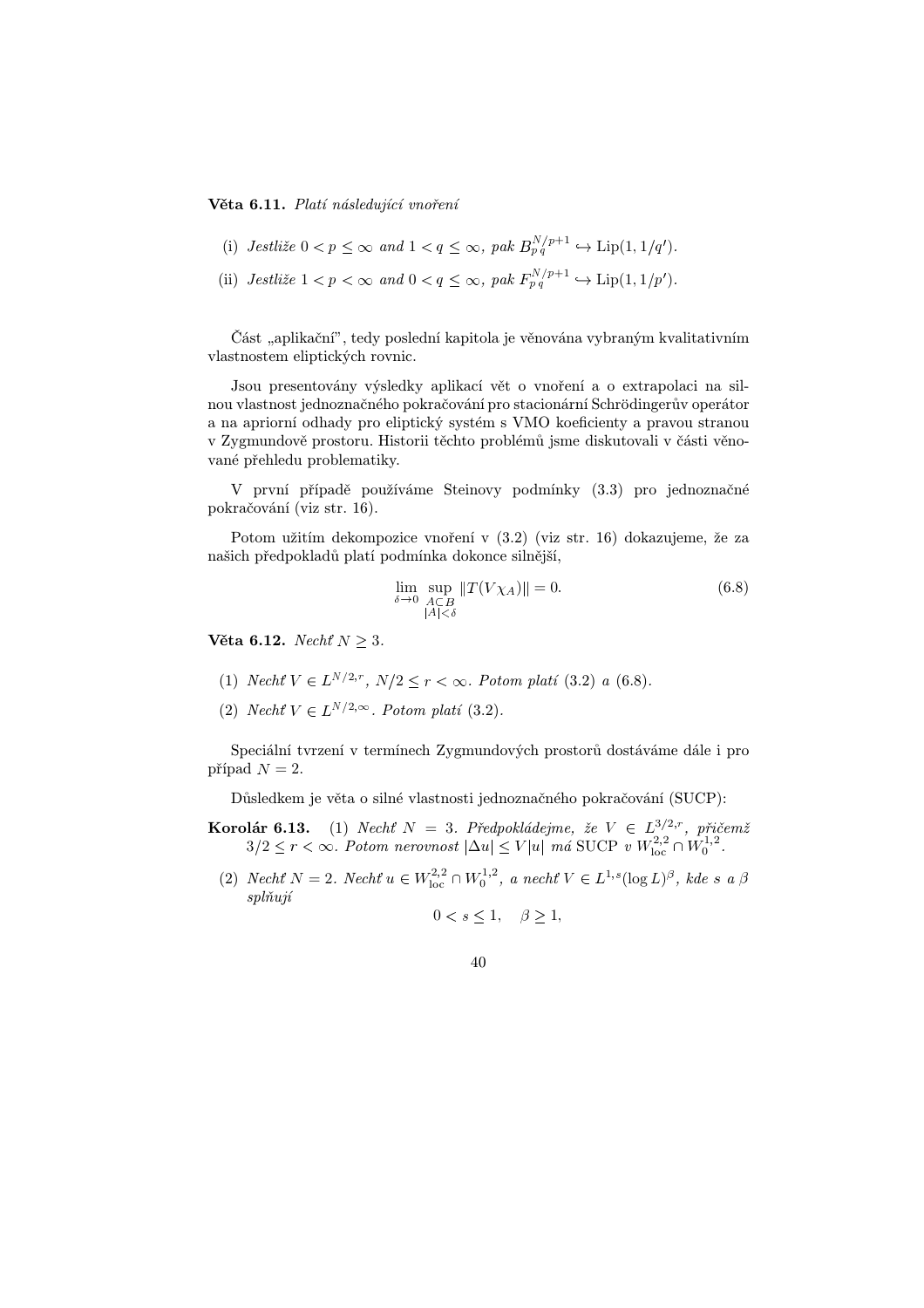nebo

$$
1 < s < \infty, \quad \beta \ge 2 - 1/s,
$$

nebo

$$
s = \infty, \quad \beta > 2.
$$

Potom nerovnost  $|\Delta u| \le V|u|$  má SUCP v  $W^{2,2}_{loc} \cap W^{1,2}_0$ .

Nakonec studujeme problém

$$
\begin{cases} \operatorname{div} A(x) \nabla u = f & \text{v } \Omega, \\ u = 0 & \text{na } \partial \Omega, \end{cases}
$$
 (6.9)

kde  $f \in L^p(\Omega)$ ,  $1 < p < n$ ,  $A = (a_{ij})_{i,j=1...n}$  je samoadjungovaný silně eliptický operátor s koeficienty ve  $VMO \cap L^{\infty}(\mathbb{R}^N)$ .

S pomocí maximální nerovnosti a Di Faziových apriorních odhadů [DiF96] pak dokazujeme, že platí

 $\mathbf {V\check{e}ta\ 6.14}. \,\, Necht\,\alpha>0\,\,a\,f\in L(\log L)^\alpha. \,\, Necht\,u\,\,je\,\,r\check{e}\check{s}eni\ (6.9). \,\, Potom\,\,apriorni$ odhad

 $\| \| D u \| \|_{L^{\frac{N}{N-1}}(\log L)^{-1+[N\alpha/(N-1)]}} \leq \Lambda \| J \|_{L(\log L)^{\alpha}}$ 

platí pro každé  $\alpha \geq (N-1)/N$ .

### 7 K dalšímu rozvoji teorie a aplikacím

Do disertační práce jsou zařazeny výsledky, které nějakým význačnějším způsobem posunuly naše znalosti v oboru a znamenaly i podnět k dalšímu jejich rozvíjení. Monografie [KK91] se stala vcelku standardní referencí. Téma limitních vnoření Sobolevových prostorů bylo do české matematické literatury přineseno poprvé zřejmě autorem v roce 1985 v [K85] (preprint vyšel v r. 1983). Pozdější práce s D. E. Edmundsem, zejména pak [EK95] a [EK00] se staly podnětem k dalšímu studiu jemných vlastností limitních vnoření a dekomposicí v obecnějších Lorentzových-Zygmundových prostorech nebo i prostorů, založených na prostorech Karamatových. Jak ukazují práce [EK00], [EK01] (společně s D. E. Edmundsem) a [FK01] (společně s A. Fiorenzou), nalezli jsme vhodný a velice silný nástroj ke studiu omezenosti různých integrálních operátorů, kdy cílovým prostorem jsou Zygmundovy a exponenciální Orliczovy (případně i některé Orliczovy-Lorentzovy) prostory.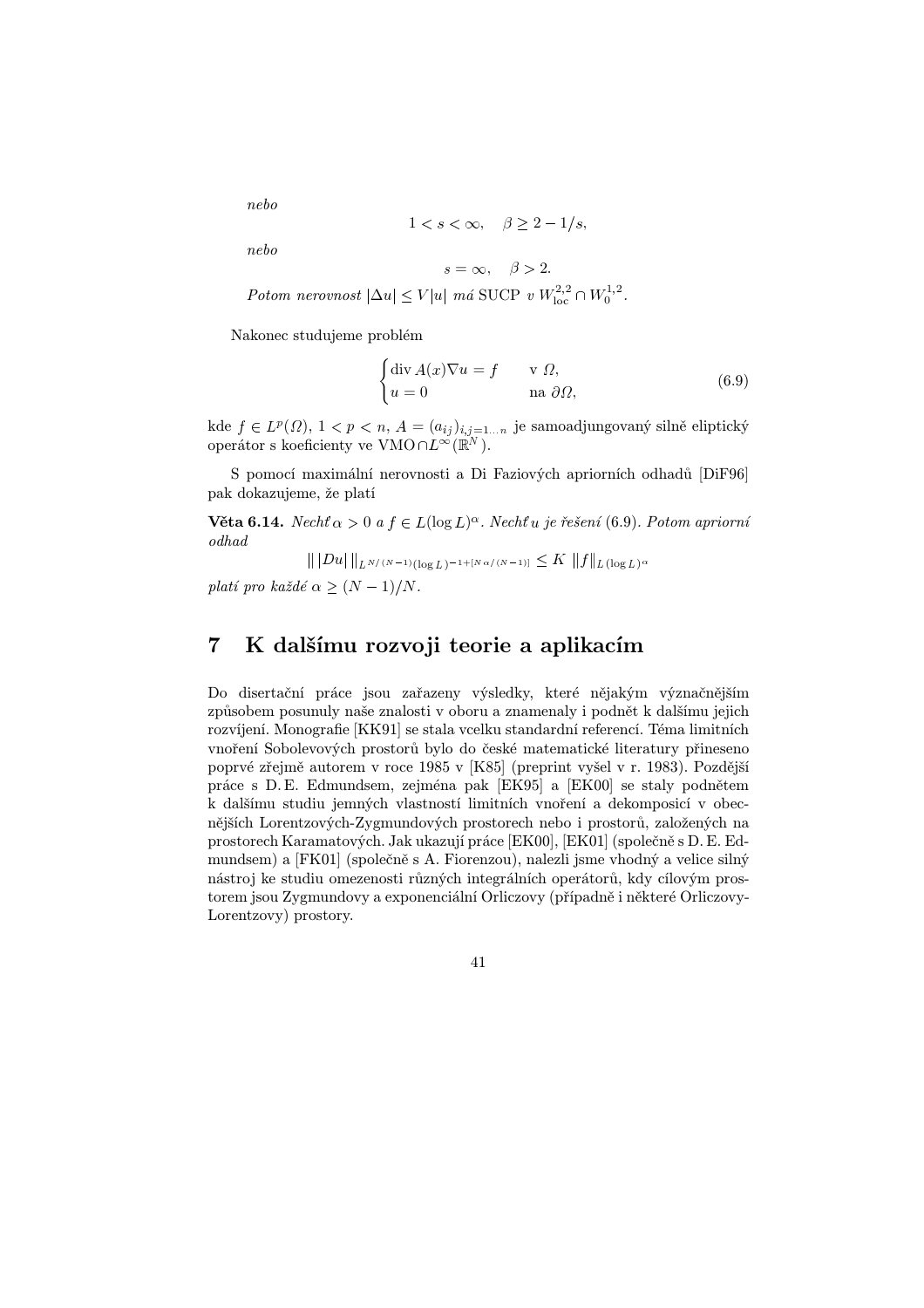Prostory, které jsou studovány pomocí prostředků fourierovské analýzy, jsou velice d˚uležité v aplikacích. Speciálně pak prostory s dominující smíšenou derivací zahrnují i Sobolevovy (Běsovovy, atd.) prostory vektorových funkcí s hodnotami v jiném Sobolevově (Běsovově, atd.) prostoru nepostradatelné pro evoluční problémy. Samotná jejich teorie je poměrně komplikovaná, odpovídá to však zřejmě podstatě problémů. Problémy, které čekají na vyřešení, například obecnější věty o rozšiřování z oblastí na celý eukleidovský prostor, související interpolační vlastnosti nebo určení asymptotického chování čísel entropie jsou skutečnou výzvou. V posledních létech získávají na významu prostory vektorových funkcí s hodnotami v obecných Banachových prostorech. Jakmile však prostor hodnot není hilbertovský, přestávají platit podstatné vlastnosti Fourierovy transformace a to přináší zásadní problémy. Jistého významného pokroku bylo nicméně v posledních létech dosaženo.

Interakce teorie prostorů funkcí, operátorů na nich a problémů v diferenciálních rovnicích a systémech hraje dnes zásadní roli. Samozřejmě jsou dnes oba obory velmi rozsáhlé a specializované a nabízejí nesmírné množství otevřených zajímavých problémů, které snadno naplní celý matematikův profesionální život. V současné době existuje v mnoha směrech vysoce rozvinutá teorie prostorů funkcí, která však na straně druhé neumí uspokojivě zodpovědět některé základní otázky. Na straně druhé se v parciálních diferenciálních rovnicích setkáváme stále častěji s případy, kdy je potřeba použít obecnější aparát, než jsou klasické Lebesgueovy a Sobolevovy prostory. Obecná teorie, zejména pak fourierovská, je však značně komplikovaná a někdy neexistuje dostatečná komunikace mezi specialisty z obou oborů. Trvalou snahou autora je proto komunikace a spolupráce mezi matematiky pracujícími v příbuzných oborech.

Shrňme nyní několik velmi netriviálních problémů spojených s výše diskutovanou problematikou:

– sch˚udné extrapolační postupy používající Lebesgueovy prostory jako základní stavební bloky

– věty o rozšiřování a o stopách pro anisotropní Sobolevovy prostory a rovněž pro případ, kdy okrajové podmínky jsou předepsány pouze na části hranice

– obecnější teorie váhových prostor˚u; speciálně fourierovský přístup zde nefunguje, protože váhové Sobolevovy prostory (na  $\mathbb{R}^N$ ) nejsou isomorfními kopiemi váhových Lebesgueových prostorů

– teorie prostor˚u diferencovatelných vektorových funkcí s hodnotami v Banachových prostorech